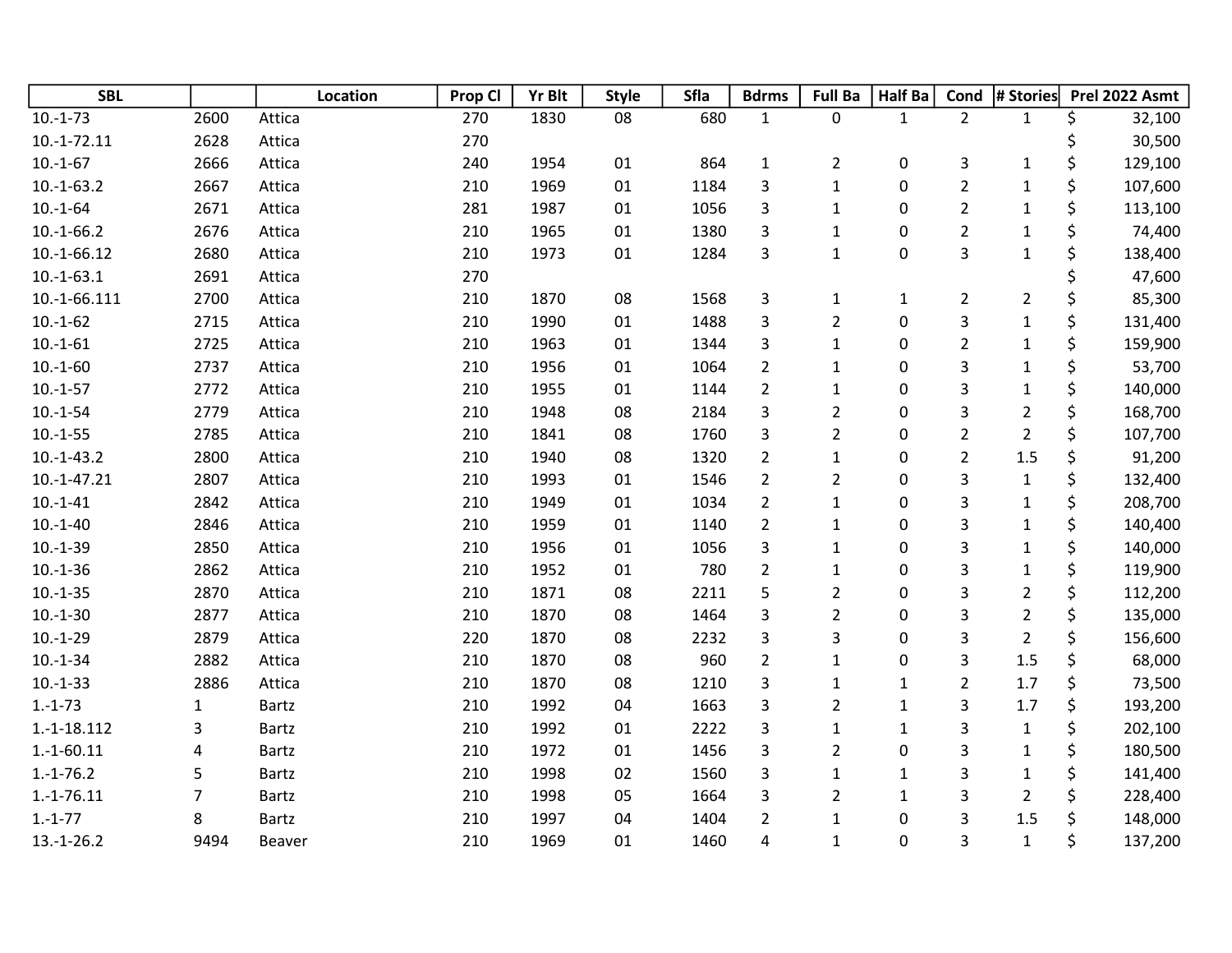| <b>SBL</b>    |       | Location                | Prop Cl | <b>Yr Blt</b> | <b>Style</b> | Sfla | <b>Bdrms</b>   | <b>Full Ba</b> | Half Ba      | Cond           | # Stories      | Prel 2022 Asmt |
|---------------|-------|-------------------------|---------|---------------|--------------|------|----------------|----------------|--------------|----------------|----------------|----------------|
| 13.-1-26.12   | 9524  | Beaver                  | 240     | 1991          | 01           | 1776 | 3              | $\mathbf{1}$   | 0            | 3              | $\mathbf{1}$   | \$<br>259,800  |
| 14.-1-55.22   | 9531  | Beaver                  | 240     | 1992          | 04           | 2058 | 3              | $\overline{2}$ | 0            | 3              | 1.7            | \$<br>314,200  |
| $14.-1-56$    | 9555  | Beaver                  | 210     | 1890          | 08           | 2064 | 3              | $\mathbf{1}$   | 0            | $\overline{2}$ | $\overline{2}$ | \$<br>69,900   |
| 14.-1-55.112  | 9563  | Beaver                  | 210     | 1992          | 05           | 1848 | 3              | $\mathbf{1}$   | $\mathbf{1}$ | 3              | $\overline{2}$ | \$<br>214,200  |
| $14.-1-63.1$  | 9579  | Beaver                  | 210     | 1998          | 04           | 2544 | 3              | $\overline{2}$ | $\pmb{0}$    | $\overline{3}$ | 1.7            | \$<br>225,600  |
| $14.-1-54.2$  | 9597  | Beaver                  | 270     |               |              |      |                |                |              |                |                | \$<br>26,300   |
| $14.-1-53$    | 9603  | Beaver                  | 210     | 1962          | 01           | 960  | 4              | $\mathbf{1}$   | $\mathbf{1}$ | 3              | $\mathbf{1}$   | \$<br>138,800  |
| $14.-1-52$    | 9609  | Beaver                  | 210     | 1969          | 01           | 1352 | 3              | $\mathbf{1}$   | 0            | 3              | $\mathbf{1}$   | \$<br>183,100  |
| $14.-1-49.2$  | 9679  | Beaver                  | 210     | 1972          | 01           | 1172 | 3              | $\mathbf{1}$   | 0            | 3              | $\mathbf{1}$   | \$<br>158,300  |
| $13.-1-32.2$  | 9680  | Beaver                  | 210     | 1880          | 08           | 1436 | 3              | $\mathbf{1}$   | 0            | 3              | $\overline{2}$ | \$<br>151,000  |
| $6.-1-19.2$   | 10136 | <b>Bethany Townline</b> | 210     | 1952          | 01           | 1556 | 3              | $\mathbf{1}$   | $\mathbf{1}$ | 3              | $\mathbf 1$    | \$<br>168,300  |
| $6.-1-21$     | 10164 | <b>Bethany Townline</b> | 210     | 1971          | 01           | 2280 | 3              | $\mathbf{1}$   | $\mathbf{1}$ | 3              | $\mathbf{1}$   | \$<br>213,800  |
| $6.-1-22.12$  | 10198 | <b>Bethany Townline</b> | 210     | 1988          | 01           | 884  | $\overline{2}$ | $\mathbf{1}$   | 0            | 3              | $\mathbf{1}$   | \$<br>161,200  |
| $9.-1-19.2$   | 10312 | <b>Bethany Townline</b> | 210     | 1984          | 01           | 1248 | 3              | $\mathbf{1}$   | $\pmb{0}$    | 3              | $\mathbf{1}$   | \$<br>276,000  |
| $9.-1-19.1$   | 10342 | <b>Bethany Townline</b> | 210     | 1960          | 04           | 1560 | 3              | $\mathbf{1}$   | $\mathbf{1}$ | 3              | 1.5            | \$<br>159,600  |
| $9.-1-17.12$  | 10368 | <b>Bethany Townline</b> | 210     | 1988          | 04           | 1656 | 3              | $\overline{2}$ | 0            | $\overline{2}$ | 1.7            | \$<br>90,500   |
| $9.-1-17.11$  | 10374 | <b>Bethany Townline</b> | 240     | 1976          | 01           | 1152 | 3              | $\mathbf{1}$   | 0            | 3              | $\mathbf{1}$   | \$<br>181,900  |
| $9.-1-21.2$   | 10498 | <b>Bethany Townline</b> | 210     | 1979          | 04           | 1240 | 3              | $\mathbf{1}$   | 0            | 3              | 1.5            | \$<br>131,800  |
| $7.-1-30$     | 10690 | Bowen                   | 210     | 1963          | 01           | 1540 | 3              | $\mathbf{1}$   | 0            | 3              | $\mathbf{1}$   | \$<br>175,900  |
| $7.-1-27.1$   | 10713 | Bowen                   | 210     |               |              |      |                |                |              |                |                | \$<br>594,500  |
| $7.-1-27.1$   | 10713 | Bowen                   | 210     | 2014          | 01           | 2880 | 3              | $\overline{2}$ | 0            | 3              | $\mathbf{1}$   | \$<br>594,500  |
| $10.-1-8.12$  | 10839 | Bowen                   | 210     | 2003          | 01           | 1624 | 3              | $\mathbf{1}$   | 5            | 3              | $\mathbf{1}$   | \$<br>229,200  |
| $10.-1-7$     | 10840 | Bowen                   | 210     | 1960          | 09           | 672  | $\overline{2}$ | $\mathbf{1}$   | 0            | 3              | $\mathbf{1}$   | \$<br>80,200   |
| $10.-1-6.2$   | 10848 | Bowen                   | 210     | 1978          | 17           | 960  | $\overline{2}$ | $\mathbf{1}$   | 0            | 3              | 1              | \$<br>42,700   |
| $10.-1-8.2$   | 10849 | Bowen                   | 210     | 1969          | 05           | 1276 | 3              | $\mathbf{1}$   | 0            | 3              | $\overline{2}$ | \$<br>116,700  |
| $10.-1-90$    | 10852 | Bowen                   | 210     | 1999          | 01           | 1954 | 3              | $\overline{2}$ | 0            | 3              | $\mathbf{1}$   | \$<br>233,200  |
| 10.-1-95.112  | 10854 | Bowen                   | 210     | 2007          | 04           | 1709 | 3              | $\overline{2}$ | 0            | 3              | 1.7            | \$<br>183,800  |
| 10.-1-95.111  | 10856 | Bowen                   | 240     | 1986          | 16           | 1632 | $\overline{2}$ | $\mathbf{1}$   | $\mathbf{1}$ | 3              | $\mathbf{1}$   | \$<br>189,800  |
| $10.-1-6.125$ | 10856 | Bowen                   | 210     | 2013          | 01           | 1415 | 3              | $\mathbf{1}$   | $\mathbf{1}$ | 3              | $\mathbf{1}$   | \$<br>165,700  |
| $10.-1-6.11$  | 10860 | Bowen                   | 240     | 1870          | 08           | 1859 | 5              | $\mathbf{1}$   | 0            | 3              | 1.7            | \$<br>145,000  |
| $10.-1-9.1$   | 10869 | Bowen                   | 240     | 1968          | 01           | 1344 | 3              | $\mathbf{1}$   | 0            | 3              | $\mathbf{1}$   | \$<br>174,200  |
| $10.-1-10.11$ | 10871 | Bowen                   | 210     | 1984          | 05           | 1542 | 3              | 1              | 0            | 3              | $\overline{2}$ | 98,500         |
| $10.-1-6.122$ | 10876 | Bowen                   | 210     | 1984          | 01           | 1056 | 3              | $\mathbf{1}$   | 0            | 3              | $\mathbf{1}$   | \$<br>156,500  |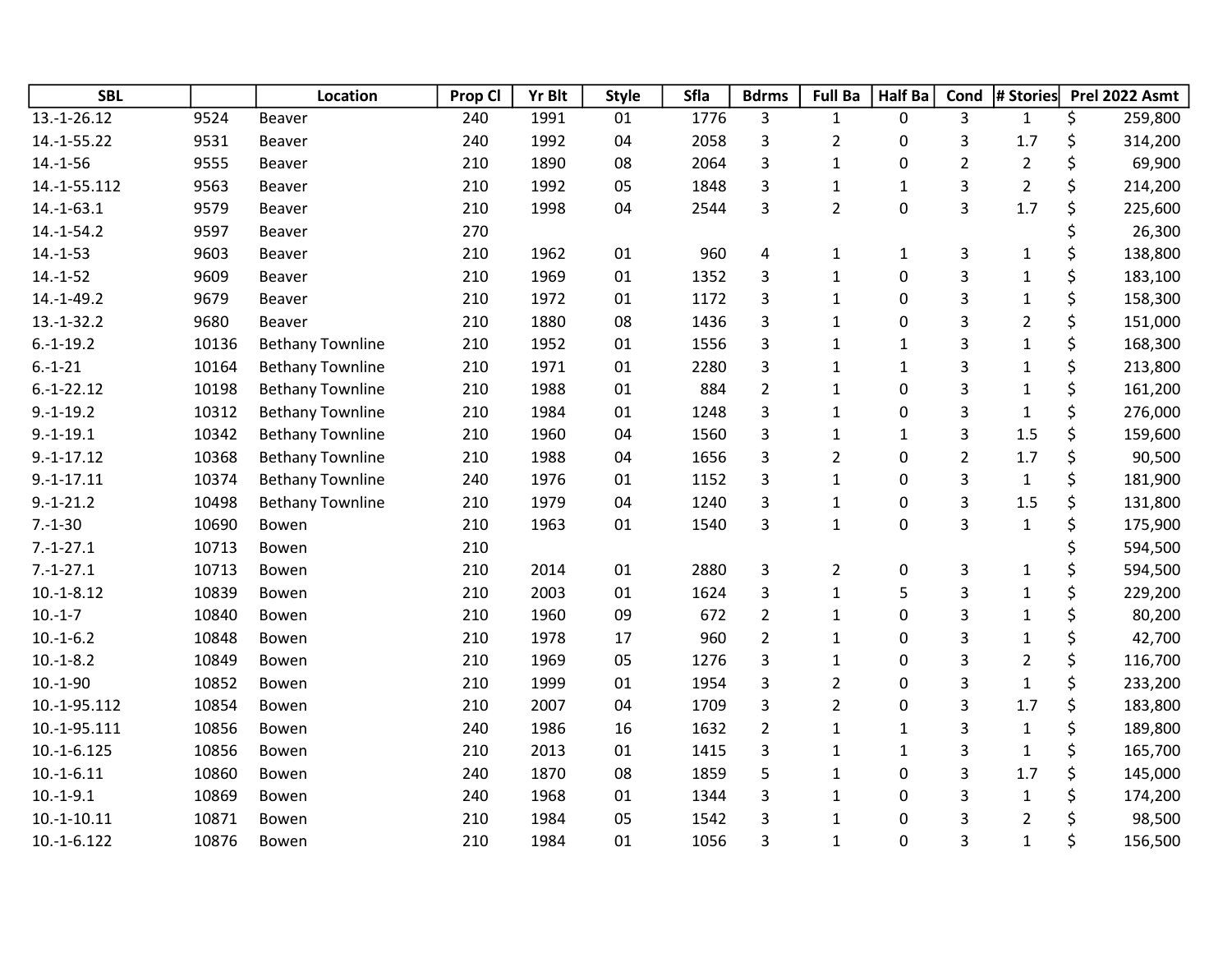| <b>SBL</b>     |       | Location | Prop Cl | <b>Yr Blt</b> | <b>Style</b> | Sfla | <b>Bdrms</b>   | <b>Full Ba</b> | Half Ba      | Cond           | # Stories      | Prel 2022 Asmt |
|----------------|-------|----------|---------|---------------|--------------|------|----------------|----------------|--------------|----------------|----------------|----------------|
| $10.-1-99$     | 10900 | Bowen    | 240     | 1986          | 06           | 2300 | 3              | $\overline{2}$ | 0            | 3              | $\overline{2}$ | \$<br>251,100  |
| $10.-1-10.2$   | 10911 | Bowen    | 240     | 1870          | 08           | 1648 | 3              | $\mathbf{1}$   | 0            | 3              | $\overline{2}$ | \$<br>176,600  |
| $10.-1-11.11$  | 10915 | Bowen    | 280     | 1980          | 01           | 1296 | 3              | $\mathbf{1}$   | 0            | 3              | $\mathbf{1}$   | \$<br>132,700  |
| $10.-1-12$     | 10923 | Bowen    | 240     | 1994          | 01           | 1728 | 3              | $\overline{2}$ | $\pmb{0}$    | 3              | $\mathbf 1$    | \$<br>274,100  |
| $10.-1-97.1$   | 10938 | Bowen    | 210     | 2019          | 01           | 1823 | 3              | $\overline{2}$ | 0            | 3              | $\mathbf{1}$   | \$<br>258,500  |
| $10.-1-13$     | 10971 | Bowen    | 210     | 1870          | 08           | 1776 | 4              | $\mathbf{1}$   | $\mathbf{1}$ | 3              | $\overline{2}$ | \$<br>154,800  |
| $10.-1-14.1$   | 11000 | Bowen    | 240     |               |              |      |                |                |              |                |                | \$<br>259,400  |
| $10.-1-86.11$  | 11022 | Bowen    | 240     | 1880          | 08           | 1296 | $\mathsf{3}$   | $\mathbf{1}$   | $\pmb{0}$    | $\overline{2}$ | 1.5            | \$<br>265,100  |
| $10.-1-86.2$   | 11062 | Bowen    | 210     | 2008          | 05           | 2592 | 3              | $\mathbf{1}$   | 0            | 3              | $\overline{2}$ | \$<br>254,400  |
| $10.-1-49.11$  | 11100 | Bowen    | 210     | 1993          | 08           | 1960 | 3              | $\mathbf{1}$   | $\mathbf{1}$ | 3              | 1.7            | \$<br>163,200  |
| $10.-1-49.12$  | 11130 | Bowen    | 210     | 1840          | 08           | 1548 | 3              | $\mathbf 1$    | 0            | 3              | $\overline{2}$ | \$<br>117,600  |
| $10.-1-32$     | 11145 | Bowen    | 210     | 1890          | 08           | 1324 | 3              | $\mathbf{1}$   | 0            | 3              | 1.5            | \$<br>147,500  |
| $10.-1-49.2$   | 11150 | Bowen    | 210     | 1993          | 01           | 1008 | $\overline{2}$ | $\mathbf{1}$   | 0            | 3              | $1\,$          | \$<br>115,300  |
| $10.-1-47.111$ | 11204 | Bowen    | 210     | 1960          | 01           | 1232 | $\overline{2}$ | $\mathbf{1}$   | 0            | 3              | $\mathbf 1$    | \$<br>140,400  |
| $10.-1-46$     | 11208 | Bowen    | 270     |               |              |      |                |                |              |                |                | \$<br>32,400   |
| $10.-1-45$     | 11209 | Bowen    | 210     | 1860          | 08           | 2596 | 3              | $\mathbf{1}$   | 0            | 3              | 1.5            | \$<br>128,900  |
| $7.-1-1.2$     | 2599  | Broadway | 210     | 1994          | 01           | 912  | 3              | $\mathbf{1}$   | 0            | 3              | $\mathbf{1}$   | \$<br>149,500  |
| $7.-1-1.11$    | 2609  | Broadway | 240     | 1940          | 08           | 800  | $\overline{2}$ | 0              | 0            | 3              | $\mathbf 1$    | \$<br>109,000  |
| $7.-1-35.2$    | 2622  | Broadway | 240     | 1850          | 08           | 1391 | 3              | $\mathbf{1}$   | 0            | 3              | 1.7            | \$<br>94,900   |
| $7.-1-2$       | 2623  | Broadway | 240     | 1945          | 08           | 2448 | 3              | $\mathbf{1}$   | 0            | 3              | $\overline{2}$ | \$<br>149,200  |
| $7.-1-3.22$    | 2655  | Broadway | 210     | 1984          | 11           | 1632 | 3              | $\mathbf 1$    | 0            | 3              | $\overline{2}$ | \$<br>174,800  |
| $7.-1-4$       | 2685  | Broadway | 210     | 1947          | 01           | 1520 | 3              | $\mathbf{1}$   | 0            | 3              | $\mathbf{1}$   | \$<br>177,000  |
| $7.-1-33.2$    | 2688  | Broadway | 210     | 1870          | 08           | 1772 | $\overline{2}$ | $\mathbf 1$    | 0            | 3              | 1.7            | \$<br>128,800  |
| $7.-1-32$      | 2732  | Broadway | 210     | 1900          | 08           | 1152 | $\overline{2}$ | $\mathbf{1}$   | 0            | 3              | $\mathbf{1}$   | \$<br>146,000  |
| $7.-1-6.2$     | 2769  | Broadway | 210     | 1979          | 11           | 1180 | 3              | $\mathbf{1}$   | $\pmb{0}$    | 3              | $\overline{2}$ | \$<br>109,500  |
| $7.-1-9.121$   | 2881  | Broadway | 210     | 2012          | 01           | 2000 | 3              | $\overline{2}$ | 0            | 3              | $\mathbf{1}$   | \$<br>361,300  |
| $7.-1-27.2$    | 2924  | Broadway | 210     | 1873          | 08           | 1252 | 3              | $\mathbf{1}$   | $\mathbf 0$  | 3              | 1.7            | \$<br>142,400  |
| $7.-1-10$      | 2925  | Broadway | 270     |               |              |      |                |                |              |                |                | \$<br>69,200   |
| $7.-1-44$      | 2931  | Broadway | 210     | 2003          | 01           | 1620 | $\mathsf{3}$   | $\mathbf{1}$   | 5            | 3              | $\mathbf{1}$   | \$<br>236,500  |
| $7.-1-9.2$     | 2941  | Broadway | 210     | 1980          | 11           | 2066 | $\overline{2}$ | $\mathbf{1}$   | $\pmb{0}$    | 3              | $\mathbf 1$    | \$<br>195,400  |
| $7.-1-11.12$   | 2989  | Broadway | 210     | 1880          | 08           | 1656 | 3              | $\mathbf{1}$   | 0            | 3              | $\overline{2}$ | \$<br>195,600  |
| $7.-1-26$      | 2992  | Broadway | 270     |               |              |      |                |                |              |                |                | 32,900         |
| $7.-1-25$      | 3000  | Broadway | 210     | 1920          | 08           | 2232 | 4              | $\mathbf{1}$   | 0            | 3              | $\overline{2}$ | \$<br>157,100  |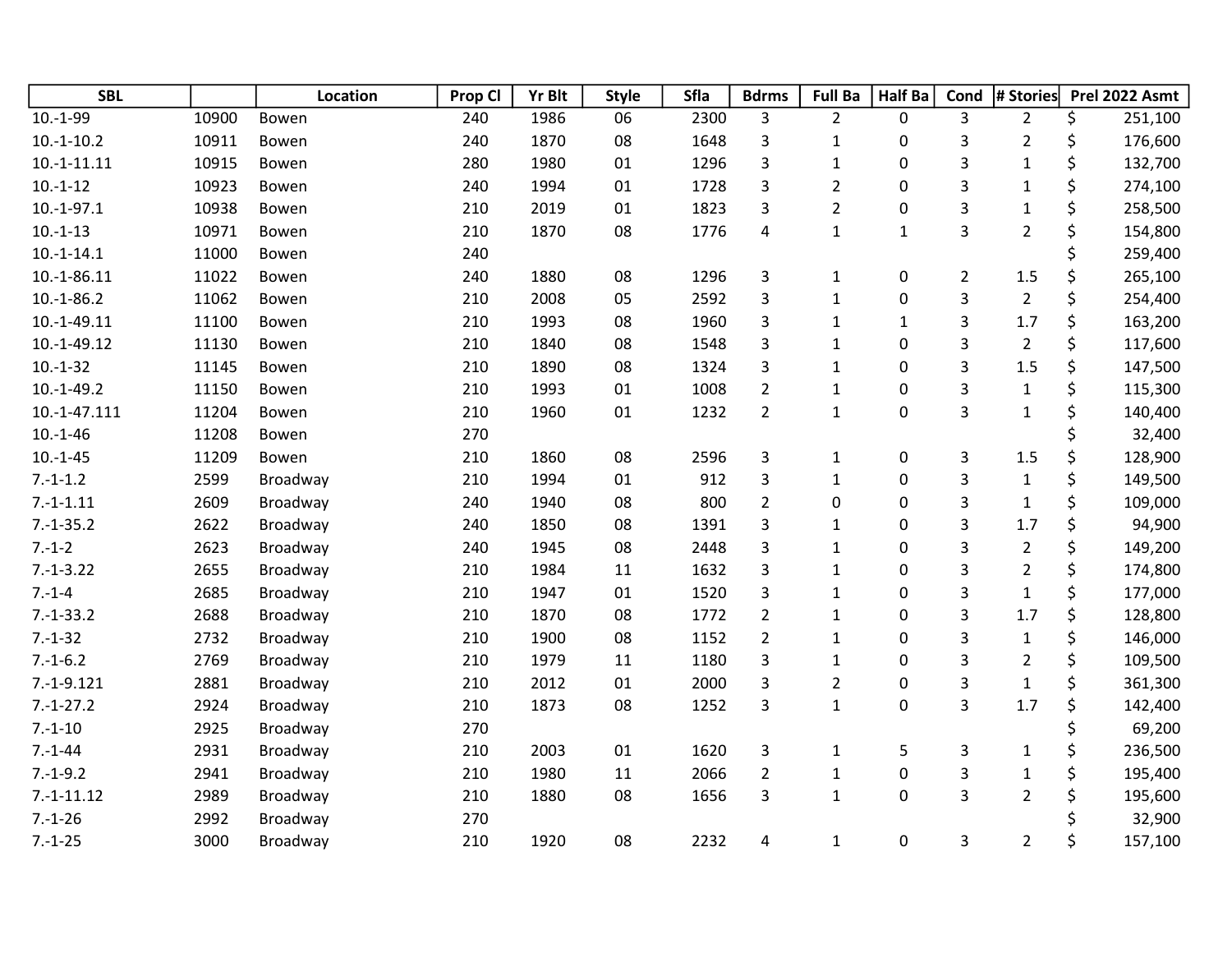| <b>SBL</b>    |      | Location | Prop Cl | <b>Yr Blt</b> | <b>Style</b> | Sfla | <b>Bdrms</b>            | <b>Full Ba</b> | <b>Half Ba</b> | Cond           | # Stories      | Prel 2022 Asmt |
|---------------|------|----------|---------|---------------|--------------|------|-------------------------|----------------|----------------|----------------|----------------|----------------|
| $7.-1-24$     | 3004 | Broadway | 210     | 1955          | 04           | 900  | 3                       | $\mathbf{1}$   | 0              | 3              | 1.5            | \$<br>119,200  |
| $7.-1-40$     | 3026 | Broadway | 210     | 1993          | 05           | 2245 | 4                       | $\overline{2}$ | $\mathbf{1}$   | 3              | $\overline{2}$ | \$<br>251,700  |
| $7.-1-19.2$   | 3038 | Broadway | 240     | 1990          | 05           | 2560 | 4                       | $\overline{2}$ | $\mathbf 1$    | 3              | $\overline{2}$ | \$<br>267,000  |
| $7.-1-19.112$ | 3050 | Broadway | 240     | 1989          | 06           | 2800 | 3                       | $\mathbf{1}$   | $\mathbf 1$    | 3              | $\overline{2}$ | \$<br>231,900  |
| $7.-1-19.12$  | 3060 | Broadway | 210     | 1996          | 01           | 1248 | 3                       | $\mathbf{1}$   | $\mathbf 1$    | 3              | $\mathbf 1$    | \$<br>177,600  |
| $7.-1-43$     | 3076 | Broadway | 240     | 2002          | 06           | 2050 | $\overline{\mathbf{4}}$ | $\overline{2}$ | 0              | 3              | $\overline{2}$ | \$<br>229,400  |
| $7.-1-15.2$   | 3081 | Broadway | 210     | 1900          | 08           | 2174 | 6                       | $\mathbf 1$    | 0              | 3              | $\overline{2}$ | \$<br>136,700  |
| $7.-1-19.111$ | 3082 | Broadway | 240     | 1988          | 06           | 2063 | 3                       | $\mathbf 1$    | $\mathbf{1}$   | 3              | 1.5            | \$<br>338,900  |
| $7.-1-16.2$   | 3099 | Broadway | 210     | 1997          | 04           | 1170 | $\overline{2}$          | $\mathbf{1}$   | 0              | 3              | 1.5            | \$<br>144,300  |
| $3.-1-25.2$   | 3112 | Broadway | 240     | 1900          | 08           | 2006 | $\overline{\mathbf{4}}$ | $\mathbf{1}$   | $\mathbf{1}$   | 3              | $\overline{2}$ | \$<br>189,900  |
| $3.-1-1$      | 3115 | Broadway | 210     | 1811          | 08           | 2040 | 3                       | $\mathbf{1}$   | 0              | 3              | 1.5            | \$<br>136,800  |
| $9.-1-51$     | 3117 | Broadway | 270     |               |              |      |                         |                |                |                |                | \$<br>39,000   |
| $3.-1-3$      | 3153 | Broadway | 210     | 1960          | 01           | 1288 | $\mathsf{3}$            | $\mathbf{1}$   | $\mathbf{1}$   | 3              | $\mathbf{1}$   | \$<br>123,800  |
| $3.-1-4$      | 3155 | Broadway | 210     | 1965          | 01           | 1288 | 3                       | $\mathbf{1}$   | 0              | 3              | $\mathbf{1}$   | \$<br>132,400  |
| $3.-1-5$      | 3171 | Broadway | 210     | 1938          | 08           | 1220 | 3                       | $\mathbf{1}$   | 0              | 3              | $\mathbf 1$    | \$<br>118,700  |
| $3.-1-24$     | 3180 | Broadway | 210     | 1965          | 01           | 1020 | $\overline{2}$          | $\overline{2}$ | 0              | 3              | $\mathbf{1}$   | \$<br>146,600  |
| $3.-1-8$      | 3191 | Broadway | 210     | 1971          | 01           | 1302 | 3                       | $\mathbf{1}$   | 0              | 3              | $\mathbf 1$    | \$<br>85,400   |
| $3.-1-9.2$    | 3193 | Broadway | 210     | 1972          | 01           | 1128 | 3                       | $\mathbf{1}$   | 0              | 3              | $\mathbf{1}$   | \$<br>122,700  |
| $3.-1-21$     | 3216 | Broadway | 270     |               |              |      |                         |                |                |                |                | \$<br>16,100   |
| $3.-1-12$     | 3217 | Broadway | 210     | 1954          | 01           | 914  | 5                       | $\overline{2}$ | 0              | 3              | $\mathbf{1}$   | \$<br>112,700  |
| $3.-1-20$     | 3220 | Broadway | 210     | 1968          | 01           | 1092 | 3                       | $\mathbf{1}$   | 0              | 3              | $\mathbf{1}$   | \$<br>104,300  |
| $3.-1-10.121$ | 3221 | Broadway | 210     | 1880          | 08           | 1892 | 3                       | $\mathbf 1$    | 0              | 3              | 1.7            | \$<br>126,100  |
| $3.-1-10.111$ | 3225 | Broadway | 220     | 2002          | 12           | 2400 | 6                       | $\overline{2}$ | 0              | 3              | $\overline{2}$ | \$<br>168,400  |
| $3.-1-19$     | 3236 | Broadway | 210     | 1969          | 05           | 1872 | $\overline{\mathbf{4}}$ | $\overline{2}$ | $\mathbf 1$    | 3              | $\overline{2}$ | \$<br>205,000  |
| $3.-1-18$     | 3238 | Broadway | 210     | 1969          | 01           | 1316 | 3                       | $\mathbf{1}$   | $\mathbf{1}$   | 3              | $\mathbf 1$    | \$<br>160,700  |
| $3.-1-17$     | 3238 | Broadway | 210     | 1890          | 08           | 1689 | 3                       | $\mathbf{1}$   | 0              | 3              | $\mathbf{1}$   | \$<br>148,000  |
| $3.-1-16.2$   | 3240 | Broadway | 280     | 1950          | 09           | 720  | $\overline{2}$          | $\mathbf 1$    | 0              | $\overline{2}$ | $\mathbf 1$    | \$<br>133,400  |
| $8.-1-75$     | 3242 | Broadway | 210     | 1995          | 01           | 1422 | 3                       | $\overline{2}$ | 0              | 3              | $\mathbf 1$    | \$<br>163,100  |
| $3.-1-15$     | 3256 | Broadway | 210     | 1880          | 08           | 1730 | 3                       | $\mathbf{1}$   | 0              | 3              | $\overline{2}$ | \$<br>163,900  |
| $3.-1-14$     | 3260 | Broadway | 210     | 1900          | 08           | 1358 | $\overline{2}$          | $\mathbf{1}$   | 0              | 3              | 1.7            | \$<br>118,700  |
| $1.-1-71.1$   | 3263 | Broadway | 210     | 2001          | 05           | 2272 | 3                       | $\overline{2}$ | $\mathbf{1}$   | 4              | $\overline{2}$ | \$<br>278,600  |
| $1.-1-72.1$   | 3273 | Broadway | 210     | 1995          | 01           | 1440 | $\overline{2}$          | $\mathbf{1}$   | 0              | 3              | $\mathbf 1$    | \$<br>184,700  |
| $1.-1-1.113$  | 3281 | Broadway | 210     | 1995          | 01           | 990  | $\overline{2}$          | $\mathbf{1}$   | 0              | 3              | $\mathbf{1}$   | \$<br>163,000  |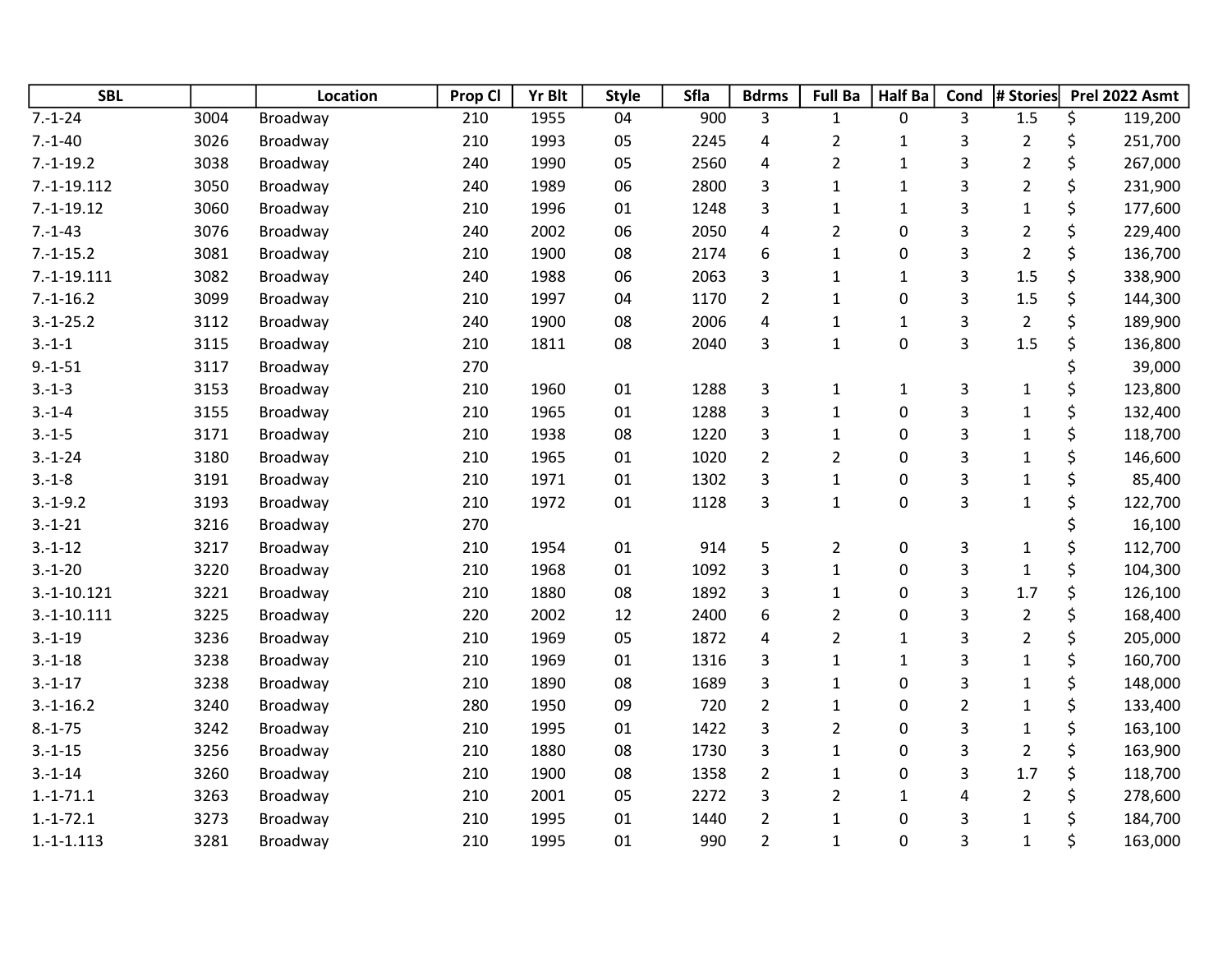| <b>SBL</b>    |      | Location | Prop Cl | Yr Blt | <b>Style</b> | Sfla | <b>Bdrms</b>            | <b>Full Ba</b>          | Half Ba      | Cond           | # Stories      |    | Prel 2022 Asmt |
|---------------|------|----------|---------|--------|--------------|------|-------------------------|-------------------------|--------------|----------------|----------------|----|----------------|
| $1.-1-.1.12$  | 3289 | Broadway | 210     | 1992   | 06           | 1440 | $\overline{2}$          | $\overline{2}$          | 0            | 3              | 1.5            | \$ | 198,500        |
| $1.-1-40.12$  | 3300 | Broadway | 210     | 1992   | 03           | 2400 | $\overline{2}$          | $\overline{2}$          | 0            | 3              | $\overline{2}$ | \$ | 180,700        |
| $1.-1-1.2$    | 3301 | Broadway | 210     | 1993   | 01           | 1470 | 3                       | $\mathbf{1}$            | $\mathbf{1}$ | 3              | $\mathbf{1}$   | \$ | 206,300        |
| $1.-1-38$     | 3312 | Broadway | 210     | 1969   | 02           | 1704 | 3                       | $\mathbf{1}$            | $\mathbf{1}$ | 3              | $\mathbf 1$    | \$ | 137,700        |
| $1.-1-2$      | 3313 | Broadway | 210     | 1957   | 03           | 1872 | 3                       | $\overline{\mathbf{c}}$ | $\pmb{0}$    | 3              | $\mathbf{1}$   | \$ | 182,900        |
| $1.-1-37$     | 3314 | Broadway | 210     | 1955   | 01           | 888  | 3                       | $\mathbf{1}$            | 0            | 3              | $\mathbf 1$    | \$ | 111,100        |
| $1.-1-36$     | 3316 | Broadway | 210     | 1966   | 01           | 896  | $\overline{2}$          | $\mathbf 1$             | 0            | 3              | $\mathbf{1}$   | \$ | 114,900        |
| $1.-1-35$     | 3320 | Broadway | 210     | 1950   | 04           | 1716 | $\overline{\mathbf{4}}$ | $\mathbf{1}$            | $\mathbf{1}$ | 3              | 1.7            | \$ | 200,700        |
| $1.-1-18.21$  | 3322 | Broadway | 210     | 1971   | 01           | 1332 | $\overline{2}$          | $\mathbf{1}$            | 0            | 3              | $\mathbf 1$    | \$ | 161,600        |
| $1.-1-3.1$    | 3325 | Broadway | 220     | 1957   | 03           | 1976 | 3                       | $\overline{2}$          | 0            | 3              | $\mathbf{1}$   | \$ | 197,100        |
| $1.-1-30$     | 3330 | Broadway | 210     | 1950   | 04           | 1429 | $\overline{\mathbf{4}}$ | $\mathbf{1}$            | 0            | 3              | 1.5            | \$ | 149,700        |
| $1.-1-4$      | 3333 | Broadway | 210     | 1965   | 03           | 1656 | 4                       | $\overline{2}$          | $\mathbf{1}$ | 3              | $\mathbf{1}$   | \$ | 198,400        |
| $1.-1-18.12$  | 3340 | Broadway | 210     | 1989   | 03           | 1704 | 3                       | $\overline{2}$          | 0            | 3              | $\mathbf{1}$   | \$ | 170,800        |
| $1.-1-76.12$  | 3376 | Broadway | 210     | 1993   | 06           | 1578 | 3                       | $\mathbf{1}$            | $\mathbf{1}$ | 3              | 1.7            | \$ | 214,600        |
| $1.-1-8.2$    | 3384 | Broadway | 210     | 1992   | 06           | 1372 | $\overline{2}$          | $\mathbf{1}$            | $\mathbf 1$  | 3              | 1.7            | \$ | 202,000        |
| $1.-1-7$      | 3391 | Broadway | 210     | 1961   | 04           | 1575 | 3                       | $\overline{c}$          | 0            | 3              | 1.7            | \$ | 173,300        |
| $1.-1-9$      | 3400 | Broadway | 210     | 1940   | 04           | 2208 | 4                       | $\overline{2}$          | $\mathbf{1}$ | 3              | 1.5            | \$ | 186,800        |
| $1.-1-10.1$   | 3406 | Broadway | 210     | 2006   | 01           | 1680 | 3                       | $\overline{2}$          | 0            | 3              | $\mathbf 1$    | \$ | 165,200        |
| $1.-1-10.2$   | 3408 | Broadway | 210     | 1989   | 01           | 1344 | 3                       | $\mathbf 1$             | $\mathbf 1$  | 3              | $\mathbf 1$    | \$ | 166,100        |
| $8.-1-31.2$   | 3678 | Broadway | 210     | 2005   | 01           | 1200 | 3                       | $\overline{2}$          | 0            | 3              | $\mathbf{1}$   | \$ | 182,100        |
| $9.-1-46$     | 3697 | Broadway | 210     | 1920   | 08           | 1616 | 3                       | $\overline{2}$          | 0            | 3              | 1.7            | \$ | 144,300        |
| $9.-1-47.111$ | 3727 | Broadway | 210     | 1900   | 08           | 1404 | 3                       | $\mathbf 1$             | 0            | 3              | $\overline{2}$ | \$ | 105,300        |
| $9.-1-45$     | 3776 | Broadway | 210     | 1960   | 01           | 984  | 3                       | $\mathbf{1}$            | 0            | 3              | $\mathbf{1}$   | \$ | 138,900        |
| $9.-1-40.2$   | 3806 | Broadway | 240     | 1830   | 08           | 4768 | 6                       | $\mathbf{1}$            | $\mathbf{1}$ | 3              | $\overline{2}$ | \$ | 354,100        |
| $9.-1-36$     | 3866 | Broadway | 270     |        |              |      |                         |                         |              |                |                | \$ | 22,200         |
| $9.-1-37.2$   | 3928 | Broadway | 210     | 1972   | 01           | 990  | 3                       | $\mathbf{1}$            | 0            | 3              | $\mathbf 1$    | \$ | 124,300        |
| $9.-1-38$     | 3945 | Broadway | 270     | 2000   | 17           | 960  | $\mathbf 0$             | 0                       | 0            | 3              | $\mathbf{1}$   | \$ | 37,800         |
| $9.-1-37.11$  | 3971 | Broadway | 240     | 1890   | 08           | 2977 | $\boldsymbol{6}$        | $\overline{2}$          | 0            | 3              | $\overline{2}$ | \$ | 193,800        |
| $9.-1-30.2$   | 4107 | Broadway | 210     | 1930   | 08           | 1694 | 3                       | $\mathbf{1}$            | 0            | $\overline{c}$ | $\overline{2}$ | \$ | 16,000         |
| $9.-1-29$     | 4110 | Broadway | 210     | 1940   | 01           | 1068 | $\overline{2}$          | $\overline{2}$          | 0            | $\overline{2}$ | $\mathbf{1}$   | \$ | 80,100         |
| $9.-1-28.12$  | 4116 | Broadway | 210     | 1860   | 08           | 2822 | 4                       | $\mathbf 1$             | $\mathbf{1}$ | 3              | 1.7            | \$ | 111,500        |
| $9.-1-30.11$  | 4119 | Broadway | 210     | 1996   | 01           | 1500 | $\overline{2}$          | $\mathbf{1}$            | 0            | 3              | $\mathbf 1$    | Ś  | 169,400        |
| $9.-1-24$     | 4139 | Broadway | 210     | 1965   | 01           | 1792 | 4                       | $\mathbf{1}$            | $\mathbf{1}$ | 3              | $\mathbf{1}$   | \$ | 163,200        |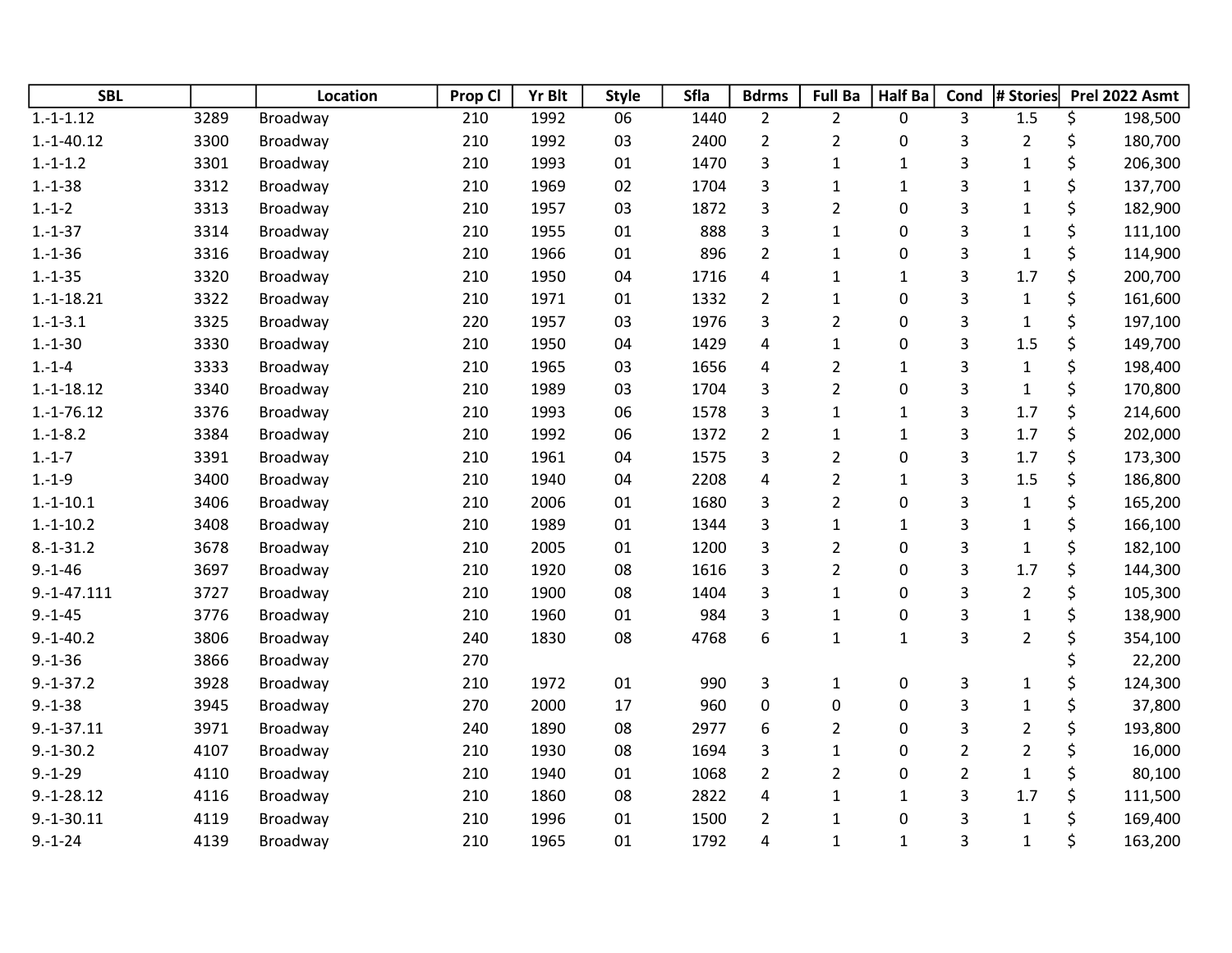| <b>SBL</b>   |       | Location          | Prop Cl | Yr Blt | <b>Style</b> | Sfla | <b>Bdrms</b>            | <b>Full Ba</b> | Half Ba      | Cond           | # Stories      |         | Prel 2022 Asmt |
|--------------|-------|-------------------|---------|--------|--------------|------|-------------------------|----------------|--------------|----------------|----------------|---------|----------------|
| $9.-1-27.22$ | 4176  | Broadway          | 210     | 1890   | 08           | 2146 | $\overline{2}$          | $\mathbf{1}$   | 0            | $\overline{2}$ | $\overline{2}$ | \$      | 125,600        |
| $9.-1-25$    | 4192  | Broadway          | 210     | 1954   | 01           | 1388 | 3                       | $\mathbf{1}$   | 0            | 3              | $\mathbf{1}$   | \$      | 156,600        |
| $9.-1-23$    | 4199  | Broadway          | 210     | 1959   | 01           | 1200 | 3                       | $\mathbf{1}$   | 0            | 3              | $\mathbf 1$    | \$      | 133,600        |
| $9.-1-13.12$ | 4201  | Broadway          | 210     | 1977   | 02           | 1840 | 3                       | $\overline{2}$ | $\pmb{0}$    | 3              | $\mathbf 1$    | \$      | 139,600        |
| $9.-1-49$    | 4271  | Broadway          | 220     | 1880   | 08           | 2965 | 5                       | 3              | 0            | $\overline{2}$ | $\overline{2}$ | \$      | 91,700         |
| $9.-1-13.2$  | 4272  | Broadway          | 210     | 2012   | 01           | 1100 | $\mathbf 0$             | 0              | 0            | 3              | $\mathbf{1}$   | \$      | 136,300        |
| $9.-1-37.12$ |       | Broadway          | 240     |        |              |      |                         |                |              |                |                | \$      | 52,600         |
| $7.-1-23.11$ |       | Broadway          | 260     | 2006   | 14           | 512  | $\pmb{0}$               | 0              | 0            | 3              | $\mathbf 1$    | \$      | 201,500        |
| $3.-1-13.1$  |       | 3237-32! Broadway | 210     | 1900   | 08           | 1456 | 3                       | $\mathbf{1}$   | 0            | 3              | $\overline{2}$ | \$      | 315,400        |
| $3.-1-13.1$  |       | 3237-32! Broadway | 210     | 2012   | 01           | 1750 | 3                       | $\overline{2}$ | $\mathbf{1}$ | 3              | $\mathbf 1$    | \$      | 315,400        |
| $6.-1-17$    | 10076 | <b>Brookville</b> | 210     | 1900   | 08           | 1568 | $\overline{\mathbf{4}}$ | $\mathbf{1}$   | 0            | $\overline{2}$ | $\overline{2}$ | \$      | 93,400         |
| $6.-1-46$    | 10112 | Brookville        | 210     | 1957   | 01           | 1080 | $\overline{2}$          | $\mathbf{1}$   | 0            | 3              | $\mathbf 1$    | \$      | 154,300        |
| $6.-1-45$    | 10115 | Brookville        | 210     | 1969   | 01           | 1560 | 3                       | $\overline{2}$ | 0            | 3              | $\mathbf 1$    | \$      | 193,900        |
| $6.-1-47$    | 10122 | Brookville        | 210     | 1966   | 01           | 1448 | $\overline{2}$          | $\mathbf{1}$   | $\mathbf 1$  | 3              | $\mathbf{1}$   | \$      | 264,200        |
| $6.-1-43$    | 10127 | <b>Brookville</b> | 270     |        |              |      |                         |                |              |                |                | \$      | 87,000         |
| $6.-1-42.1$  | 10131 | <b>Brookville</b> | 210     | 1971   | 04           | 1452 | 4                       | $\overline{2}$ | 0            | 3              | $1.5\,$        | \$      | 147,500        |
| $6.-1-49.11$ | 10132 | Brookville        | 230     | 1864   | 08           | 3064 | 4                       | 3              | 0            | 3              | $\overline{2}$ | $\zeta$ | 139,300        |
| $6.-1-50$    | 10136 | <b>Brookville</b> | 210     | 1962   | 04           | 1576 | 3                       | $\overline{2}$ | 0            | 3              | 1.7            | \$      | 156,800        |
| $6.-1-51$    | 10140 | Brookville        | 210     | 1950   | 01           | 1100 | $\overline{2}$          | $\mathbf{1}$   | 0            | 3              | $\mathbf 1$    | \$      | 118,300        |
| $6 - 1 - 41$ | 10141 | <b>Brookville</b> | 210     | 1965   | 01           | 2060 | 3                       | 3              | 0            | 3              | $\mathbf{1}$   | \$      | 185,100        |
| $6.-1-40$    | 10145 | <b>Brookville</b> | 210     | 1958   | 04           | 1310 | 3                       | $\mathbf{1}$   | 0            | 3              | 1.5            | \$      | 146,500        |
| $6.-1-39.12$ | 10149 | <b>Brookville</b> | 210     | 1988   | 01           | 880  | 3                       | $\mathbf{1}$   | 0            | 3              | $\mathbf{1}$   | \$      | 133,300        |
| $6.-1-55.1$  | 10160 | Brookville        | 210     | 1854   | 08           | 1290 | 3                       | $\mathbf{1}$   | 0            | 3              | $\overline{2}$ | \$      | 137,000        |
| $6.-1-39.2$  | 10161 | Brookville        | 210     | 1977   | 04           | 1512 | 3                       | $\mathbf 1$    | $\mathbf 1$  | 3              | $\overline{2}$ | \$      | 188,300        |
| $6.-1-37$    | 10163 | <b>Brookville</b> | 210     | 1900   | 08           | 1098 | 3                       | $\mathbf{1}$   | $\pmb{0}$    | 3              | 1.5            | \$      | 128,700        |
| $6.-1-55.2$  | 10166 | Brookville        | 210     | 1979   | 01           | 960  | 3                       | $\mathbf{1}$   | 0            | 3              | $\mathbf 1$    | \$      | 113,800        |
| $6.-1-36$    | 10167 | <b>Brookville</b> | 210     | 1860   | 08           | 1440 | 3                       | $\mathbf{1}$   | $\mathbf{1}$ | 3              | $\overline{2}$ | \$      | 120,700        |
| $6.-1-35.11$ | 10169 | <b>Brookville</b> | 210     | 1890   | 08           | 1190 | 3                       | $\mathbf{1}$   | 0            | 3              | 1.7            | \$      | 138,000        |
| $6.-1-33.1$  | 10171 | <b>Brookville</b> | 210     | 1909   | 08           | 2132 | 3                       | $\mathbf{1}$   | $\mathbf{1}$ | $\overline{2}$ | $\overline{2}$ | \$      | 157,300        |
| $6.-1-68$    | 10172 | Brookville        | 210     | 1874   | 08           | 1540 | 3                       | $\mathbf{1}$   | 0            | 3              | $\overline{2}$ | \$      | 128,700        |
| $6.-1-58$    | 10176 | Brookville        | 210     | 1954   | 01           | 1225 | 3                       | $\mathbf{1}$   | $\mathbf{1}$ | $\overline{2}$ | $\mathbf 1$    | \$      | 130,900        |
| $6.-1-32$    | 10181 | <b>Brookville</b> | 210     | 1950   | 08           | 1232 | 3                       | $\mathbf{1}$   | 0            | 3              | $\mathbf{1}$   | \$      | 125,000        |
| $6.-1-61$    | 10182 | <b>Brookville</b> | 210     | 1935   | 08           | 936  | 3                       | $\mathbf{1}$   | $\pmb{0}$    | $\overline{2}$ | $\mathbf{1}$   | \$      | 84,600         |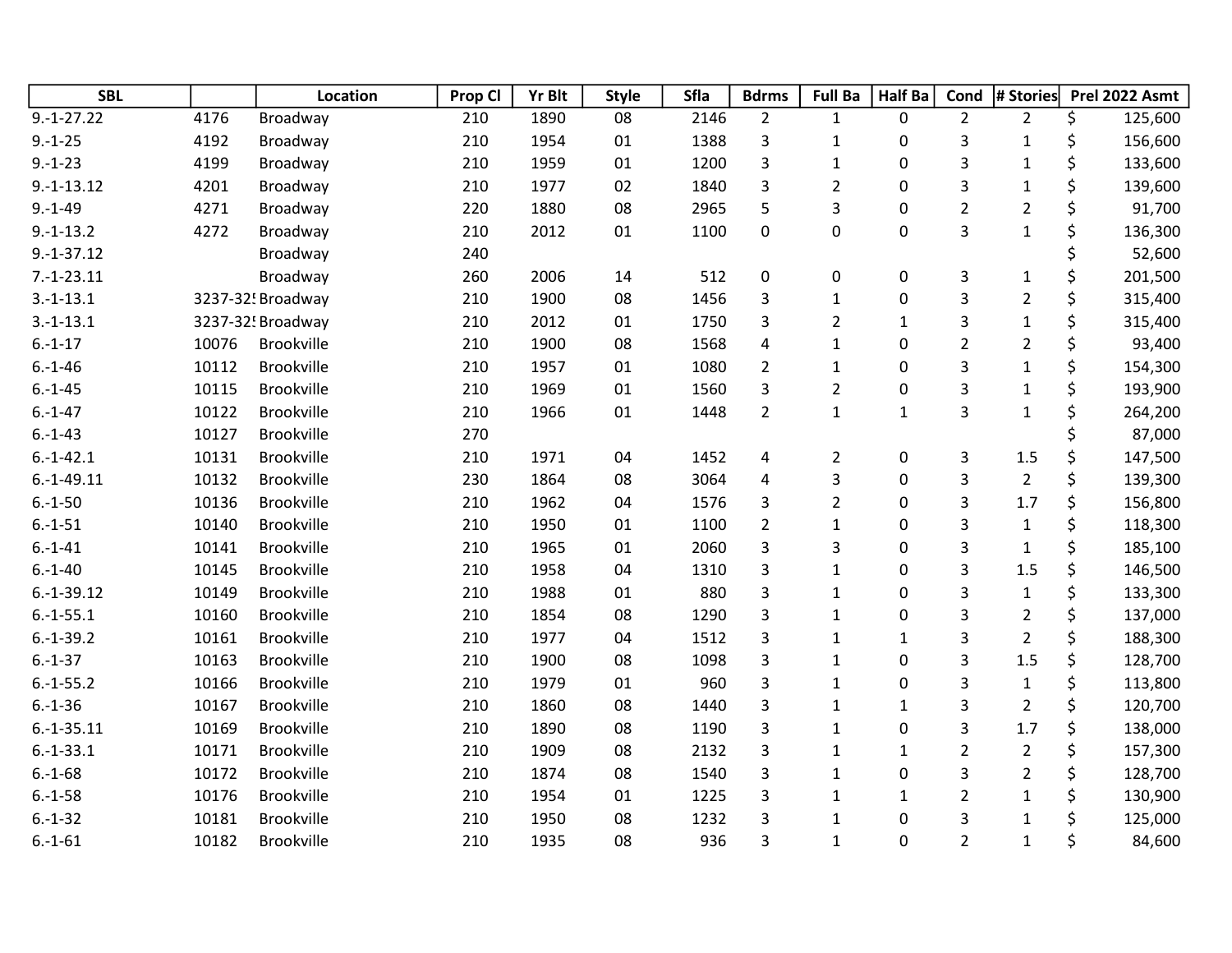| <b>SBL</b>    |       | Location           | Prop Cl | <b>Yr Blt</b> | <b>Style</b> | Sfla | <b>Bdrms</b>   | <b>Full Ba</b> | <b>Half Ba</b> | Cond           | # Stories               | Prel 2022 Asmt |
|---------------|-------|--------------------|---------|---------------|--------------|------|----------------|----------------|----------------|----------------|-------------------------|----------------|
| $6.-1-76.2$   | 10232 | <b>Brookville</b>  | 210     | 1890          | 08           | 1440 | $\overline{2}$ | $\overline{2}$ | 0              | $\overline{2}$ | 1.7                     | \$<br>83,400   |
| $6.-1-62.122$ | 10248 | Brookville         | 210     | 1900          | 08           | 1800 | 3              | $\mathbf{1}$   | 0              | $\overline{2}$ | 1.7                     | \$<br>73,900   |
| $6.-1-31.2$   | 10321 | Brookville         | 210     | 1900          | 08           | 1608 | $\pmb{4}$      | $\mathbf{1}$   | 0              | $\overline{2}$ | $\overline{2}$          | \$<br>132,400  |
| $9.-1-1.112$  | 10348 | <b>Brookville</b>  | 210     | 1989          | 01           | 1050 | $\overline{2}$ | $\mathbf{1}$   | 0              | 3              | $\mathbf 1$             | \$<br>116,800  |
| $9.-1-1.12$   | 10356 | <b>Brookville</b>  | 210     | 1990          | 01           | 1008 | $\overline{2}$ | $\mathbf{1}$   | 0              | 3              | $\mathbf 1$             | \$<br>130,300  |
| $9.-1-54$     | 10360 | <b>Brookville</b>  | 210     | 1990          | 01           | 968  | $\overline{2}$ | $\mathbf{1}$   | 0              | 3              | $\mathbf{1}$            | \$<br>142,500  |
| $9.-1-53$     | 10366 | <b>Brookville</b>  | 210     | 1989          | 01           | 960  | 3              | $\mathbf 1$    | 0              | 3              | $\mathbf{1}$            | \$<br>138,500  |
| $9.-1-.2.2$   | 10367 | <b>Brookville</b>  | 210     | 1989          | 01           | 1236 | 3              | $\mathbf 1$    | 0              | 3              | $\mathbf 1$             | \$<br>154,700  |
| $9.-1-.111$   | 10368 | <b>Brookville</b>  | 210     | 1990          | 01           | 850  | $\overline{2}$ | $\mathbf 1$    | 0              | 3              | $\mathbf 1$             | \$<br>124,200  |
| $9.-1-52.1$   | 10376 | <b>Brookville</b>  | 210     | 2003          | 05           | 2016 | 3              | $\overline{2}$ | 0              | 3              | $\overline{2}$          | \$<br>202,700  |
| $8.-1-20.2$   | 10422 | <b>Brookville</b>  | 210     | 1955          | 01           | 1100 | 3              | $\mathbf{1}$   | $\mathbf{1}$   | 3              | $\overline{1}$          | \$<br>141,900  |
| $8.-1-19$     | 10424 | <b>Brookville</b>  | 210     | 1956          | 01           | 1044 | 3              | $\mathbf{1}$   | 0              | 3              | $\mathbf 1$             | \$<br>123,500  |
| $8.-1-20.1$   | 10428 | Brookville         | 210     | 1960          | 05           | 1440 | 3              | $\mathbf 1$    | $\mathbf 1$    | 3              | $\overline{2}$          | \$<br>156,600  |
| $9.-1-3.11$   | 10431 | <b>Brookville</b>  | 210     | 1956          | 01           | 1224 | 3              | $\mathbf{1}$   | 0              | 3              | $\mathbf{1}$            | \$<br>146,500  |
| $9. - 1 - 4$  | 10445 | <b>Brookville</b>  | 210     | 1962          | 03           | 2024 | 3              | $\mathbf 1$    | $\mathbf{1}$   | 3              | $\mathbf 1$             | \$<br>198,700  |
| $8.-1-21.11$  | 10448 | <b>Brookville</b>  | 210     | 1992          | 01           | 1008 | $\overline{2}$ | $\mathbf 1$    | 0              | 3              | $\mathbf{1}$            | \$<br>116,300  |
| $8.-1-21.12$  | 10452 | <b>Brookville</b>  | 240     | 2014          | 17           | 1196 | 3              | $\mathbf{1}$   | 0              | 3              | $\mathbf{1}$            | \$<br>117,100  |
| $9.-1-5.12$   | 10453 | <b>Brookville</b>  | 210     | 1880          | 08           | 1908 | 4              | $\mathbf 1$    | 0              | 3              | $\overline{2}$          | \$<br>197,400  |
| $8.-1-22$     | 10502 | <b>Brookville</b>  | 210     | 1966          | 01           | 1092 | 3              | $\mathbf{1}$   | $\mathbf{1}$   | 3              | $\mathbf{1}$            | \$<br>136,600  |
| $8.-1-24$     | 10513 | <b>Brookville</b>  | 210     | 1800          | 08           | 1368 | $\overline{2}$ | $\mathbf 1$    | $\mathbf{1}$   | 3              | $\overline{\mathbf{c}}$ | \$<br>128,600  |
| $8.-1-23.12$  | 10528 | <b>Brookville</b>  | 210     | 2004          | 01           | 1568 | 3              | $\mathbf{1}$   | $\mathbf{1}$   | 3              | $\mathbf{1}$            | \$<br>183,100  |
| $8.-1-26$     | 10532 | <b>Brookville</b>  | 210     | 1900          | 08           | 1536 | 3              | $\overline{2}$ | 0              | 3              | $\overline{2}$          | \$<br>148,600  |
| $8.-1-27$     | 10544 | Brookville         | 210     | 1880          | 08           | 1080 | 3              | $\mathbf{1}$   | 0              | 3              | 1.5                     | \$<br>111,400  |
| $8.-1-29.2$   | 10551 | <b>Brookville</b>  | 210     | 2013          | 17           | 1493 | 3              | $\overline{2}$ | 0              | 3              | $\mathbf{1}$            | \$<br>118,900  |
| $9.-1-33$     | 4048  | <b>Browns Mill</b> | 210     | 1954          | 05           | 1606 | $\overline{2}$ | $\mathbf 1$    | 0              | 3              | $\overline{2}$          | \$<br>136,900  |
| $9.-1-32$     | 4062  | <b>Browns Mill</b> | 210     | 1950          | 04           | 1421 | 4              | $\mathbf{1}$   | 0              | 3              | 1.7                     | \$<br>138,700  |
| $9.-1-11$     | 4165  | <b>Browns Mill</b> | 240     | 1880          | 08           | 3004 | 4              | 3              | 0              | $\overline{2}$ | $\overline{2}$          | \$<br>366,600  |
| $9.-1-13.111$ | 4220  | <b>Browns Mill</b> | 210     | 1880          | 08           | 2690 | 6              | $\mathbf 1$    | $\mathbf{1}$   | 3              | $\overline{2}$          | \$<br>126,500  |
| $9.-1-16.2$   | 4373  | <b>Browns Mill</b> | 210     | 1900          | 08           | 1444 | $\overline{2}$ | $\mathbf{1}$   | $\mathbf{1}$   | 3              | 1.7                     | \$<br>109,000  |
| $2.-1-34$     | 3274  | <b>Buffalo</b>     | 210     | 1964          | 03           | 1804 | 4              | $\overline{c}$ | 0              | 3              | $\mathbf 1$             | \$<br>167,900  |
| $2.-1-32$     | 3286  | <b>Buffalo</b>     | 210     | 1948          | 08           | 1155 | 3              | $\mathbf{1}$   | 0              | 3              | 1.5                     | \$<br>135,000  |
| $2.-1-31$     | 3288  | <b>Buffalo</b>     | 270     |               |              |      |                |                |                |                |                         | 21,300         |
| $2.-1-30$     | 3292  | <b>Buffalo</b>     | 210     | 1900          | 08           | 1410 | 3              | $\mathbf{1}$   | 0              | 3              | 1.7                     | \$<br>76,400   |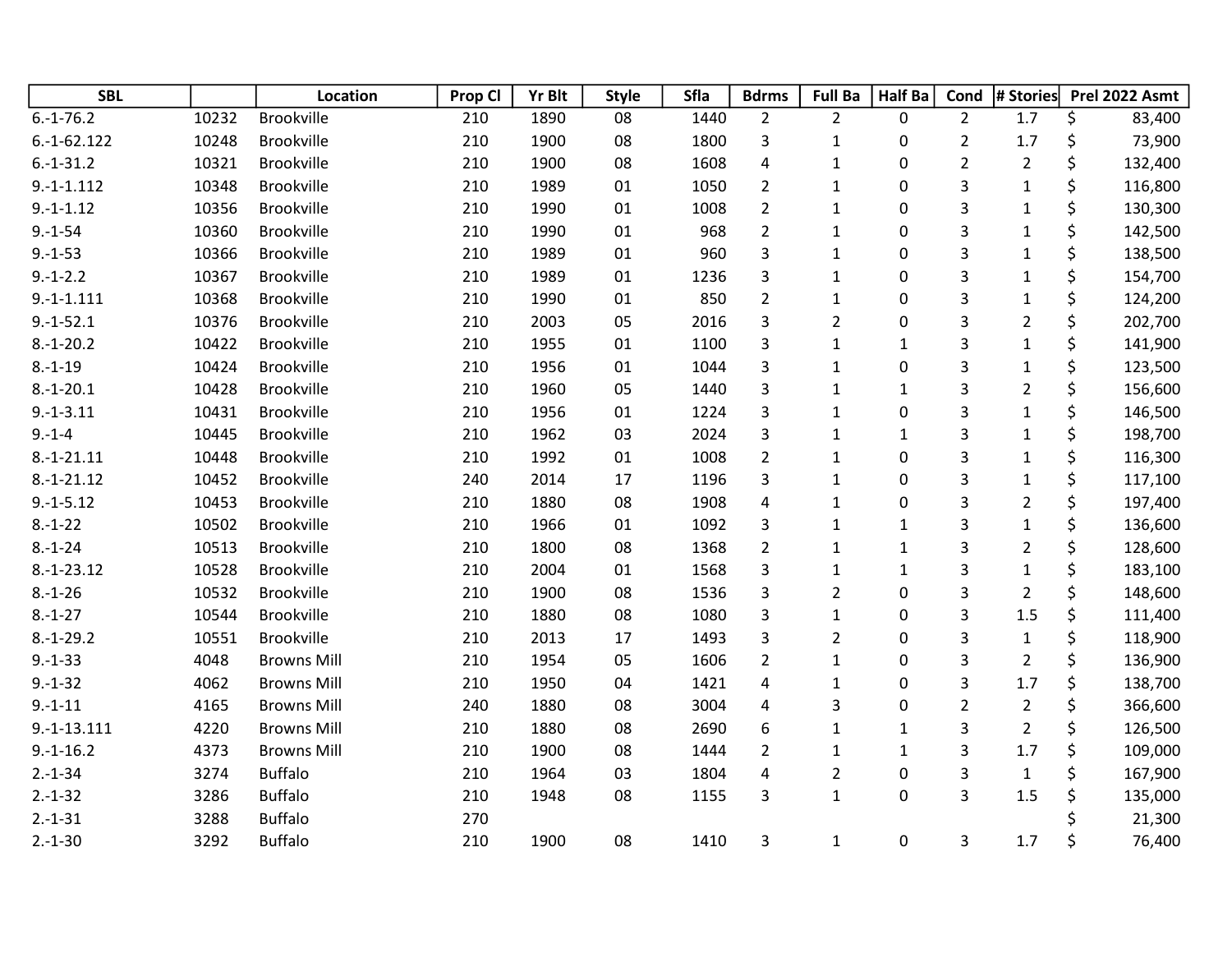| <b>SBL</b>   |       | Location              | Prop Cl | <b>Yr Blt</b> | <b>Style</b> | Sfla | <b>Bdrms</b>            | <b>Full Ba</b>          | <b>Half Ba</b> | Cond           | # Stories               |    | Prel 2022 Asmt |
|--------------|-------|-----------------------|---------|---------------|--------------|------|-------------------------|-------------------------|----------------|----------------|-------------------------|----|----------------|
| $2.-1-29$    | 3298  | <b>Buffalo</b>        | 210     | 1825          | 08           | 1498 | 3                       | $\mathbf{1}$            | 0              | 3              | $\mathbf{1}$            | \$ | 115,600        |
| $1.-1-45$    | 3307  | <b>Buffalo</b>        | 210     | 1870          | 08           | 1287 | 3                       | $\mathbf{1}$            | 0              | 3              | 1.5                     | \$ | 117,700        |
| $1.-1-46$    | 3311  | <b>Buffalo</b>        | 210     | 1850          | 08           | 1361 | 3                       | $\mathbf 1$             | 0              | 3              | 1.7                     | \$ | 120,100        |
| $1.-1-47$    | 3313  | <b>Buffalo</b>        | 210     | 1880          | 08           | 1248 | 3                       | $\overline{2}$          | 0              | 3              | 1.7                     | \$ | 138,700        |
| $1.-1-48$    | 3323  | <b>Buffalo</b>        | 210     | 1900          | 08           | 1601 | 3                       | $\overline{2}$          | $\mathbf 1$    | 3              | 1.5                     | \$ | 134,300        |
| $2.-1-28$    | 3334  | <b>Buffalo</b>        | 210     | 1900          | 08           | 1766 | 4                       | $\mathbf 1$             | $\mathbf{1}$   | 3              | 1.5                     | \$ | 142,300        |
| $1.-1-53$    | 3339  | <b>Buffalo</b>        | 210     | 1850          | 08           | 1798 | 3                       | $\mathbf{1}$            | $\mathbf{1}$   | $\overline{2}$ | $\overline{c}$          | \$ | 146,600        |
| $2.-1-27.1$  | 3342  | <b>Buffalo</b>        | 220     | 1880          | 08           | 2784 | 5                       | 3                       | 0              | $\overline{2}$ | $\overline{2}$          | \$ | 145,800        |
| $1.-1-54$    | 3345  | <b>Buffalo</b>        | 210     | 1900          | 08           | 1728 | 3                       | $\mathbf{1}$            | 0              | 3              | $\overline{2}$          | \$ | 113,900        |
| $2.-1-26$    | 3346  | <b>Buffalo</b>        | 220     | 1880          | 08           | 2100 | 4                       | $\overline{2}$          | 0              | $\overline{2}$ | $\overline{2}$          | \$ | 112,800        |
| $2.-1-25$    | 3352  | <b>Buffalo</b>        | 210     | 1860          | 08           | 1024 | $\overline{2}$          | $\mathbf 1$             | 0              | 3              | $\mathbf 1$             | \$ | 111,900        |
| $1.-1-55$    | 3353  | <b>Buffalo</b>        | 210     | 1850          | 08           | 1844 | 3                       | $\mathbf{1}$            | 0              | 3              | $\overline{2}$          | \$ | 164,000        |
| $1.-1-58$    | 3355  | <b>Buffalo</b>        | 210     | 1900          | 08           | 1868 | 3                       | $\mathbf{1}$            | 0              | 3              | $\overline{2}$          | \$ | 129,200        |
| $2.-1-24$    | 3356  | <b>Buffalo</b>        | 210     | 1880          | 08           | 2115 | 4                       | $\mathbf{1}$            | 0              | 3              | $\overline{2}$          | \$ | 155,500        |
| $1.-1-59$    | 3361  | <b>Buffalo</b>        | 220     | 1850          | 08           | 2774 | 4                       | $\overline{\mathbf{c}}$ | 0              | 3              | $\overline{\mathbf{c}}$ | Ś  | 182,300        |
| $10.-1-37$   | 2860  | <b>Buffalo Street</b> | 210     | 1953          | 01           | 1318 | 3                       | $\mathbf 1$             | 0              | 3              | $\mathbf{1}$            |    | 194,600        |
| $12.-1-34.1$ | 11000 | Chaddock              | 210     | 1959          | 01           | 864  | 3                       | $\mathbf{1}$            | 0              | 3              | $\mathbf{1}$            | \$ | 165,000        |
| 12.-1-37.12  | 11136 | Chaddock              | 210     | 1973          | 01           | 1162 | 3                       | $\mathbf{1}$            | $\mathbf{1}$   | 3              | $\mathbf 1$             | \$ | 143,600        |
| $12.-1-31.2$ | 11143 | Chaddock              | 210     | 1880          | 08           | 2416 | $\overline{\mathbf{r}}$ | $\mathbf{1}$            | 0              | 3              | $\overline{c}$          | \$ | 267,500        |
| 12.-1-31.112 | 11181 | Chaddock              | 210     | 1997          | 05           | 2480 | 3                       | $\overline{2}$          | 0              | 3              | $\overline{2}$          | \$ | 300,600        |
| $12.-1-36.2$ | 11214 | Chaddock              | 240     | 1985          | 14           | 1344 | $\mathbf 1$             | $\mathbf{1}$            | 0              | 3              | $\overline{2}$          | \$ | 300,000        |
| $12.-1-36.2$ | 11214 | Chaddock              | 240     | 1985          | 06           | 2592 | 3                       | $\mathbf{1}$            | $\mathbf{1}$   | 4              | $\overline{2}$          | \$ | 300,000        |
| $1.-1-40.11$ | 3301  | Church                | 210     | 1823          | 08           | 1516 | 3                       | $\mathbf{1}$            | $\mathbf{1}$   | 3              | 1.7                     | \$ | 128,400        |
| $1.-1-40.2$  | 3305  | Church                | 210     | 1990          | 05           | 2020 | 3                       | $\overline{2}$          | 0              | 3              | $\overline{2}$          | \$ | 202,500        |
| $1.-1-34$    | 3321  | Church                | 230     | 1900          | 08           | 1822 | 6                       | 3                       | 0              | 3              | $\overline{c}$          | \$ | 170,800        |
| $1.-1-43$    | 3326  | Church                | 210     | 1955          | 01           | 1816 | 3                       | $\mathbf 1$             | $\mathbf{1}$   | 3              | $\mathbf 1$             |    | 171,500        |
| $1.-1-33$    | 3329  | Church                | 220     | 1900          | 08           | 2472 | 6                       | $\overline{2}$          | 0              | 3              | $\overline{2}$          | \$ | 144,800        |
| $1.-1-32$    | 3335  | Church                | 210     | 1910          | 08           | 2064 | 4                       | $\mathbf{1}$            | $\mathbf{1}$   | 3              | $\overline{2}$          | \$ | 163,800        |
| $1.-1-44$    | 3338  | Church                | 210     | 1900          | 08           | 1449 | 3                       | $\overline{2}$          | 0              | 3              | 1.7                     | \$ | 130,900        |
| $1.-1-29$    | 3339  | Church                | 210     | 1900          | 08           | 1012 | 3                       | $\mathbf{1}$            | 0              | 3              | 1.5                     | \$ | 124,000        |
| $1.-1-28$    | 3343  | Church                | 210     | 1910          | 08           | 1827 | 3                       | $\mathbf{1}$            | $\mathbf{1}$   | 3              | $\overline{2}$          | \$ | 135,000        |
| $1.-1-27$    | 3347  | Church                | 210     | 1948          | 08           | 1300 | 3                       | $\mathbf{1}$            | 0              | 3              | $\overline{2}$          |    | 132,000        |
| $1.-1-49$    | 3348  | Church                | 210     | 1910          | 08           | 1728 | 3                       | $\mathbf{1}$            | $\mathbf{1}$   | 3              | 1.7                     | \$ | 120,300        |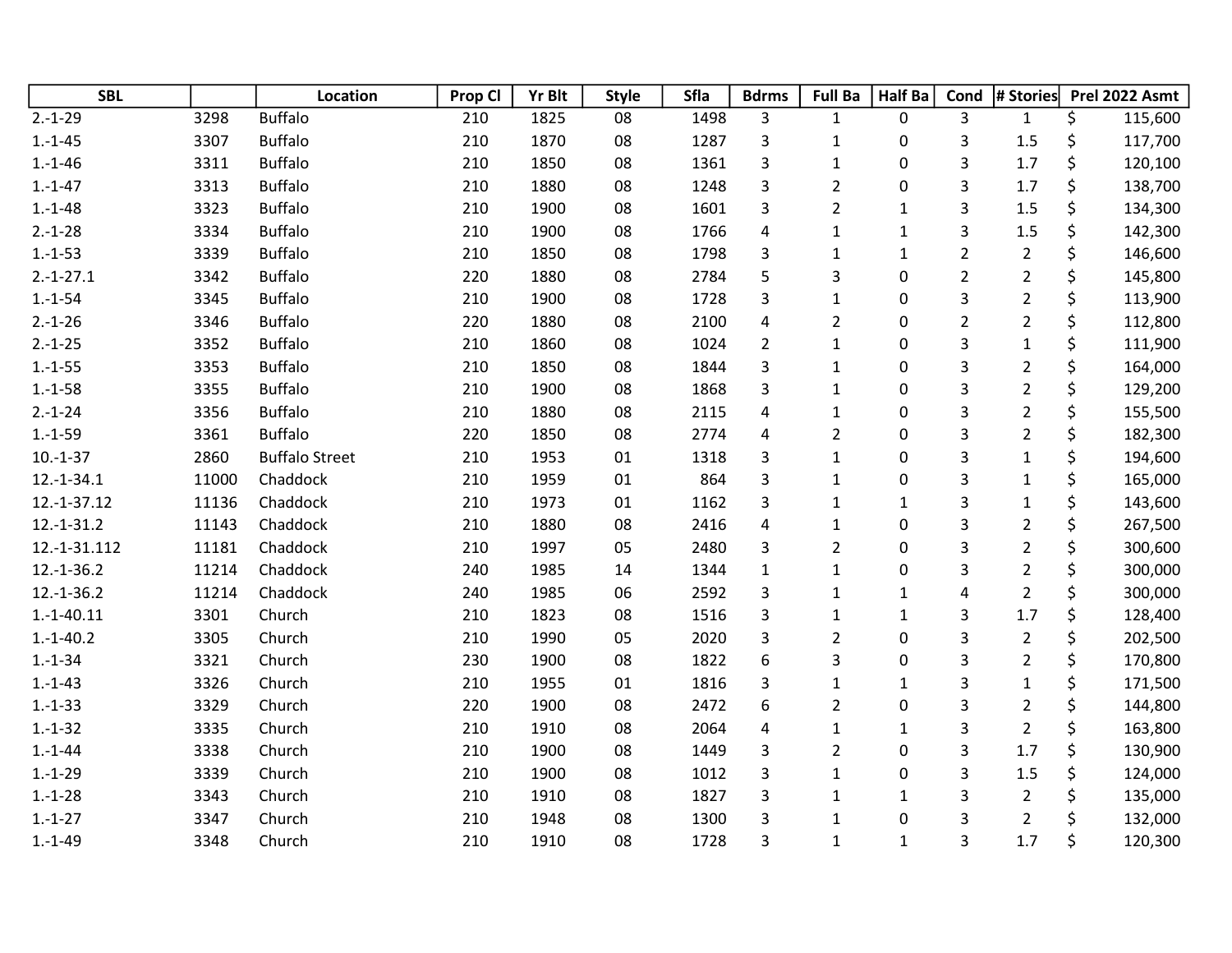| <b>SBL</b>    |                | Location            | Prop Cl | <b>Yr Blt</b> | <b>Style</b> | <b>Sfla</b> | <b>Bdrms</b>            | <b>Full Ba</b> | <b>Half Ba</b> | Cond           | # Stories      | Prel 2022 Asmt |
|---------------|----------------|---------------------|---------|---------------|--------------|-------------|-------------------------|----------------|----------------|----------------|----------------|----------------|
| $1.-1-25$     | 3349           | Church              | 210     | 1971          | 05           | 1792        | 4                       | $\mathbf{1}$   | $\mathbf{1}$   | 3              | $\overline{2}$ | \$<br>181,100  |
| $1.-1-26$     | 3351           | Church              | 210     | 1870          | 08           | 2968        | 5                       | 3              | 0              | 3              | $\overline{2}$ | \$<br>182,800  |
| $1.-1-51$     | 3360           | Church              | 210     | 1880          | 08           | 1880        | $\overline{2}$          | $\mathbf{1}$   | 0              | 3              | $\overline{2}$ | \$<br>133,400  |
| $1.-1-23$     | 3361           | Church              | 210     | 1870          | 08           | 1395        | 3                       | $\mathbf{1}$   | 0              | 3              | 1.7            | \$<br>135,100  |
| $1.-1-52$     | 3364           | Church              | 210     | 1900          | 08           | 1581        | 3                       | $\mathbf{1}$   | $\mathbf{1}$   | 3              | 1.7            | \$<br>147,200  |
| $1.-1-22$     | 3371           | Church              | 210     | 1880          | 08           | 1302        | 3                       | $\mathbf{1}$   | 0              | 3              | $\overline{2}$ | \$<br>109,400  |
| $1.-1-56$     | 3374           | Church              | 210     | 1965          | 01           | 1512        | 3                       | $\mathbf{1}$   | $\mathbf{1}$   | 3              | $\mathbf{1}$   | \$<br>159,100  |
| $1.-1-21$     | 3375           | Church              | 210     | 1900          | 08           | 1878        | 4                       | $\mathbf{1}$   | $\mathbf{1}$   | 3              | 1.7            | \$<br>135,600  |
| $1.-1-57.1$   | 3378           | Church              | 210     | 1900          | 08           | 1703        | $\overline{\mathbf{4}}$ | $\overline{2}$ | 0              | $\overline{2}$ | $\mathbf{1}$   | \$<br>88,400   |
| $1.-1-20$     | 3379           | Church              | 210     | 1950          | 01           | 1088        | $\overline{2}$          | $\mathbf{1}$   | 0              | 3              | $\mathbf{1}$   | \$<br>121,900  |
| $1.-1-62$     | 3380           | Church              | 210     | 1948          | 04           | 1752        | 4                       | $\mathbf{1}$   | $\overline{2}$ | 3              | 1.7            | \$<br>140,900  |
| $1.-1-19$     | 3381           | Church              | 220     | 1880          | 08           | 2016        | 5                       | $\overline{2}$ | $\mathbf{1}$   | $\overline{2}$ | $\overline{2}$ | \$<br>158,300  |
| $1.-1-17$     | 3385           | Church              | 210     | 1922          | 08           | 1984        | 4                       | $\mathbf{1}$   | 0              | 3              | $\overline{2}$ | \$<br>155,300  |
| $3.-2-23$     | $\overline{7}$ | <b>Colony Court</b> | 210     | 2013          | 05           | 2763        | 3                       | 3              | 0              | 3              | $\overline{2}$ | \$<br>287,200  |
| $3.-2-22$     | 13             | <b>Colony Court</b> | 210     | 2011          | 05           | 2426        | 4                       | $\overline{2}$ | $\mathbf{1}$   | 3              | $\overline{2}$ | \$<br>279,200  |
| $3.-2-21$     | 19             | <b>Colony Court</b> | 210     | 2012          | 01           | 1548        | $\overline{2}$          | $\overline{2}$ | 0              | 3              | $\mathbf{1}$   | \$<br>218,700  |
| $3.-2-13.12$  | 11             | Colony Run          | 220     | 1992          | 12           | 2352        | 6                       | $\overline{2}$ | 0              | 3              | $\overline{2}$ | \$<br>190,100  |
| $3.-2-13.112$ | 13             | Colony Run          | 220     | 2003          | 12           | 2024        | 4                       | $\overline{2}$ | 0              | 3              | $\overline{2}$ | \$<br>190,300  |
| $3.-2-15$     | 17             | Colony Run          | 210     | 2002          | 05           | 2026        | 3                       | $\overline{2}$ | 0              | 3              | $\overline{2}$ | \$<br>199,500  |
| $3.-2-30$     | 65             | Colony Run          | 210     | 1996          | 05           | 2240        | 3                       | $\mathbf{1}$   | $\mathbf{1}$   | 3              | $\overline{2}$ | \$<br>222,100  |
| $3.-2-32$     | 69             | Colony Run          | 210     | 1999          | 05           | 1620        | 3                       | $\overline{2}$ | $\mathbf{1}$   | 3              | $\overline{2}$ | \$<br>183,800  |
| $3.-2-29$     | 70             | Colony Run          | 210     | 2005          | 01           | 1368        | $\overline{2}$          | $\mathbf{1}$   | $\mathbf{1}$   | 3              | $\mathbf{1}$   | \$<br>186,400  |
| $3.-2-34$     | 73             | Colony Run          | 210     | 2004          | 04           | 2240        | 3                       | $\overline{2}$ | 0              | 3              | 1.5            | \$<br>221,000  |
| $3.-2-27$     | 74             | Colony Run          | 210     | 1998          | 01           | 1296        | 3                       | $\mathbf{1}$   | $\mathbf{1}$   | 3              | $\mathbf{1}$   | \$<br>185,100  |
| $3.-2-26$     | 76             | Colony Run          | 210     | 1988          | 05           | 1750        | 3                       | $\overline{2}$ | 0              | 3              | $\overline{2}$ | \$<br>202,200  |
| $3.-2-36$     | 77             | Colony Run          | 210     | 2007          | 05           | 1638        | $\overline{2}$          | $\overline{2}$ | 0              | 3              | $\overline{2}$ | \$<br>177,600  |
| $3.-2-25$     | 78             | Colony Run          | 210     | 1988          | 04           | 1350        | 3                       | $\overline{2}$ | 0              | 3              | 1.5            | \$<br>184,300  |
| $3.-2-16$     | 86             | Colony Run          | 210     | 2005          | 01           | 1440        | $\overline{2}$          | $\mathbf{1}$   | $\mathbf{1}$   | 3              | $\mathbf{1}$   | \$<br>173,600  |
| $3.-2-46$     | 21             | Colony Run          | 210     | 2013          | 01           | 1421        | $\overline{2}$          | $\overline{2}$ | 0              | 3              | $\mathbf{1}$   | \$<br>180,700  |
| $3.-2-49$     | 22             | Colony Run          | 210     | 2019          | 01           | 1868        | $\overline{2}$          | $\overline{2}$ | 0              | 3              | $\mathbf{1}$   | \$<br>272,200  |
| $15.-1-15$    | 3932           | Cookson             | 210     | 1925          | 09           | 1200        | $\overline{2}$          | $\mathbf{1}$   | 0              | $\overline{2}$ | 1.5            | \$<br>85,600   |
| $15.-1-16$    | 3936           | Cookson             | 210     | 1870          | 08           | 1599        | 4                       | $\mathbf{1}$   | 0              | $\overline{2}$ | $\overline{2}$ | \$<br>90,300   |
| $15.-1-21$    | 4213           | Cookson             | 210     | 1870          | 08           | 972         | $\overline{2}$          | $\mathbf{1}$   | 0              | 3              | $\overline{2}$ | \$<br>144,200  |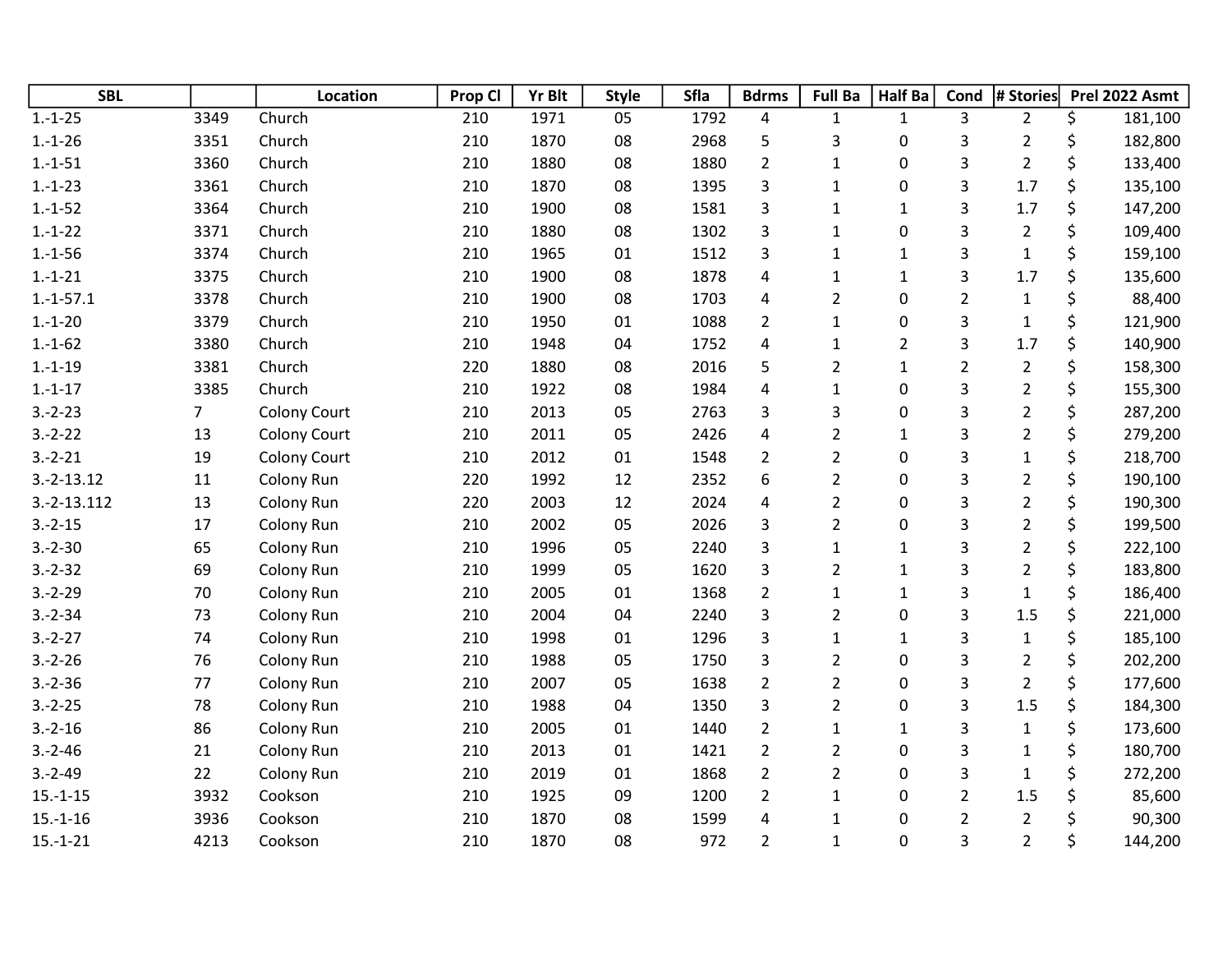| <b>SBL</b>    |       | Location               | Prop Cl | <b>Yr Blt</b> | <b>Style</b> | Sfla | <b>Bdrms</b>   | <b>Full Ba</b> | <b>Half Ba</b> | Cond           | # Stories      | Prel 2022 Asmt |         |
|---------------|-------|------------------------|---------|---------------|--------------|------|----------------|----------------|----------------|----------------|----------------|----------------|---------|
| $6.-1-9$      | 9900  | Creek                  | 210     | 1958          | 01           | 1528 | 3              | 1              | $\mathbf{1}$   | 3              | $\mathbf{1}$   | \$             | 164,700 |
| $6.-1-10$     | 9908  | Creek                  | 210     | 1967          | 01           | 1500 | 3              | $\overline{2}$ | 0              | 3              | $\mathbf{1}$   | \$             | 182,900 |
| $6.-1-11$     | 9926  | Creek                  | 230     | 1880          | 08           | 2500 | 4              | 3              | 0              | 3              | $\overline{2}$ | \$             | 177,300 |
| $6.-1-12$     | 9934  | Creek                  | 210     | 1960          | 01           | 1376 | 3              | $\mathbf{1}$   | 0              | 3              | $\mathbf{1}$   | \$             | 131,100 |
| $6.-1-14.2$   | 10044 | Creek                  | 210     | 1890          | 08           | 2300 | $\overline{2}$ | $\mathbf 1$    | 0              | 3              | $\overline{2}$ | \$             | 173,900 |
| $7.-1-39$     | 10661 | <b>Darien Townline</b> | 240     | 1995          | 06           | 2061 | $\overline{2}$ | $\mathbf{1}$   | 0              | 3              | 1.7            | \$             | 237,900 |
| $7.-1-37$     | 10675 | <b>Darien Townline</b> | 240     | 1990          | 01           | 1280 | $\overline{2}$ | $\mathbf{1}$   | $\mathbf{1}$   | 3              | $\mathbf{1}$   | \$             | 152,800 |
| $7.-1-35.112$ | 10691 | <b>Darien Townline</b> | 210     | 1975          | 01           | 1648 | 3              | $\mathbf{1}$   | 0              | 3              | $\mathbf{1}$   | \$             | 176,200 |
| $7.-1-38$     | 10707 | Darien Townline        | 210     | 1993          | 01           | 1490 | 3              | 1              | $\mathbf{1}$   | 3              | $\mathbf{1}$   | \$             | 187,000 |
| $7.-1-34.1$   | 10731 | <b>Darien Townline</b> | 210     | 1880          | 08           | 1874 | 3              | $\mathbf{1}$   | 0              | 3              | $\overline{2}$ | \$             | 189,100 |
| $10.-1-.21$   | 10805 | <b>Darien Townline</b> | 240     | 1992          | 05           | 2952 | 3              | $\overline{2}$ | $\mathbf{1}$   | 3              | $\overline{2}$ | \$             | 321,500 |
| $10.-1-3.12$  | 11001 | <b>Darien Townline</b> | 210     | 1860          | 08           | 965  | $\overline{2}$ | $\mathbf{1}$   | 0              | 3              | $\mathbf{1}$   | \$             | 104,900 |
| $10.-1-78.1$  | 11015 | <b>Darien Townline</b> | 210     | 1995          | 01           | 1172 | 3              | $\mathbf{1}$   | $\mathbf{1}$   | 3              | $\mathbf{1}$   | \$             | 256,100 |
| $10.-1-77.1$  | 11027 | <b>Darien Townline</b> | 210     | 2008          | 11           | 1152 | 3              | $\overline{2}$ | 0              | 3              | 1.5            | \$             | 212,200 |
| $10.-1-72.12$ | 11139 | <b>Darien Townline</b> | 210     | 1979          | 01           | 1800 | 3              | $\mathbf{1}$   | 0              | 3              | $\mathbf{1}$   | \$             | 189,500 |
| $10.-1-72.2$  | 11139 | <b>Darien Townline</b> | 270     |               |              |      |                |                |                |                |                |                | 29,000  |
| $10.-1-70$    | 11163 | <b>Darien Townline</b> | 210     | 1960          | 01           | 850  | $\overline{2}$ | $\mathbf{1}$   | $\mathbf{1}$   | 3              | $\mathbf{1}$   | \$             | 118,600 |
| $10.-1-69$    | 11195 | <b>Darien Townline</b> | 210     | 1956          | 01           | 1144 | 3              | $\mathbf{1}$   | 0              | 3              | $\mathbf{1}$   | \$             | 137,200 |
| 10.-1-68.21   | 11201 | <b>Darien Townline</b> | 210     | 1973          | 04           | 1872 | $\overline{2}$ | $\mathbf{1}$   | 0              | 3              | 1.5            | \$             | 160,200 |
| $10.-1-68.12$ | 11233 | <b>Darien Townline</b> | 210     | 1976          | 06           | 1472 | $\overline{2}$ | $\mathbf{1}$   | 0              | 3              | $\overline{2}$ | \$             | 128,000 |
| 14.-1-31.11   | 9685  | Day                    | 210     | 1890          | 08           | 1827 | 3              | 1              | 0              | 3              | $\overline{2}$ | \$             | 344,200 |
| 14.-1-46.21   | 9782  | Day                    | 210     | 2005          | 01           | 1700 | 3              | $\mathbf{1}$   | 5              | 3              | $\mathbf{1}$   | \$             | 258,600 |
| $14.-1-30$    | 9867  | Day                    | 210     | 1829          | 08           | 1392 | 3              | $\mathbf 1$    | 0              | 3              | 1.5            | \$             | 150,700 |
| $5.-1-18.2$   | 9998  | Day                    | 210     | 1972          | 09           | 570  | $\overline{2}$ | $\mathbf{1}$   | 0              | $\overline{2}$ | $\mathbf{1}$   | \$             | 106,100 |
| $5.-1-20.2$   | 10013 | Day                    | 240     | 1982          | 05           | 2000 | 3              | $\mathbf{1}$   | 0              | 3              | $\overline{c}$ | \$             | 291,300 |
| $4.-1-1$      | 2605  | Dodgeson               | 210     | 1880          | 08           | 1716 | 3              | $\mathbf{1}$   | 0              | $\mathbf 1$    | $\overline{2}$ | \$             | 61,400  |
| $4.-1-2$      | 2606  | Dodgeson               | 210     | 1978          | 06           | 3000 | 5              | $\overline{2}$ | $\mathbf{1}$   | 3              | $\overline{2}$ | \$             | 211,200 |
| $4.-1-3$      | 2614  | Dodgeson               | 210     | 1966          | 01           | 1432 | 3              | $\mathbf 1$    | $\mathbf{1}$   | 3              | $\mathbf{1}$   | \$             | 170,600 |
| $13.-1-58.2$  | 2615  | Dodgeson               | 220     | 1800          | 08           | 1386 | 3              | $\mathbf{1}$   | 0              | $\overline{2}$ | 1.5            | \$             | 80,000  |
| $13.-1-56.2$  | 2631  | Dodgeson               | 210     | 1984          | 04           | 1747 | 4              | $\mathbf{1}$   | $\mathbf{1}$   | 3              | 1.5            | \$             | 172,100 |
| $4.-1-5$      | 2650  | Dodgeson               | 210     | 2008          | 01           | 1320 | $\overline{2}$ | $\mathbf{1}$   | 0              | 3              | $\mathbf{1}$   | \$             | 187,000 |
| $4.-1-6.12$   | 2700  | Dodgeson               | 210     | 1960          | 01           | 1508 | 3              | $\mathbf{1}$   | 0              | 3              | $\mathbf{1}$   | Ś              | 152,600 |
| $4.-1-6.2$    | 2742  | Dodgeson               | 210     | 1978          | 04           | 1540 | 3              | $\mathbf{1}$   | 0              | 3              | 1.5            | \$             | 157,900 |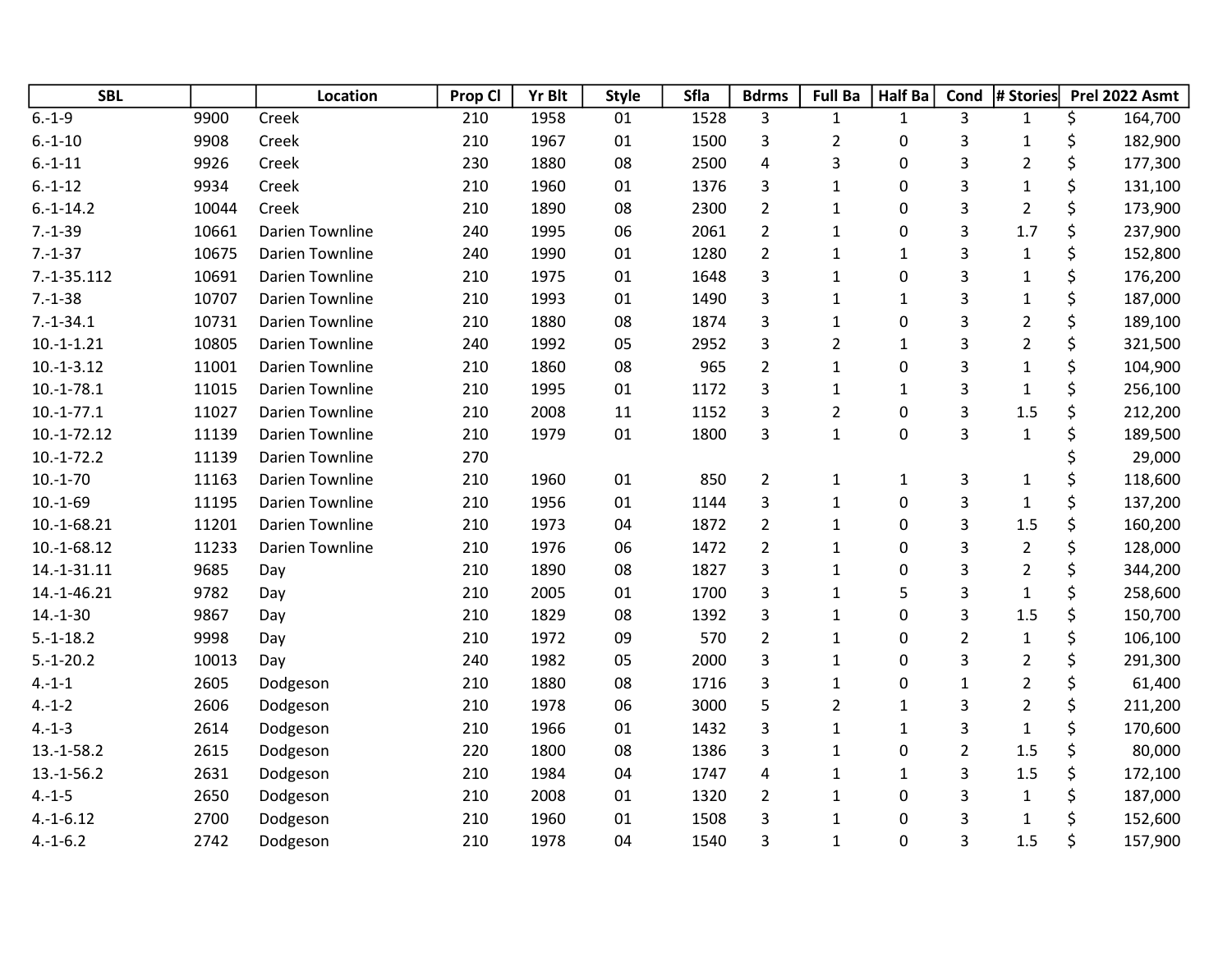| <b>SBL</b>   |      | <b>Location</b> | Prop Cl | <b>Yr Blt</b> | <b>Style</b> | Sfla | <b>Bdrms</b>            | <b>Full Ba</b> | <b>Half Ba</b> | Cond           | # Stories      | Prel 2022 Asmt |
|--------------|------|-----------------|---------|---------------|--------------|------|-------------------------|----------------|----------------|----------------|----------------|----------------|
| 13.-1-52.22  | 2779 | Dodgeson        | 210     | 1840          | 08           | 1284 | 3                       | $\mathbf{1}$   | 0              | $\overline{2}$ | 1.5            | \$<br>79,100   |
| 13.-1-52.21  | 2789 | Dodgeson        | 210     | 1970          | 01           | 1104 | 3                       | $\mathbf{1}$   | 0              | 3              | $\mathbf 1$    | \$<br>172,000  |
| $4.-1-15$    | 2790 | Dodgeson        | 210     | 1953          | 01           | 880  | 3                       | $\mathbf{1}$   | 0              | 3              | $\mathbf{1}$   | \$<br>124,200  |
| $4.-1-16.1$  | 2806 | Dodgeson        | 240     | 2002          | 05           | 2512 | $\overline{\mathbf{4}}$ | $\overline{2}$ | $\pmb{0}$      | 3              | $\overline{2}$ | \$<br>330,500  |
| $13.-1-52.1$ | 2825 | Dodgeson        | 240     | 1958          | 04           | 1513 | 3                       | $\mathbf{1}$   | 0              | 3              | 1.5            | \$<br>413,900  |
| $13.-1-50$   | 2890 | Dodgeson        | 240     | 1810          | 08           | 1598 | $\overline{\mathbf{4}}$ | $\mathbf{1}$   | 0              | 3              | 1.5            | \$<br>174,100  |
| 13.-1-48.21  | 2941 | Dodgeson        | 210     | 1995          | 01           | 968  | 3                       | $\mathbf{1}$   | $\mathbf{1}$   | 3              | $\mathbf{1}$   | \$<br>151,900  |
| $13.-1-45$   | 2949 | Dodgeson        | 210     | 1880          | 08           | 2498 | 4                       | $\mathbf{1}$   | 0              | 3              | $\overline{2}$ | \$<br>120,100  |
| $13.-1-44$   | 2971 | Dodgeson        | 210     | 1960          | 09           | 665  | $\mathbf{1}$            | $\mathbf{1}$   | $\pmb{0}$      | $\overline{2}$ | $\mathbf 1$    | \$<br>52,100   |
| $13.-1-43$   | 3001 | Dodgeson        | 210     | 1951          | 04           | 1404 | 3                       | $\mathbf{1}$   | 0              | 3              | 1.5            | \$<br>112,600  |
| $13.-1-40$   | 3051 | Dodgeson        | 210     | 1965          | 01           | 1218 | 3                       | $\mathbf{1}$   | 0              | 3              | $\mathbf{1}$   | \$<br>159,800  |
| $13.-1-39.1$ | 3058 | Dodgeson        | 210     | 1964          | 01           | 1440 | $\overline{2}$          | $\overline{2}$ | 0              | 3              | $\mathbf 1$    | \$<br>249,600  |
| 13.-1-31.121 | 3087 | Dodgeson        | 210     | 2002          | 17           | 1664 | 3                       | $\mathbf{1}$   | $\pmb{0}$      | 3              | $\mathbf{1}$   | \$<br>128,200  |
| $13.-1-38$   | 3104 | Dodgeson        | 210     | 1850          | 08           | 1275 | 3                       | $\mathbf{1}$   | $\pmb{0}$      | 3              | 1.5            | \$<br>115,300  |
| $13.-1-31.2$ | 3149 | Dodgeson        | 210     | 1995          | 02           | 1869 | 3                       | $\overline{2}$ | 0              | 3              | $\mathbf 1$    | \$<br>187,400  |
| $13.-1-36$   | 3150 | Dodgeson        | 210     | 1965          | 01           | 1148 | 3                       | $\mathbf{1}$   | 0              | 3              | $\mathbf{1}$   | \$<br>134,800  |
| $13.-1-74$   | 3171 | Dodgeson        | 210     | 2004          | 02           | 1928 | 3                       | $\mathbf{1}$   | 0              | 3              | $\mathbf 1$    | \$<br>138,200  |
| $13.-1-34.2$ | 3176 | Dodgeson        | 210     | 1977          | 01           | 1152 | 3                       | $\mathbf{1}$   | 0              | 3              | $\mathbf{1}$   | \$<br>144,300  |
| $13.-1-35$   | 3177 | Dodgeson        | 210     | 1968          | 17           | 896  | $\overline{2}$          | $\mathbf{1}$   | 0              | $\overline{2}$ | $\mathbf{1}$   | \$<br>82,900   |
| $13.-1-75$   | 3181 | Dodgeson        | 210     | 2003          | 01           | 1288 | $\overline{2}$          | $\mathbf{1}$   | 0              | 3              | $\mathbf{1}$   | \$<br>97,100   |
| 13.-1-34.111 | 3210 | Dodgeson        | 210     | 1880          | 08           | 1404 | 3                       | $\mathbf{1}$   | 0              | 3              | 1.5            | \$<br>94,100   |
| $13.-1-33.2$ | 3213 | Dodgeson        | 210     | 1991          | 01           | 1056 | $\overline{2}$          | $\mathbf{1}$   | 0              | 3              | $\mathbf{1}$   | \$<br>151,000  |
| $14.-1-47.2$ | 3228 | Dodgeson        | 210     | 1991          | 05           | 2192 | $\overline{2}$          | $\mathbf{1}$   | $\mathbf{1}$   | 3              | $\overline{2}$ | \$<br>216,900  |
| $5.-1-1$     | 3240 | Dodgeson        | 210     | 2002          | 17           | 1456 | $\overline{2}$          | $\mathbf{1}$   | 0              | 3              | $\mathbf 1$    | \$<br>257,400  |
| $5.-1-1$     | 3240 | Dodgeson        | 210     | 1950          | 04           | 1262 | 3                       | $\mathbf{1}$   | 0              | 3              | 1.5            | \$<br>257,400  |
| $14.-1-45.2$ | 3256 | Dodgeson        | 210     | 1880          | 08           | 1475 | $\overline{2}$          | $\mathbf{1}$   | 0              | 3              | $\mathbf{1}$   | \$<br>103,200  |
| $14.-1-51.1$ | 3289 | Dodgeson        | 210     | 1962          | 01           | 1288 | 3                       | $\mathbf{1}$   | 0              | 3              | $\mathbf 1$    | \$<br>139,500  |
| $14.-1-57.1$ | 3338 | Dodgeson        | 240     | 1957          | 01           | 976  | $\overline{2}$          | $\mathbf{1}$   | 0              | $\overline{2}$ | $\mathbf{1}$   | \$<br>164,800  |
| $14.-1-62$   | 3351 | Dodgeson        | 210     | 1954          | 09           | 684  | $\mathbf{1}$            | $\mathbf{1}$   | 0              | $\mathbf 1$    | $\mathbf{1}$   | \$<br>63,600   |
| $14.-1-61$   | 3361 | Dodgeson        | 270     | 2000          | 17           | 960  | 0                       | 0              | 0              | $\overline{2}$ | $\mathbf{1}$   | \$<br>81,600   |
| $14.-1-41$   | 3366 | Dodgeson        | 210     | 1960          | 01           | 1072 | 3                       | $\mathbf{1}$   | 0              | 3              | $\mathbf{1}$   | \$<br>117,900  |
| $14.-1-60$   | 3369 | Dodgeson        | 210     | 1948          | 08           | 1152 | 4                       | $\mathbf{1}$   | 0              | 3              | 1.5            | \$<br>133,900  |
| $14.-1-59$   | 3385 | Dodgeson        | 210     | 1835          | 08           | 1932 | $\overline{2}$          | $\mathbf{1}$   | 0              | 3              | $\overline{2}$ | \$<br>125,200  |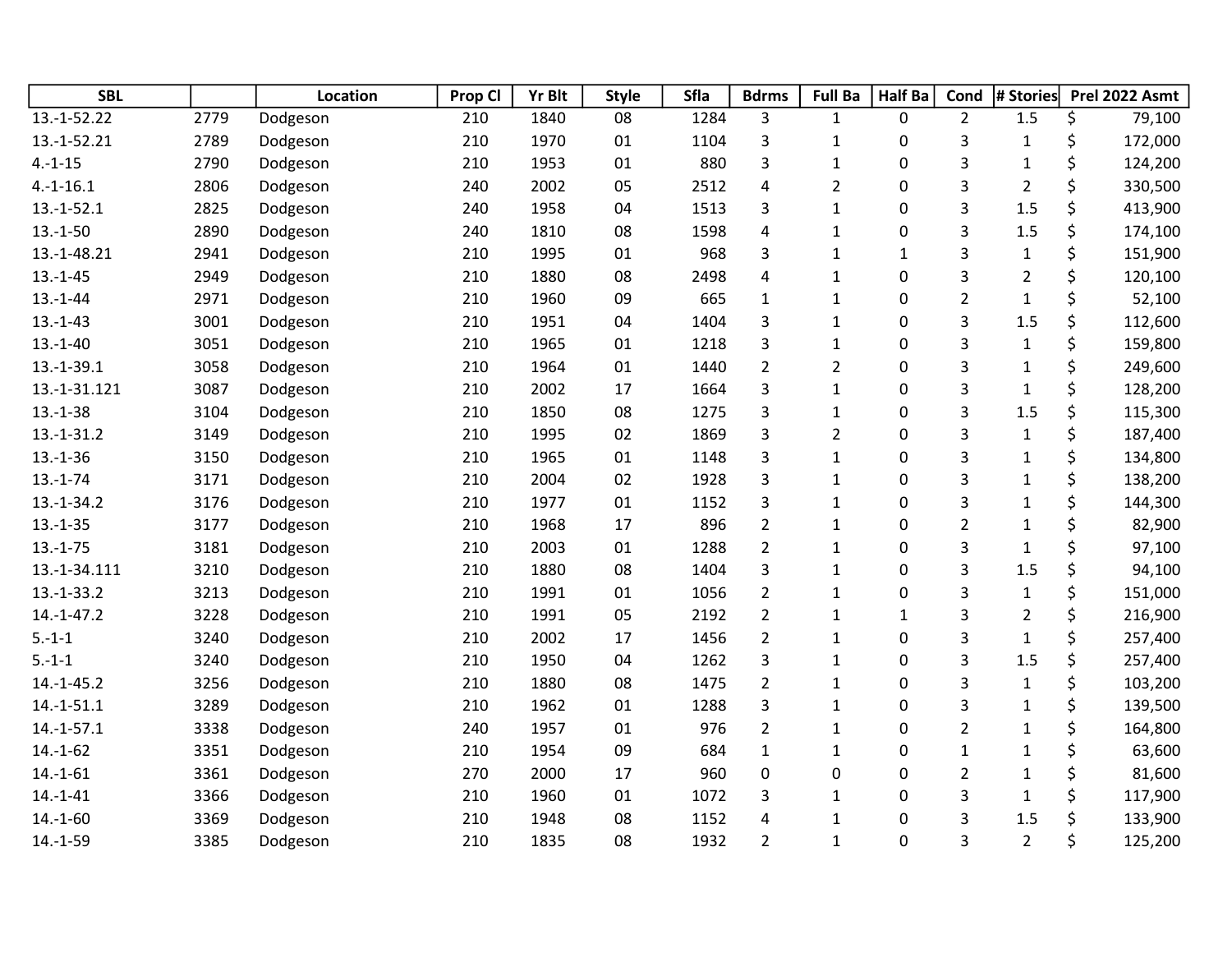| <b>SBL</b>    |      | <b>Location</b> | Prop Cl | <b>Yr Blt</b> | <b>Style</b> | Sfla | <b>Bdrms</b>            | <b>Full Ba</b> | <b>Half Ba</b> | Cond           | # Stories      | Prel 2022 Asmt |
|---------------|------|-----------------|---------|---------------|--------------|------|-------------------------|----------------|----------------|----------------|----------------|----------------|
| $14.-1-57.2$  | 3389 | Dodgeson        | 210     | 2005          | 01           | 1236 | 3                       | $\overline{2}$ | 0              | 3              | $\mathbf{1}$   | \$<br>235,100  |
| $14.-1-58.1$  | 3393 | Dodgeson        | 210     | 1950          | 01           | 1106 | $\overline{2}$          | $\mathbf{1}$   | 0              | 3              | $\mathbf{1}$   | \$<br>151,300  |
| $14.-1-40$    | 3396 | Dodgeson        | 210     | 1965          | 01           | 1045 | 3                       | $\mathbf{1}$   | 0              | 3              | $\mathbf{1}$   | \$<br>127,400  |
| $14.-1-39$    | 3400 | Dodgeson        | 210     | 1962          | 01           | 1229 | 3                       | $\mathbf{1}$   | 0              | 3              | $\mathbf{1}$   | \$<br>157,200  |
| $14.-1-37$    | 3406 | Dodgeson        | 210     | 1968          | 03           | 2629 | 4                       | $\mathbf{1}$   | 0              | 3              | $\mathbf{1}$   | \$<br>190,000  |
| 14.-1-36.22   | 3416 | Dodgeson        | 210     | 1992          | 01           | 1008 | 3                       | $\mathbf{1}$   | 0              | 3              | $\mathbf{1}$   | \$<br>136,000  |
| $14.-1-15$    | 3429 | Dodgeson        | 210     | 1900          | 08           | 1842 | 4                       | $\mathbf{1}$   | 0              | $\overline{2}$ | 1.5            | \$<br>119,000  |
| $14.-1-16$    | 3433 | Dodgeson        | 210     | 1958          | 05           | 1590 | $\overline{2}$          | $\mathbf{1}$   | 0              | 3              | $\overline{2}$ | \$<br>101,100  |
| $14.-1-35$    | 3442 | Dodgeson        | 210     | 1964          | 01           | 1700 | $\overline{\mathbf{4}}$ | $\mathbf{1}$   | $\overline{2}$ | 3              | $\mathbf{1}$   | \$<br>167,000  |
| $14.-1-34$    | 3450 | Dodgeson        | 210     | 1960          | 01           | 1280 | 3                       | $\overline{2}$ | 0              | 3              | $\mathbf{1}$   | \$<br>136,300  |
| $14.-1-17$    | 3455 | Dodgeson        | 210     | 1949          | 01           | 1064 | $\overline{2}$          | $\mathbf{1}$   | 0              | 3              | $\mathbf{1}$   | \$<br>136,900  |
| $14.-1-33$    | 3456 | Dodgeson        | 210     | 1957          | 01           | 1208 | 3                       | $\overline{2}$ | 0              | 3              | $\mathbf{1}$   | \$<br>167,000  |
| 14.-1-14.21   | 3465 | Dodgeson        | 210     | 1999          | 01           | 1288 | 3                       | $\mathbf{1}$   | 0              | 3              | $\mathbf{1}$   | \$<br>189,400  |
| $14.-1-32.2$  | 3500 | Dodgeson        | 210     | 1974          | 01           | 1400 | 3                       | $\mathbf{1}$   | $\mathbf{1}$   | 3              | $\mathbf{1}$   | \$<br>171,900  |
| 14.-1-32.12   | 3510 | Dodgeson        | 240     | 1849          | 08           | 2387 | 4                       | $\mathbf{1}$   | $\mathbf{1}$   | 3              | $\overline{2}$ | \$<br>166,800  |
| $14.-1-18.2$  | 3525 | Dodgeson        | 240     | 1966          | 05           | 2366 | 3                       | $\mathbf{1}$   | 0              | $\overline{2}$ | $\overline{2}$ | \$<br>104,900  |
| $14.-1-19.2$  | 3537 | Dodgeson        | 210     | 1971          | 01           | 1296 | 3                       | $\mathbf{1}$   | 0              | 3              | $\mathbf{1}$   | \$<br>141,100  |
| $14.-1-20.1$  | 3555 | Dodgeson        | 210     | 1987          | 05           | 2020 | 3                       | $\overline{2}$ | 0              | 3              | $\overline{2}$ | \$<br>289,200  |
| $14.-1-23.2$  | 3610 | Dodgeson        | 210     | 1970          | 01           | 1092 | 3                       | $\mathbf{1}$   | 0              | 3              | $\mathbf{1}$   | \$<br>136,900  |
| 14.-1-23.12   | 3628 | Dodgeson        | 210     | 1995          | 01           | 2300 | 3                       | $\overline{2}$ | 0              | 3              | $\mathbf{1}$   | \$<br>202,300  |
| $14.-1-22$    | 3681 | Dodgeson        | 210     | 1968          | 01           | 1716 | $\overline{4}$          | $\mathbf{1}$   | $\mathbf{1}$   | 3              | $\mathbf{1}$   | \$<br>176,500  |
| 14.-1-23.11   | 3686 | Dodgeson        | 240     | 1992          | 05           | 2335 | 3                       | $\overline{2}$ | $\mathbf{1}$   | 3              | $\overline{2}$ | \$<br>406,900  |
| $15.-1-1$     | 3695 | Dodgeson        | 210     | 1993          | 01           | 1312 | 5                       | $\overline{2}$ | 0              | 3              | $\mathbf 1$    | \$<br>163,100  |
| $15.-1-2.11$  | 3709 | Dodgeson        | 210     | 1972          | 01           | 1456 | $\overline{\mathbf{4}}$ | $\mathbf{1}$   | $\mathbf{1}$   | 3              | $\mathbf{1}$   | \$<br>169,500  |
| $15.-1-3$     | 3735 | Dodgeson        | 210     | 1870          | 08           | 1712 | 3                       | $\mathbf{1}$   | 0              | $\overline{2}$ | $\overline{2}$ | \$<br>122,400  |
| $15.-1-7$     | 3781 | Dodgeson        | 210     | 1965          | 01           | 1120 | $\overline{2}$          | $\mathbf{1}$   | 0              | 3              | $\mathbf{1}$   | \$<br>124,700  |
| $11.-1-75$    | 3610 | Dry Bridge      | 210     | 1900          | 08           | 1500 | 3                       | $\mathbf{1}$   | 0              | 3              | 1.5            | \$<br>137,200  |
| $11.-1-6.2$   | 3616 | Dry Bridge      | 210     | 1986          | 06           | 1672 | $\overline{2}$          | $\mathbf{1}$   | 0              | 3              | $\mathbf{1}$   | \$<br>166,800  |
| $12.-1-5$     | 3810 | Dry Bridge      | 210     | 1849          | 08           | 1160 | $\overline{2}$          | $\mathbf{1}$   | 0              | 3              | 1.5            | \$<br>102,700  |
| $12.-1-6$     | 3846 | Dry Bridge      | 210     | 1963          | 01           | 1610 | 3                       | $\overline{2}$ | 0              | 3              | $\mathbf{1}$   | \$<br>184,300  |
| $12.-1-7.1$   | 3868 | Dry Bridge      | 210     | 1874          | 08           | 1568 | 3                       | $\mathbf{1}$   | 0              | $\overline{2}$ | $\overline{2}$ | \$<br>152,000  |
| $12.-1-10.12$ | 3934 | Dry Bridge      | 210     | 1994          | 01           | 1560 | 3                       | $\mathbf{1}$   | 0              | 3              | $\mathbf{1}$   | \$<br>148,200  |
| $12.-1-13$    | 3959 | Dry Bridge      | 210     | 1957          | 01           | 1152 | 4                       | $\mathbf{1}$   | 0              | 3              | $\mathbf{1}$   | \$<br>141,100  |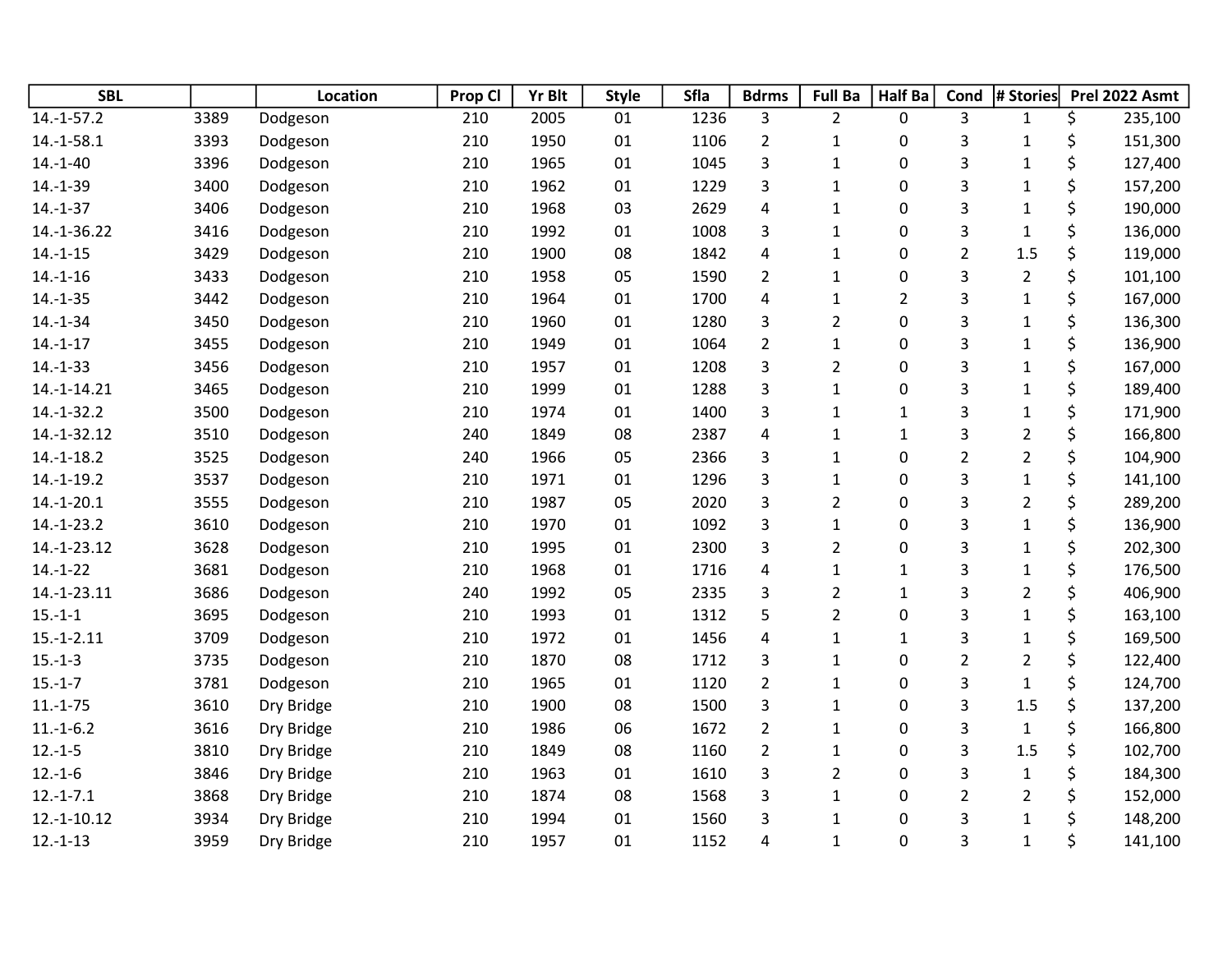| <b>SBL</b>    |       | Location   | Prop Cl | <b>Yr Blt</b> | <b>Style</b> | Sfla | <b>Bdrms</b>   | <b>Full Ba</b> | <b>Half Ba</b> | Cond           | # Stories      | Prel 2022 Asmt |
|---------------|-------|------------|---------|---------------|--------------|------|----------------|----------------|----------------|----------------|----------------|----------------|
| $12.-1-11$    | 3964  | Dry Bridge | 210     | 1962          | 01           | 1440 | 4              | 1              | $\mathbf{1}$   | 3              | $\mathbf{1}$   | \$<br>190,300  |
| $12.-1-12$    | 3984  | Dry Bridge | 210     | 1847          | 08           | 1224 | 4              | $\mathbf{1}$   | 0              | 3              | 1.5            | \$<br>172,600  |
| $12.-1-33.2$  | 4030  | Dry Bridge | 210     | 1997          | 06           | 1800 | 3              | $\mathbf{1}$   | $\mathbf{1}$   | 3              | $\overline{2}$ | \$<br>223,900  |
| 12.-1-33.12   | 4080  | Dry Bridge | 210     | 2006          | 01           | 1088 | $\overline{2}$ | $\overline{2}$ | 0              | 3              | $\mathbf{1}$   | \$<br>230,800  |
| 12.-1-33.11   | 4144  | Dry Bridge | 240     | 1930          | 13           | 660  | $\overline{2}$ | $\mathbf{1}$   | 0              | 3              | $\mathbf 1$    | \$<br>174,700  |
| 12.-1-33.11   | 4144  | Dry Bridge | 240     | 1988          | 01           | 960  | $\overline{2}$ | $\mathbf{1}$   | 0              | 3              | $\mathbf{1}$   | \$<br>174,700  |
| 12.-1-25.12   | 4192  | Dry Bridge | 210     | 1999          | 01           | 1892 | 3              | $\mathbf{1}$   | $\mathbf{1}$   | 3              | $\mathbf{1}$   | \$<br>199,100  |
| 12.-1-18.12   | 4193  | Dry Bridge | 240     | 1900          | 08           | 1104 | $\overline{2}$ | $\mathbf{1}$   | 0              | $\overline{2}$ | $\mathbf 1$    | \$<br>107,400  |
| $12.-1-24$    | 4206  | Dry Bridge | 210     | 1874          | 08           | 1096 | 3              | $\mathbf{1}$   | 0              | $\overline{2}$ | $\overline{2}$ | \$<br>35,800   |
| 12.-1-25.112  | 4280  | Dry Bridge | 210     | 2003          | 05           | 2400 | 3              | $\overline{2}$ | $\mathbf{1}$   | 3              | $\overline{2}$ | \$<br>239,000  |
| $12.-1-25.2$  | 4290  | Dry Bridge | 210     | 1824          | 08           | 1528 | 3              | $\mathbf{1}$   | 0              | 3              | 1.5            | \$<br>121,300  |
| $12.-1-44$    | 4335  | Dry Bridge | 210     | 2003          | 17           | 1919 | 3              | $\overline{2}$ | 0              | 3              | $\mathbf{1}$   | \$<br>175,900  |
| $12.-1-26$    | 4338  | Dry Bridge | 210     | 1955          | 17           | 720  | $\overline{2}$ | $\mathbf{1}$   | 0              | $\overline{2}$ | $\mathbf 1$    | \$<br>49,400   |
| $12.-1-23.2$  | 4349  | Dry Bridge | 210     | 2001          | 17           | 960  | $\overline{2}$ | $\mathbf{1}$   | 0              | 3              | $\mathbf{1}$   | \$<br>118,000  |
| 12.-1-23.12   | 4359  | Dry Bridge | 210     | 1996          | 03           | 1920 | 3              | $\mathbf 1$    | $\mathbf{1}$   | 3              | $\mathbf 1$    | \$<br>187,100  |
| $12.-1-27$    | 10972 | Dry Bridge | 240     | 1956          | 01           | 1613 | 4              | $\mathbf{1}$   | 0              | $\overline{2}$ | $\mathbf{1}$   | \$<br>67,000   |
| $11.-1-30$    | 11230 | Genesee    | 210     | 1900          | 08           | 1062 | 3              | $\mathbf{1}$   | 0              | 3              | 1.5            | \$<br>90,000   |
| $11.-1-31$    | 11234 | Genesee    | 210     | 1880          | 08           | 830  | $\overline{2}$ | $\mathbf{1}$   | 0              | 3              | $\mathbf 1$    | \$<br>103,100  |
| $11.-1-32$    | 11240 | Genesee    | 280     | 1900          | 08           | 938  | $\overline{2}$ | $\mathbf{1}$   | 0              | $\overline{2}$ | 1.7            | \$<br>66,900   |
| $11.-1-32$    | 11240 | Genesee    | 280     | 1900          | 08           | 1144 | 3              | $\mathbf 1$    | 0              | 3              | $\overline{2}$ | \$<br>66,900   |
| $11.-1-33$    | 11244 | Genesee    | 210     | 1874          | 08           | 1176 | 3              | $\mathbf{1}$   | 0              | $\overline{2}$ | $\overline{2}$ | \$<br>132,400  |
| $11.-1-28$    | 11247 | Genesee    | 210     | 1949          | 04           | 1196 | 3              | $\mathbf{1}$   | 0              | 3              | 1.5            | \$<br>108,000  |
| $11.-1-34.1$  | 11248 | Genesee    | 210     | 1870          | 08           | 1128 | $\overline{2}$ | $\mathbf 1$    | 0              | $\overline{2}$ | 1.7            | \$<br>126,000  |
| $11.-1-36$    | 11250 | Genesee    | 210     | 1870          | 08           | 1216 | $\mathbf{1}$   | $\mathbf{1}$   | 0              | 3              | $\overline{2}$ | \$<br>105,400  |
| $11.-1-35$    | 11254 | Genesee    | 210     | 1880          | 08           | 1204 | $\overline{2}$ | $\mathbf{1}$   | 0              | 3              | 1.7            | \$<br>101,300  |
| $11.-1-37$    | 11260 | Genesee    | 210     | 1820          | 08           | 1185 | $\overline{2}$ | $\mathbf{1}$   | 0              | 3              | 1.7            | \$<br>150,900  |
| $6.-1-30.2$   | 4112  | Gilhooly   | 210     | 1890          | 08           | 1428 | 3              | $\mathbf{1}$   | $\mathbf{1}$   | $\overline{2}$ | 1.5            | \$<br>90,400   |
| $6.-1-29.12$  | 4169  | Gilhooly   | 210     | 2007          | 01           | 1300 | $\overline{2}$ | $\mathbf{1}$   | $\mathbf{1}$   | 3              | $\mathbf 1$    | \$<br>161,500  |
| $6.-1-25.21$  | 4214  | Gilhooly   | 240     | 1970          | 01           | 1232 | 3              | $\mathbf{1}$   | 0              | 3              | $\mathbf{1}$   | \$<br>181,500  |
| $6.-1-29.21$  | 4221  | Gilhooly   | 210     | 1991          | 01           | 1460 | 3              | $\mathbf{1}$   | 0              | 3              | $\mathbf 1$    | \$<br>161,700  |
| $6.-1-25.22$  | 4224  | Gilhooly   | 210     | 1973          | 01           | 1232 | 3              | $\mathbf{1}$   | 0              | 3              | $\mathbf{1}$   | \$<br>161,000  |
| $6.-1-29.114$ | 4225  | Gilhooly   | 210     | 1996          | 04           | 1643 | 3              | $\mathbf{1}$   | $\mathbf{1}$   | 3              | 1.7            | \$<br>220,500  |
| $6.-1-26$     | 4227  | Gilhooly   | 240     | 1880          | 01           | 1416 | 3              | $\mathbf{1}$   | 0              | 3              | $\mathbf{1}$   | \$<br>143,100  |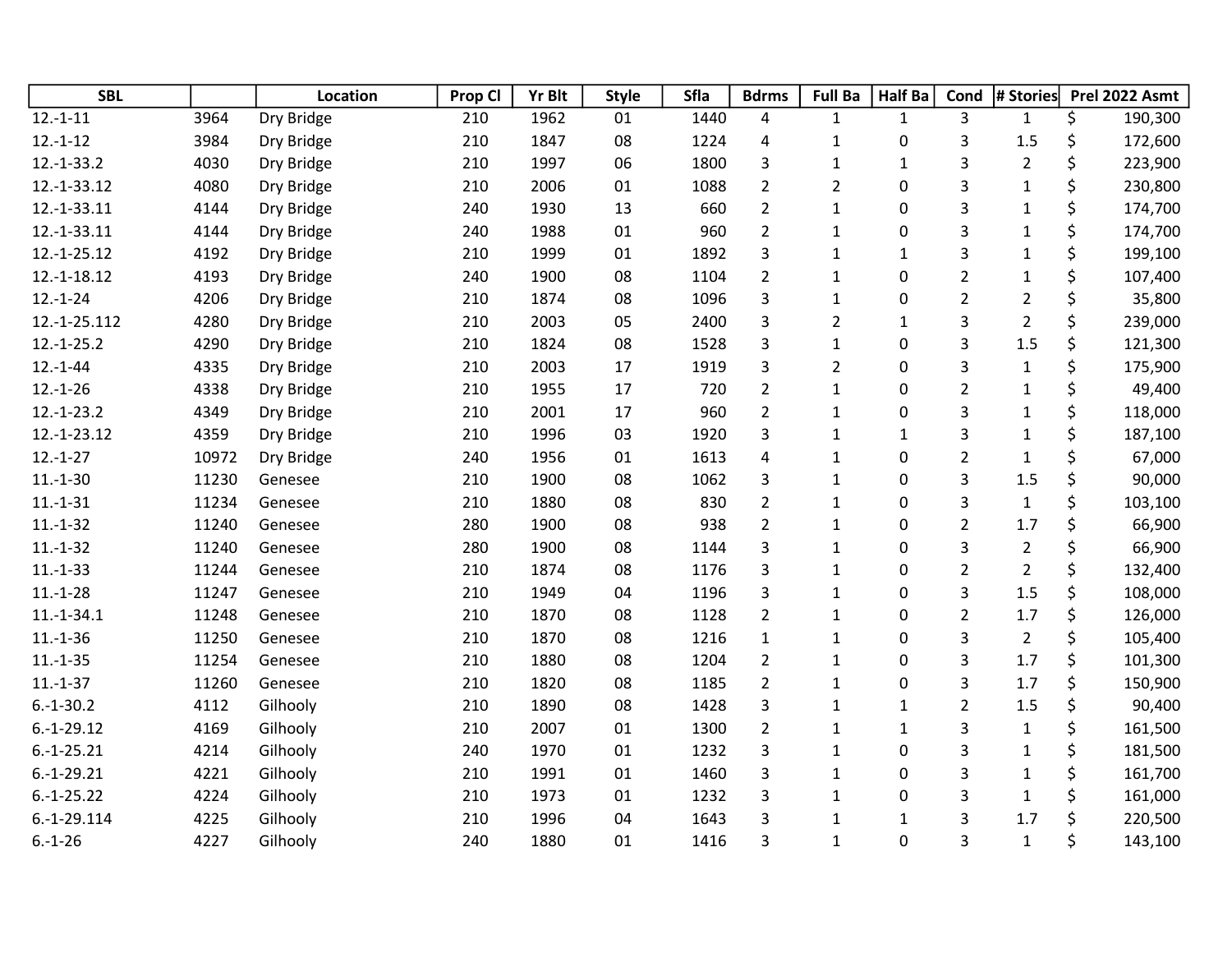| <b>SBL</b>    |       | Location | Prop Cl | <b>Yr Blt</b> | <b>Style</b> | Sfla | <b>Bdrms</b>            | <b>Full Ba</b> | <b>Half Ba</b> | Cond           | # Stories      | Prel 2022 Asmt |
|---------------|-------|----------|---------|---------------|--------------|------|-------------------------|----------------|----------------|----------------|----------------|----------------|
| $6.-1-28$     | 4233  | Gilhooly | 240     | 1874          | 08           | 1148 | 3                       | $\mathbf{1}$   | 0              | 3              | 1.7            | \$<br>147,300  |
| $6.-1-25.11$  | 4236  | Gilhooly | 210     | 1995          | 06           | 1736 | $\overline{2}$          | $\mathbf 1$    | $\mathbf{1}$   | 3              | $1.5\,$        | \$<br>196,800  |
| $6.-1-23.2$   | 4309  | Gilhooly | 210     | 1988          | 06           | 1684 | 3                       | $\mathbf{1}$   | 0              | 3              | $\mathbf{1}$   | \$<br>188,700  |
| $6.-1-25.122$ | 4314  | Gilhooly | 240     | 1969          | 06           | 1612 | 3                       | $\mathbf 1$    | $\mathbf 1$    | 3              | $\overline{2}$ | \$<br>155,300  |
| $4.-1-42.12$  | 10176 | Gillate  | 210     | 1890          | 08           | 2202 | 3                       | $\mathbf{1}$   | 0              | 3              | $\overline{2}$ | \$<br>156,300  |
| $4.-1-40$     | 10273 | Gillate  | 210     | 1959          | 01           | 1624 | $\pmb{4}$               | $\mathbf 1$    | 0              | 3              | $\mathbf{1}$   | \$<br>169,500  |
| $4.-1-44$     | 10276 | Gillate  | 210     | 1957          | 01           | 1636 | 3                       | $\mathbf{1}$   | 0              | 3              | $\mathbf 1$    | \$<br>183,300  |
| $4.-1-45$     | 10290 | Gillate  | 210     | 1890          | 08           | 1092 | 3                       | $\mathbf 1$    | 0              | 3              | $\mathbf{1}$   | \$<br>102,600  |
| $4.-1-47.2$   | 10300 | Gillate  | 210     | 1968          | 01           | 1232 | $\overline{\mathbf{3}}$ | $\mathbf{1}$   | 0              | 3              | $\mathbf 1$    | \$<br>140,000  |
| $7.-1-11.112$ | 10402 | Gillate  | 210     | 1994          | 01           | 1623 | 3                       | $\overline{2}$ | 0              | 3              | $\mathbf{1}$   | \$<br>207,400  |
| $7.-1-15.12$  | 10419 | Gillate  | 210     | 2000          | 05           | 2352 | $\pmb{4}$               | $\overline{2}$ | $\mathbf{1}$   | 3              | $\overline{2}$ | \$<br>370,500  |
| $7.-1-12$     | 10500 | Gillate  | 210     | 1953          | 01           | 1306 | 3                       | $\mathbf{1}$   | 0              | 3              | $\mathbf{1}$   | \$<br>142,000  |
| $7.-1-13$     | 10504 | Gillate  | 210     | 1954          | 04           | 1368 | $\pmb{4}$               | $\mathbf 1$    | 0              | 3              | 1.5            | \$<br>144,800  |
| $5.-1-5.21$   | 10100 | Goodman  | 210     | 2002          | 01           | 864  | 3                       | $\mathbf{1}$   | $\mathbf 1$    | 3              | $\mathbf 1$    | \$<br>155,300  |
| $5.-1-47$     | 10154 | Goodman  | 210     | 1953          | 04           | 1504 | 3                       | $\overline{2}$ | 0              | 3              | $\overline{2}$ | \$<br>145,600  |
| $5.-1-43.2$   | 10162 | Goodman  | 210     | 1880          | 08           | 1488 | 3                       | $\mathbf{1}$   | 0              | 3              | $\overline{2}$ | \$<br>128,400  |
| $5.-1-51$     | 10191 | Goodman  | 210     | 1957          | 01           | 1180 | 3                       | $\mathbf 1$    | 0              | $\overline{2}$ | $\mathbf 1$    | \$<br>80,200   |
| $5.-1-54$     | 10214 | Goodman  | 210     | 2006          | 01           | 1530 | $\overline{2}$          | $\mathbf 1$    | $\mathbf{1}$   | 3              | $\mathbf{1}$   | \$<br>200,900  |
| $5.-1-55$     | 10222 | Goodman  | 210     | 2000          | 04           | 1625 | $\overline{2}$          | $\mathbf{1}$   | $\mathbf 1$    | 3              | 1.5            | \$<br>242,900  |
| $5.-1-50.112$ | 10230 | Goodman  | 240     | 1985          | 02           | 1560 | 3                       | $\mathbf{1}$   | $\mathbf{1}$   | 3              | $\mathbf{1}$   | \$<br>174,500  |
| $5.-1-41.2$   | 10290 | Goodman  | 210     | 1981          | 05           | 1936 | $\pmb{4}$               | $\overline{2}$ | 0              | 3              | $\overline{2}$ | \$<br>166,600  |
| $5.-1-39$     | 10300 | Goodman  | 210     | 1953          | 01           | 1344 | 3                       | $\mathbf{1}$   | 0              | 3              | $\mathbf 1$    | \$<br>119,100  |
| $8.-1-9$      | 10340 | Goodman  | 210     | 1962          | 01           | 1620 | 3                       | $\overline{2}$ | 0              | 3              | $\mathbf 1$    | \$<br>139,100  |
| 13.-1-62.112  | 9647  | Halstead | 210     | 2019          | 09           | 1176 | $\overline{2}$          | $\overline{2}$ | 0              | 3              | $\mathbf{1}$   | \$<br>184,800  |
| 13.-1-61.221  | 9660  | Halstead | 210     | 1973          | 01           | 1362 | 3                       | $\mathbf 1$    | 0              | 3              | $\mathbf{1}$   | \$<br>202,300  |
| 13.-1-61.21   | 9680  | Halstead | 210     | 1995          | 01           | 1224 | $\overline{2}$          | $\overline{2}$ | 0              | 3              | $\mathbf{1}$   | \$<br>155,700  |
| $13.-1-53.1$  | 9803  | Halstead | 240     | 1973          | 01           | 1680 | 3                       | $\mathbf 1$    | $\mathbf 1$    | 3              | $\mathbf{1}$   | \$<br>226,900  |
| $4.-1-9$      | 9912  | Hickox   | 210     | 1888          | 08           | 2296 | $\overline{4}$          | $\mathbf{1}$   | 0              | 3              | $\overline{2}$ | \$<br>131,800  |
| $4.-1-11$     | 9940  | Hickox   | 210     | 1880          | 04           | 1215 | $\pmb{4}$               | $\mathbf 1$    | 0              | 3              | $\mathbf 1$    | \$<br>198,900  |
| $4.-1-12$     | 9995  | Hickox   | 210     | 1954          | 04           | 1440 | $\overline{4}$          | $\mathbf 1$    | $\mathbf{1}$   | 3              | $1.5\,$        | \$<br>101,900  |
| $4.-1-57.2$   | 10071 | Hickox   | 210     | 1968          | 05           | 1564 | 4                       | $\mathbf 1$    | $\mathbf{1}$   | 3              | $\overline{2}$ | \$<br>180,600  |
| $4.-1-60.2$   | 10111 | Hickox   | 210     | 1972          | 01           | 1056 | 3                       | $\mathbf{1}$   | 0              | 3              | $\mathbf 1$    | \$<br>132,200  |
| $4.-1-62$     |       | Hickox   | 260     | 2010          | 09           | 384  | 0                       | 0              | 0              | $\overline{2}$ | $\mathbf 1$    | \$<br>33,600   |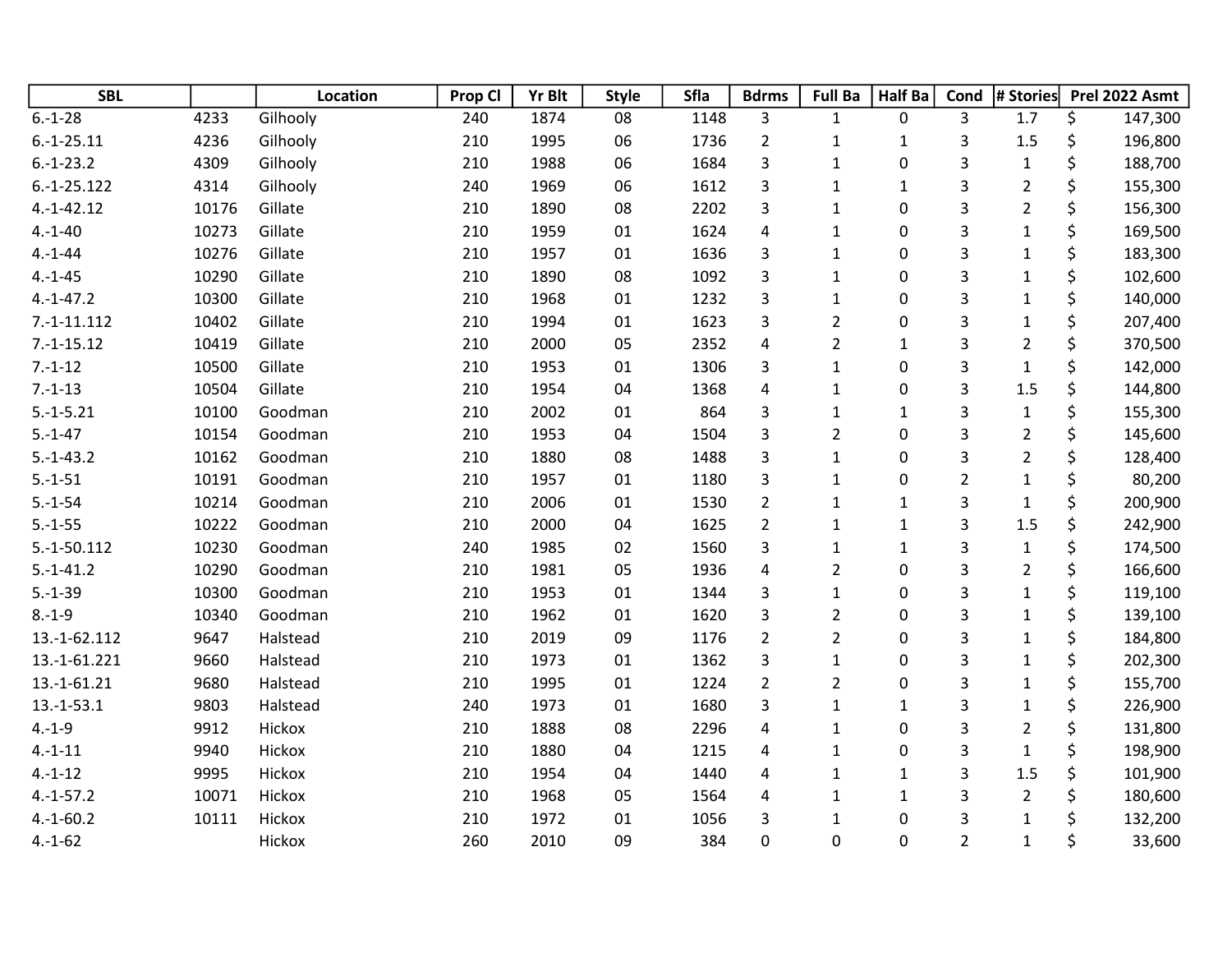| <b>SBL</b>    |       | Location | Prop Cl | <b>Yr Blt</b> | <b>Style</b> | <b>Sfla</b> | <b>Bdrms</b>   | <b>Full Ba</b> | Half Ba      | Cond           | # Stories      | Prel 2022 Asmt |
|---------------|-------|----------|---------|---------------|--------------|-------------|----------------|----------------|--------------|----------------|----------------|----------------|
| $6.-1-4.1$    | 3932  | Hunn     | 210     | 2002          | 01           | 1248        | $\overline{2}$ | $\mathbf{1}$   | 0            | 3              | $\mathbf{1}$   | \$<br>234,400  |
| $6.-1-4.2$    | 3956  | Hunn     | 210     | 1992          | 06           | 1538        | 3              | $\overline{2}$ | $\mathbf{1}$ | 3              | $\overline{2}$ | \$<br>180,000  |
| $6.-1-67$     | 4000  | Hunn     | 210     | 1967          | 01           | 1204        | 3              | $\mathbf{1}$   | 0            | 3              | $\mathbf{1}$   | \$<br>124,400  |
| $6.-1-54.122$ | 4005  | Hunn     | 210     | 2005          | 04           | 1170        | $\overline{2}$ | $\mathbf{1}$   | 0            | 3              | 1.5            | \$<br>144,800  |
| $6.-1-78.1$   | 4012  | Hunn     | 210     | 1993          | 01           | 1120        | $\overline{2}$ | $\mathbf{1}$   | $\mathbf 1$  | 3              | $\mathbf{1}$   | \$<br>131,700  |
| $6.-1-78.2$   | 4026  | Hunn     | 210     | 2014          | 04           | 1200        | $\overline{2}$ | $\mathbf{1}$   | 0            | 3              | 1.5            | \$<br>165,300  |
| $6.-1-59$     | 4036  | Hunn     | 210     | 1993          | 01           | 1056        | $\overline{2}$ | $\overline{2}$ | 0            | 3              | $\mathbf{1}$   | \$<br>95,800   |
| $11.-1-54$    | 102   | Main     | 270     |               |              |             |                |                |              |                |                | 30,700         |
| $1.-1-12.12$  | 10512 | Main     | 210     | 1910          | 08           | 2528        | 5              | $\mathbf{1}$   | 0            | 3              | $\overline{2}$ | \$<br>178,800  |
| $1.-1-13$     | 10518 | Main     | 210     | 1930          | 08           | 1562        | 4              | $\overline{2}$ | 0            | $\overline{2}$ | 1.7            | \$<br>132,600  |
| $2.-2-4$      | 10519 | Main     | 210     | 1873          | 08           | 1480        | 3              | $\mathbf{1}$   | 0            | $\overline{a}$ | 1.7            | \$<br>110,200  |
| $2.-2-5$      | 10523 | Main     | 210     | 1900          | 08           | 1436        | $\overline{2}$ | $\mathbf{1}$   | 0            | 3              | 1.7            | \$<br>104,700  |
| $2.-2-6$      | 10527 | Main     | 210     | 1856          | 08           | 2058        | 3              | $\overline{2}$ | 0            | $\overline{2}$ | 1.7            | \$<br>114,300  |
| $2.-2-7$      | 10531 | Main     | 210     | 1848          | 05           | 2576        | 4              | $\mathbf{1}$   | $\mathbf{1}$ | 3              | $\overline{2}$ | \$<br>159,700  |
| $1.-1-14.1$   | 10532 | Main     | 210     | 1830          | 05           | 2772        | $\pmb{4}$      | $\mathbf 2$    | 0            | 3              | $\overline{c}$ | \$<br>222,500  |
| $1.-1-15.11$  | 10536 | Main     | 210     | 1900          | 08           | 1632        | 3              | $\mathbf{1}$   | 0            | 3              | $\overline{2}$ | \$<br>198,100  |
| $2.-2-8$      | 10537 | Main     | 210     | 1900          | 08           | 1324        | 4              | $\mathbf{1}$   | 0            | 3              | $\overline{c}$ | \$<br>149,100  |
| $1.-1-16./2$  | 10540 | Main     | 210     | 1900          | 08           | 2672        | 3              | $\mathbf 1$    | 0            | 3              | $\overline{2}$ | \$<br>179,500  |
| $2.-2-9.1$    | 10543 | Main     | 210     | 1900          | 08           | 1703        | 4              | $\mathbf{1}$   | 0            | 3              | $\overline{2}$ | \$<br>160,800  |
| $2.-2-10.1$   | 10547 | Main     | 210     | 1900          | 01           | 1528        | 3              | $\mathbf 1$    | $\mathbf 1$  | 3              | $\mathbf{1}$   | \$<br>152,400  |
| $2.-2-11$     | 10549 | Main     | 210     | 1887          | 08           | 2064        | $\overline{2}$ | $\mathbf{1}$   | 0            | 3              | $\overline{c}$ | \$<br>147,000  |
| $2.-2-12$     | 10557 | Main     | 210     | 1850          | 08           | 2512        | $\pmb{4}$      | $\mathbf{1}$   | $\mathbf{1}$ | 3              | $\overline{2}$ | \$<br>177,000  |
| $1.-1-66.2$   | 10560 | Main     | 210     | 2002          | 04           | 1575        | 3              | $\overline{2}$ | 0            | 3              | 1.7            | \$<br>165,800  |
| $2.-2-13$     | 10565 | Main     | 210     | 1880          | 08           | 1178        | 3              | $\mathbf{1}$   | 0            | 3              | 1.5            | \$<br>77,700   |
| $2.-2-14$     | 10569 | Main     | 210     | 1898          | 08           | 1440        | $\overline{2}$ | $\mathbf 1$    | 0            | $\mathbf{1}$   | $\overline{2}$ | \$<br>88,100   |
| $1.-1-67$     | 10570 | Main     | 210     | 1800          | 08           | 1680        | 4              | $\mathbf{1}$   | 0            | 3              | $\overline{2}$ | \$<br>136,900  |
| $2.-2-15$     | 10575 | Main     | 220     | 1900          | 08           | 2460        | 5              | $\overline{2}$ | 0            | 3              | $\overline{c}$ | \$<br>111,400  |
| $2.-1-22.1$   | 10606 | Main     | 210     | 1900          | 08           | 1512        | 4              | $\mathbf 1$    | 0            | 3              | $\overline{2}$ | \$<br>109,400  |
| $2.-1-21$     | 10612 | Main     | 210     | 1900          | 08           | 1389        | 3              | $\mathbf{1}$   | 0            | 3              | $\overline{2}$ | \$<br>140,100  |
| $2.-1-5$      | 10615 | Main     | 210     | 1956          | 01           | 1494        | $\overline{2}$ | $\mathbf{1}$   | 0            | 3              | $\mathbf{1}$   | \$<br>213,900  |
| $2.-1-5$      | 10615 | Main     | 210     | 1850          | 05           | 3024        | 8              | 3              | 0            | 3              | $\overline{2}$ | \$<br>213,900  |
| $2.-1-20.1$   | 10616 | Main     | 220     | 1880          | 08           | 2750        | 3              | $\overline{2}$ | 0            | 3              | $\overline{2}$ | \$<br>170,900  |
| $2.-1-6$      | 10619 | Main     | 210     | 1926          | 08           | 1536        | 3              | $\mathbf{1}$   | 0            | 3              | $\overline{2}$ | \$<br>130,600  |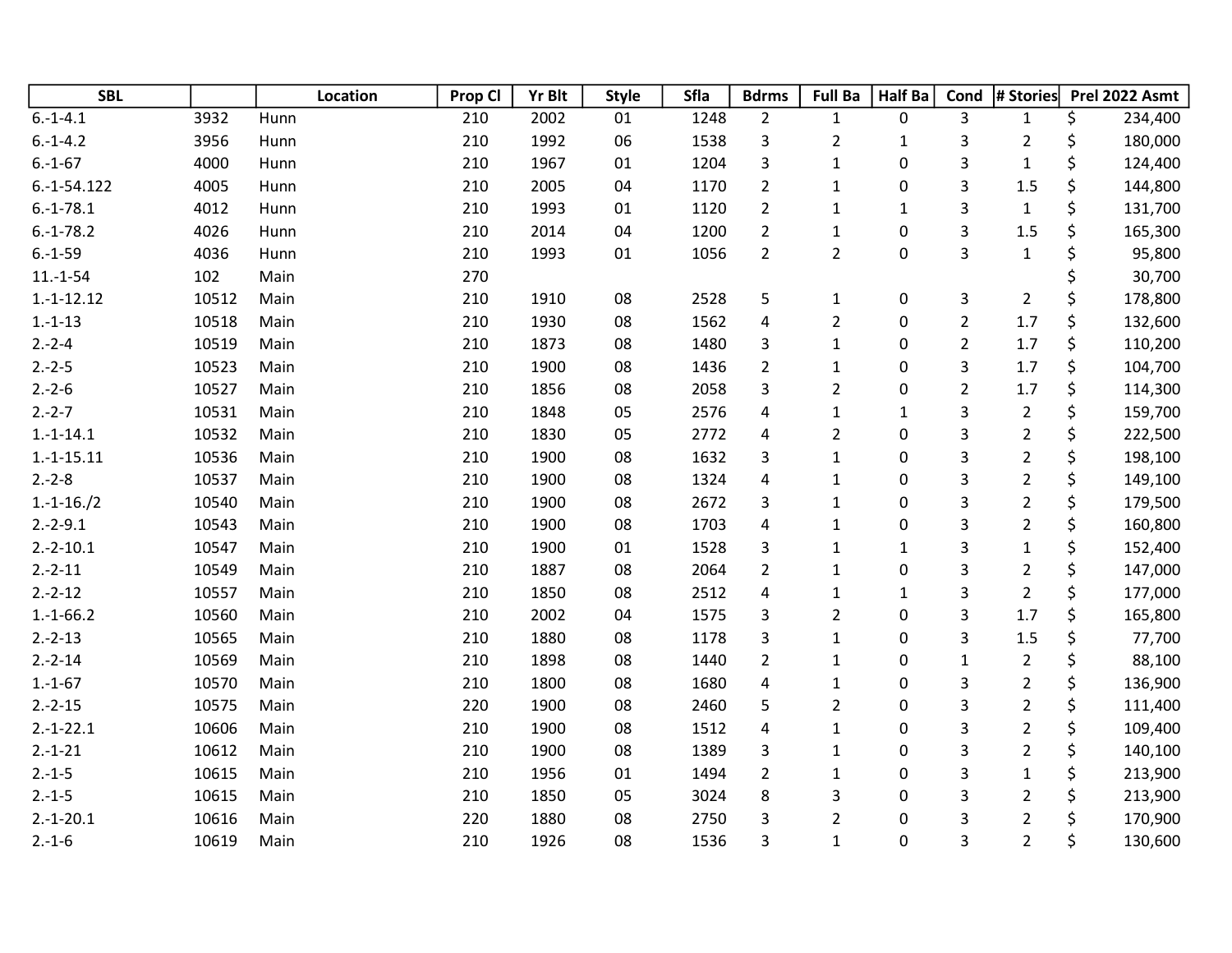| <b>SBL</b>   |       | Location             | Prop Cl | <b>Yr Blt</b> | <b>Style</b> | Sfla | <b>Bdrms</b>   | <b>Full Ba</b> | <b>Half Ba</b> | Cond           | # Stories      | Prel 2022 Asmt |         |
|--------------|-------|----------------------|---------|---------------|--------------|------|----------------|----------------|----------------|----------------|----------------|----------------|---------|
| $2.-1-19$    | 10624 | Main                 | 210     | 1900          | 08           | 1324 | 3              | 1              | 0              | $\overline{3}$ | 1.5            | \$             | 102,400 |
| $2.-1-7$     | 10625 | Main                 | 210     | 1880          | 08           | 2730 | 3              | $\overline{2}$ | 0              | $\overline{2}$ | $\overline{2}$ | \$             | 142,000 |
| $2.-1-8$     | 10631 | Main                 | 210     | 1815          | 08           | 1576 | 3              | $\mathbf{1}$   | 0              | 3              | 1.7            | \$             | 118,600 |
| $2.-1-9$     | 10635 | Main                 | 210     | 2003          | 05           | 1800 | 3              | $\overline{2}$ | $\mathbf{1}$   | 3              | $\overline{2}$ | \$             | 223,600 |
| $2.-1-18$    | 10638 | Main                 | 210     | 1800          | 08           | 2078 | 5              | $\overline{2}$ | 0              | 3              | $\overline{2}$ | \$             | 116,600 |
| $2.-1-10$    | 10639 | Main                 | 210     | 1900          | 08           | 1384 | 3              | $\mathbf{1}$   | 0              | 3              | 1.5            | \$             | 119,500 |
| $2.-1-17$    | 10642 | Main                 | 210     | 1955          | 04           | 1256 | $\overline{4}$ | $\mathbf{1}$   | $\mathbf{1}$   | 3              | 1.5            | \$             | 137,800 |
| $2.-1-11$    | 10643 | Main                 | 210     | 1880          | 08           | 2152 | 3              | $\mathbf{1}$   | $\mathbf 1$    | 3              | 1.7            | \$             | 167,200 |
| $2.-1-16$    | 10646 | Main                 | 210     | 1935          | 01           | 1144 | 4              | $\mathbf{1}$   | 0              | 3              | $\mathbf{1}$   | \$             | 124,100 |
| $2.-1-15$    | 10650 | Main                 | 210     | 1900          | 08           | 1440 | 4              | $\mathbf 1$    | 0              | 3              | $\overline{2}$ | \$             | 126,100 |
| $2.-1-12$    | 10653 | Main                 | 210     | 1900          | 08           | 1949 | 4              | 1              | 0              | 3              | $\overline{2}$ | \$             | 134,200 |
| $2.-1-14$    | 10654 | Main                 | 210     | 1900          | 08           | 2280 | 3              | $\overline{2}$ | 0              | $\overline{2}$ | $\overline{2}$ | \$             | 148,900 |
| $2.-1-13$    | 10660 | Main                 | 210     | 1900          | 08           | 1536 | 3              | $\mathbf 1$    | $\mathbf{1}$   | $\overline{2}$ | $\overline{2}$ | \$             | 75,900  |
| $11.-1-25$   | 11099 | Maplewood            | 210     | 1920          | 08           | 1512 | 3              | $\overline{2}$ | 0              | 3              | 1.7            | \$             | 201,100 |
| $11.-1-21.2$ | 11201 | Maplewood            | 240     | 1880          | 08           | 2362 | 6              | $\mathbf{1}$   | $\mathbf{1}$   | 3              | $\overline{2}$ | \$             | 237,700 |
| $11.-1-26.2$ | 11208 | Maplewood            | 210     | 1880          | 08           | 2016 | 4              | $\mathbf{1}$   | $\mathbf{1}$   | 3              | $\overline{2}$ | \$             | 139,100 |
| $9.-1-22.2$  | 10718 | <b>Molasses Hill</b> | 210     | 1987          | 05           | 2301 | 3              | $\overline{2}$ | $\mathbf{1}$   | 3              | $\overline{2}$ | \$             | 273,600 |
| $9.-1-56$    | 10782 | Molasses Hill        | 240     | 1995          | 05           | 2330 | 3              | $\mathbf{1}$   | $\mathbf{1}$   | 3              | $\overline{2}$ | \$             | 347,800 |
| $12.-1-20$   | 10788 | Molasses Hill        | 210     | 1964          | 04           | 1300 | 3              | $\overline{c}$ | 0              | 3              | 1.5            | \$             | 137,400 |
| $12.-1-21.2$ | 10800 | <b>Molasses Hill</b> | 210     | 1970          | 01           | 1572 | 4              | $\mathbf{1}$   | $\mathbf{1}$   | 3              | $\mathbf{1}$   | \$             | 182,400 |
| 12.-1-21.111 | 10838 | <b>Molasses Hill</b> | 240     | 1880          | 08           | 1700 | 4              | 1              | 0              | 3              | $\overline{2}$ | \$             | 392,200 |
| 12.-1-23.112 | 10934 | Molasses Hill        | 210     | 1988          | 01           | 884  | $\overline{2}$ | $\mathbf{1}$   | 0              | 3              | $\mathbf 1$    | \$             | 146,200 |
| $12.-1-28.1$ | 11028 | Molasses Hill        | 270     |               |              |      |                |                |                |                |                |                | 235,400 |
| $12.-1-29.2$ | 11096 | <b>Molasses Hill</b> | 270     | 1980          | 17           | 1400 | 3              | $\overline{2}$ | 0              | $\overline{2}$ | 1              | \$             | 86,200  |
| $15.-1-31$   | 9569  | Old Creek            | 240     | 1860          | 08           | 1888 | $\overline{2}$ | $\mathbf{1}$   | 0              | 3              | $\overline{2}$ | \$             | 179,600 |
| $15.-1-32.2$ | 9590  | Old Creek            | 210     | 1960          | 01           | 1296 | 3              | $\mathbf{1}$   | 0              | 3              | $\mathbf 1$    | \$             | 158,800 |
| $15.-1-34$   | 9633  | Old Creek            | 240     | 1920          | 08           | 952  | $\mathbf{1}$   | $\mathbf{1}$   | 0              | $\overline{2}$ | $\mathbf{1}$   | \$             | 149,700 |
| $6.-1-63.2$  | 10332 | Old Creek            | 210     | 1975          | 01           | 1422 | 3              | $\mathbf{1}$   | 0              | 3              | $\mathbf{1}$   | \$             | 164,100 |
| $9.-1-1.221$ | 10353 | Old Creek            | 210     | 1995          | 04           | 1404 | $\overline{2}$ | 1              | $\mathbf{1}$   | 3              | 1.5            | \$             | 150,000 |
| $9.-1-1.21$  | 10361 | Old Creek            | 210     | 1988          | 01           | 1440 | $\overline{2}$ | $\mathbf{1}$   | 0              | 3              | $\mathbf{1}$   | \$             | 125,500 |
| $9.-1-1.222$ | 10365 | Old Creek            | 210     | 1992          | 01           | 2016 | 3              | 1              | 0              | 3              | $\mathbf{1}$   | \$             | 181,300 |
| $9.-1-52.2$  | 10379 | Old Creek            | 210     | 1992          | 01           | 1568 | 3              | $\overline{2}$ | 0              | 3              | $\mathbf{1}$   | \$             | 160,000 |
| $5.-1-24.11$ | 3625  | Peaviner             | 210     | 2003          | 01           | 1984 | 3              | $\overline{2}$ | $\mathbf{1}$   | 3              | $\mathbf{1}$   | \$             | 208,100 |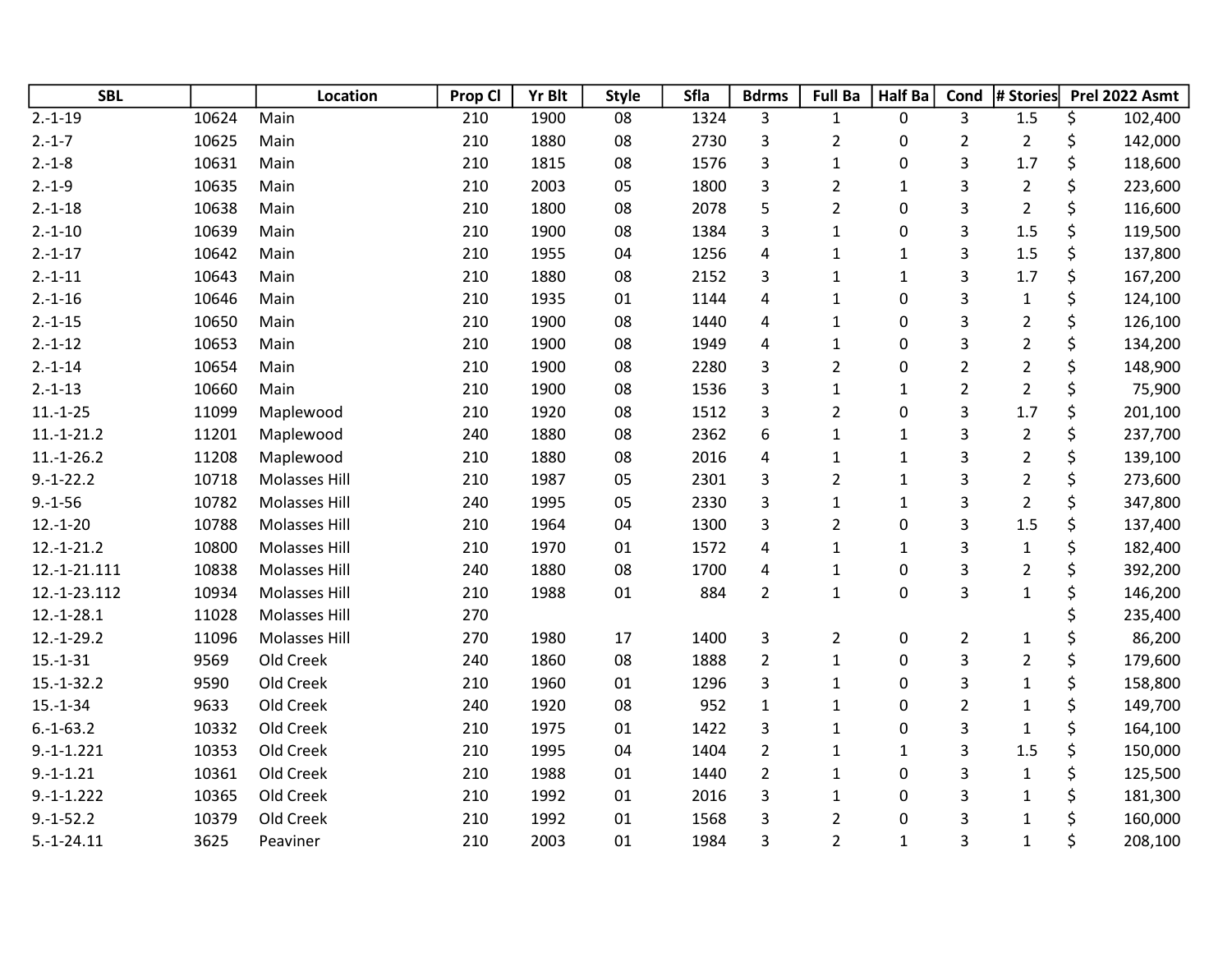| <b>SBL</b>    |      | Location | Prop Cl | <b>Yr Blt</b> | <b>Style</b> | <b>Sfla</b> | <b>Bdrms</b>            | <b>Full Ba</b> | <b>Half Ba</b> | Cond           | # Stories      |    | Prel 2022 Asmt |
|---------------|------|----------|---------|---------------|--------------|-------------|-------------------------|----------------|----------------|----------------|----------------|----|----------------|
| $13.-1-10$    | 2816 | Pike     | 210     | 1900          | 08           | 1538        | 3                       | $\mathbf{1}$   | 0              | 3              | 1.5            | \$ | 125,600        |
| $13.-1-11$    | 2864 | Pike     | 210     | 1880          | 08           | 2554        | 4                       | $\overline{2}$ | 0              | 3              | 1.5            | \$ | 114,800        |
| $13.-1-12.2$  | 2880 | Pike     | 240     | 1880          | 08           | 1805        | 3                       | $\mathbf 1$    | 0              | $\overline{2}$ | 1.7            | \$ | 94,200         |
| $12.-1-12.2$  | 2880 | Pike     | 240     |               |              |             |                         |                |                |                |                | \$ | 123,300        |
| $12.-1-12.2$  | 2880 | Pike     | 240     | 1880          | 08           | 1805        | $\overline{\mathbf{3}}$ | $\mathbf{1}$   | $\pmb{0}$      | $\overline{2}$ | 1.7            | \$ | 123,300        |
| $13.-1-12.1$  | 2896 | Pike     | 210     |               |              |             |                         |                |                |                |                |    | 30,500         |
| $13.-1-13.1$  | 2929 | Pike     | 210     | 2018          | 01           | 990         | $\overline{2}$          | $\overline{2}$ | $\pmb{0}$      | 3              | $\mathbf{1}$   |    | 116,600        |
| $13.-1-14.2$  | 2963 | Pike     | 270     |               |              |             |                         |                |                |                |                |    | 35,000         |
| $13.-1-15$    | 2964 | Pike     | 210     | 1998          | 04           | 1906        | 3                       | 1              | $\mathbf{1}$   | 3              | 1.7            | \$ | 420,300        |
| $13.-1-17.2$  | 2965 | Pike     | 210     | 2004          | 01           | 1300        | $\overline{2}$          | $\overline{2}$ | 0              | 3              | $\mathbf{1}$   | \$ | 143,600        |
| $13.-1-16.22$ | 2972 | Pike     | 240     | 1966          | $17\,$       | 1040        | 3                       | $\mathbf{1}$   | 0              | 3              | $\mathbf{1}$   | \$ | 105,800        |
| $13.-1-16.1$  | 2980 | Pike     | 270     |               |              |             |                         |                |                |                |                |    | 69,100         |
| 13.-1-18.12   | 2991 | Pike     | 210     | 1977          | 04           | 1350        | $\overline{2}$          | $\mathbf{1}$   | $\mathbf{1}$   | 3              | 1.5            | \$ | 126,100        |
| $13.-1-70.1$  | 3013 | Pike     | 240     | 2002          | 04           | 1932        | 3                       | $\mathbf{1}$   | $\mathbf 1$    | 3              | 1.5            | \$ | 211,100        |
| 13.-1-19.121  | 3026 | Pike     | 240     | 2002          | 04           | 1818        | 3                       | $\overline{2}$ | $\mathbf 1$    | 3              | 1.7            | \$ | 259,100        |
| $13.-1-20.2$  | 3065 | Pike     | 210     | 1890          | 08           | 1465        | 3                       | $\mathbf 1$    | 0              | 3              | 1.5            | \$ | 177,500        |
| $13.-1-19.2$  | 3096 | Pike     | 240     | 1977          | 03           | 2296        | 3                       | 1              | $\overline{2}$ | 3              | $\mathbf{1}$   | \$ | 294,200        |
| 13.-1-20.111  | 3097 | Pike     | 210     | 1998          | 01           | 1296        | $\overline{2}$          | $\mathbf{1}$   | $\mathbf 1$    | 3              | $\mathbf{1}$   | \$ | 167,200        |
| 13.-1-26.112  | 3160 | Pike     | 210     | 1994          | 01           | 2094        | $\overline{2}$          | 1              | 0              | 3              | $\mathbf 1$    | \$ | 141,000        |
| $13.-1-64.1$  | 3176 | Pike     | 210     | 1997          | 04           | 1908        | 3                       | $\mathbf{1}$   | 0              | 3              | 1.5            | \$ | 199,300        |
| $13.-1-63$    | 3190 | Pike     | 210     | 1992          | 01           | 1512        | 3                       | $\mathbf{1}$   | $\mathbf{1}$   | 3              | $\mathbf{1}$   | \$ | 189,400        |
| 13.-1-26.111  | 3198 | Pike     | 210     | 1995          | 04           | 1232        | $\overline{2}$          | $\mathbf{1}$   | 0              | 3              | 1.7            | \$ | 262,300        |
| $13.-1-25$    | 3206 | Pike     | 210     | 1968          | 01           | 1356        | 3                       | $\mathbf 1$    | 0              | 3              | $\mathbf{1}$   | \$ | 127,400        |
| $13.-1-24$    | 3212 | Pike     | 210     | 1961          | 17           | 1419        | 3                       | $\mathbf{1}$   | $\mathbf{1}$   | 3              | $\mathbf{1}$   | \$ | 77,400         |
| $13.-1-22.1$  | 3220 | Pike     | 210     | 1963          | 01           | 1748        | 3                       | $\mathbf 1$    | 0              | $\overline{2}$ | $\mathbf{1}$   | \$ | 137,400        |
| $14.-1-2.2$   | 3228 | Pike     | 210     | 1890          | 08           | 1280        | 3                       | $\mathbf{1}$   | 0              | $\overline{2}$ | 1.5            | \$ | 109,300        |
| $14.-1-3$     | 3365 | Pike     | 210     | 1890          | 08           | 1080        | 3                       | $\mathbf{1}$   | 0              | 3              | 1.5            | \$ | 338,700        |
| $14.-1-8.1$   | 3390 | Pike     | 210     | 1920          | 08           | 704         | 3                       | $\mathbf 1$    | 0              | 3              | $\mathbf 1$    | \$ | 66,700         |
| $14.-1-9$     | 3394 | Pike     | 210     | 1964          | 01           | 1248        | 3                       | $\mathbf{1}$   | 0              | 3              | $\mathbf{1}$   | \$ | 124,800        |
| $14.-1-10$    | 3404 | Pike     | 210     | 1960          | 01           | 1332        | 3                       | $\mathbf{1}$   | 0              | 3              | $\mathbf{1}$   | \$ | 147,000        |
| $14.-1-7.2$   | 3409 | Pike     | 210     | 2015          | 05           | 2400        | 4                       | $\overline{2}$ | $\mathbf{1}$   | 3              | $\overline{2}$ | \$ | 274,800        |
| $14.-1-11$    | 3414 | Pike     | 210     | 1972          | 03           | 2298        | 3                       | $\overline{2}$ | 0              | 3              | $\mathbf{1}$   | Ś  | 219,300        |
| $14.-1-7.1$   | 3443 | Pike     | 210     | 1980          | 06           | 1440        | 3                       | $\mathbf{1}$   | $\mathbf{1}$   | 3              | 1.5            | \$ | 158,800        |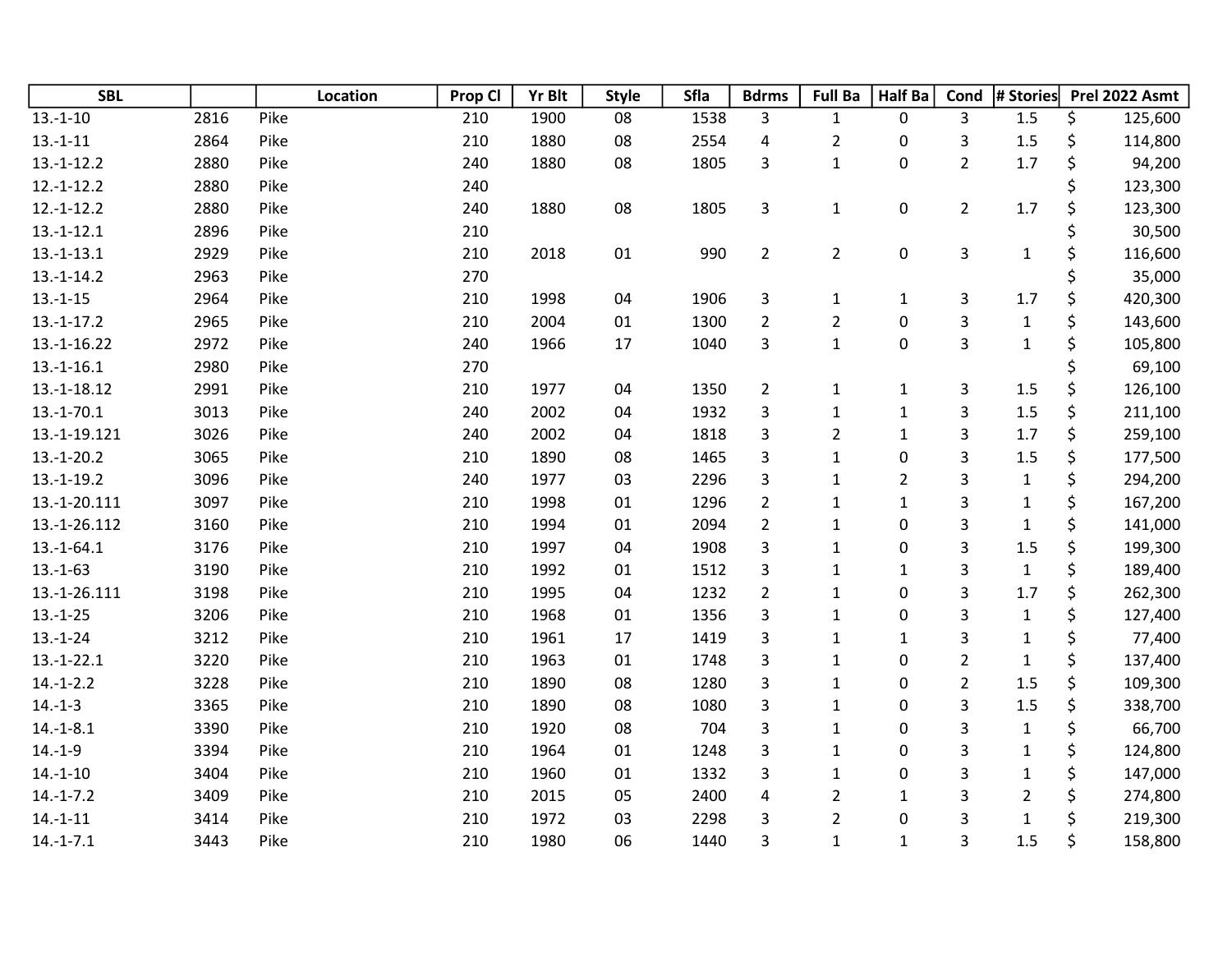| <b>SBL</b>     |       | Location  | Prop Cl | <b>Yr Blt</b> | <b>Style</b> | Sfla | <b>Bdrms</b>            | <b>Full Ba</b> | <b>Half Ba</b> | Cond           | # Stories      |    | Prel 2022 Asmt |
|----------------|-------|-----------|---------|---------------|--------------|------|-------------------------|----------------|----------------|----------------|----------------|----|----------------|
| 13.-1-16.21    |       | Pike      | 210     | 2019          | 05           | 2182 | 3                       | $\overline{2}$ | $\mathbf{1}$   | 3              | $\mathbf{1}$   | \$ | 295,300        |
| $3.-2-43.1$    | 11256 | Prospect  | 270     |               |              |      |                         |                |                |                |                | Ś  | 19,500         |
| $13.-1-60.1$   | 2606  | Richley   | 240     | 1880          | 08           | 1765 | $\mathsf{3}$            | $\mathbf{1}$   | $\mathbf{1}$   | 3              | $\overline{2}$ | \$ | 259,700        |
| $13.-1-60.2$   | 2620  | Richley   | 210     | 1993          | 01           | 1056 | 3                       | $\mathbf{1}$   | $\pmb{0}$      | 3              | $\mathbf 1$    | \$ | 130,300        |
| $13.-1-6$      | 2631  | Richley   | 210     | 1820          | 08           | 1373 | $\overline{\mathbf{4}}$ | $\mathbf{1}$   | $\pmb{0}$      | $\overline{2}$ | 1.5            | \$ | 92,200         |
| $10.-1-88$     | 56    | Route 238 | 270     |               |              |      |                         |                |                |                |                |    | 10,600         |
| $10.-1-26$     | 58    | Route 238 | 210     | 1956          | 04           | 1212 | $\mathsf 3$             | $\mathbf{1}$   | $\pmb{0}$      | 3              | $1.5\,$        | \$ | 98,500         |
| $10.-1-28$     | 60    | Route 238 | 220     | 1850          | 08           | 2644 | 6                       | $\overline{2}$ | 0              | $\overline{2}$ | $\overline{2}$ | \$ | 133,500        |
| $10.-1-76$     | 2633  | Route 238 | 210     | 1930          | 09           | 672  | $\overline{2}$          | $\mathbf 1$    | 0              | 3              | $\mathbf 1$    | \$ | 86,600         |
| $10.-1-79.2$   | 2635  | Route 238 | 240     | 1968          | 09           | 630  | 3                       | $\mathbf{1}$   | 0              | 3              | $\mathbf{1}$   | \$ | 95,000         |
| $10.-1-80.1$   | 2659  | Route 238 | 240     | 1995          | 01           | 1196 | $\overline{2}$          | $\mathbf{1}$   | $\mathbf{1}$   | 3              | $\mathbf 1$    | \$ | 313,600        |
| $10.-1-81.1$   | 2697  | Route 238 | 210     | 1971          | 01           | 1252 | 3                       | $\mathbf{1}$   | 0              | 3              | $\mathbf{1}$   | \$ | 100,600        |
| $10.-1-82.1$   | 2705  | Route 238 | 210     | 1963          | 01           | 1749 | 3                       | $\mathbf 1$    | $\mathbf{1}$   | 3              | $\mathbf{1}$   | \$ | 192,400        |
| $10.-1-84$     | 2765  | Route 238 | 240     | 1880          | 08           | 1800 | $\overline{2}$          | $\mathbf{1}$   | 0              | 3              | $\overline{2}$ | \$ | 127,000        |
| 10.-1-53.12    | 2784  | Route 238 | 210     | 1975          | 01           | 1288 | 3                       | $\overline{2}$ | 0              | 3              | $\mathbf{1}$   | \$ | 166,300        |
| $10.-1-85$     | 2785  | Route 238 | 210     | 1982          | 05           | 1800 | 3                       | $\mathbf{1}$   | $\mathbf{1}$   | 3              | $\mathbf{1}$   | \$ | 238,800        |
| $10.-1-53.11$  | 2786  | Route 238 | 210     | 1962          | 01           | 1346 | 3                       | $\mathbf{1}$   | $\mathbf{1}$   | 3              | $\mathbf{1}$   | \$ | 183,100        |
| $10.-1-53.2$   | 2800  | Route 238 | 210     | 1972          | 01           | 1148 | 3                       | $\overline{2}$ | 0              | 3              | $\mathbf{1}$   | \$ | 119,400        |
| $10.-1-52$     | 2804  | Route 238 | 210     | 1965          | 01           | 1562 | $\overline{2}$          | $\mathbf{1}$   | 0              | 3              | $\mathbf{1}$   | \$ | 167,000        |
| $10.-1-47.112$ | 2834  | Route 238 | 210     | 1998          | 04           | 1320 | 3                       | $\mathbf{1}$   | $\mathbf{1}$   | 3              | 1.5            | \$ | 172,700        |
| $10.-1-31.2$   | 2865  | Route 238 | 210     | 1900          | 08           | 2200 | 4                       | $\overline{2}$ | 0              | 3              | $\overline{2}$ | \$ | 141,800        |
| 10.-1-31.111   | 2885  | Route 238 | 240     | 1969          | 01           | 1668 | 3                       | $\mathbf{1}$   | $\mathbf{1}$   | 3              | $\mathbf{1}$   | \$ | 190,000        |
| $15.-1-10$     | 9441  | Route 98  | 210     | 1961          | 01           | 1526 | 3                       | $\mathbf{1}$   | $\mathbf{1}$   | 3              | $\mathbf{1}$   | \$ | 162,600        |
| $15.-1-9.2$    | 9444  | Route 98  | 210     | 1967          | 14           | 2012 | 3                       | $\mathbf{1}$   | 0              | 3              | 1.7            | \$ | 103,300        |
| $15.-1-11$     | 9445  | Route 98  | 210     | 1964          | 01           | 1344 | 3                       | $\mathbf 1$    | $\mathbf{1}$   | 3              | $\mathbf 1$    | \$ | 139,800        |
| $15.-1-9.1$    | 9450  | Route 98  | 210     | 1964          | 01           | 1404 | 3                       | $\mathbf{1}$   | 0              | 3              | $\mathbf{1}$   | \$ | 165,400        |
| 15.-1-12.112   | 9463  | Route 98  | 242     | 2002          | 01           | 1376 | 3                       | $\mathbf{1}$   | $\pmb{0}$      | 3              | $\mathbf{1}$   | \$ | 141,900        |
| $15.-1-12.2$   | 9473  | Route 98  | 240     | 1937          | 04           | 1140 | 3                       | $\mathbf{1}$   | 0              | 3              | $\mathbf{1}$   | \$ | 96,300         |
| $15.-1-5$      | 9578  | Route 98  | 210     | 1963          | 01           | 1040 | $\overline{2}$          | $\mathbf 1$    | 0              | 3              | $\mathbf 1$    | \$ | 146,000        |
| $15.-1-55$     | 9596  | Route 98  | 240     | 1860          | 08           | 1540 | 4                       | $\mathbf 1$    | 0              | 3              | $\overline{2}$ | \$ | 170,600        |
| $15.-1-52.2$   | 9607  | Route 98  | 210     | 1900          | 08           | 1176 | $\overline{2}$          | $\mathbf{1}$   | 0              | 3              | $1.7\,$        | \$ | 72,200         |
| 15.-1-54.121   | 9622  | Route 98  | 210     | 2017          | 01           | 1674 | 4                       | $\overline{2}$ | 0              | 3              | $\mathbf{1}$   | \$ | 270,500        |
| $15.-1-53$     | 9630  | Route 98  | 210     | 1880          | 08           | 1344 | 3                       | $\mathbf{1}$   | 0              | 3              | $\overline{2}$ | \$ | 115,100        |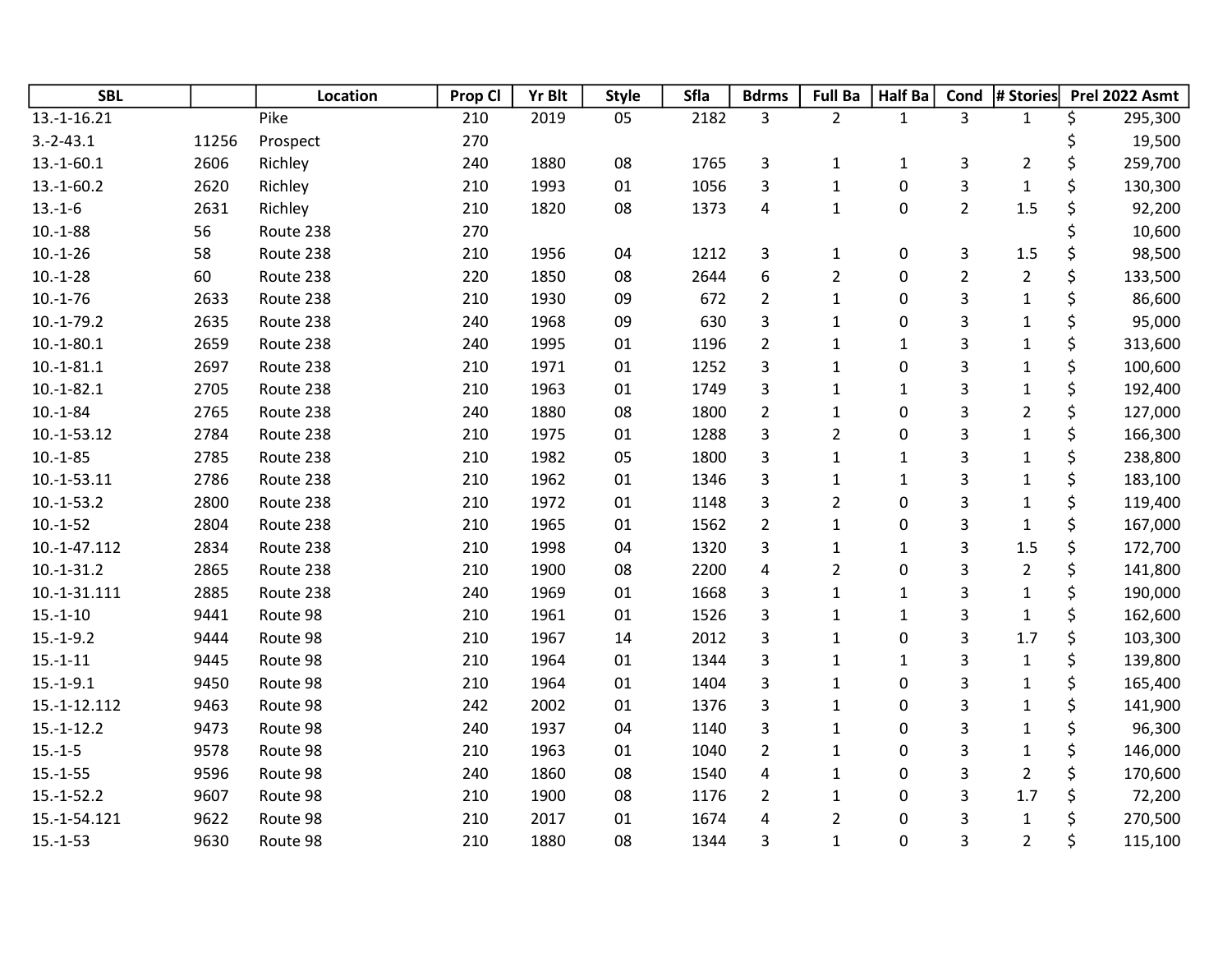| <b>SBL</b>   |       | Location | Prop Cl | <b>Yr Blt</b> | <b>Style</b> | Sfla | <b>Bdrms</b>            | <b>Full Ba</b> | <b>Half Ba</b> | Cond           | # Stories      | Prel 2022 Asmt |
|--------------|-------|----------|---------|---------------|--------------|------|-------------------------|----------------|----------------|----------------|----------------|----------------|
| $15.-1-58$   | 9639  | Route 98 | 210     | 1940          | 08           | 1872 | $\overline{a}$          | $\mathbf{1}$   | 0              | 3              | $\overline{2}$ | \$<br>143,900  |
| 15.-1-54.11  | 9642  | Route 98 | 210     | 1880          | 08           | 1804 | 3                       | $\mathbf{1}$   | 0              | 3              | $\overline{2}$ | \$<br>170,000  |
| $15.-1-51.2$ | 9700  | Route 98 | 210     | 1991          | 01           | 1056 | 3                       | $\mathbf{1}$   | 0              | 3              | $\mathbf{1}$   | \$<br>154,700  |
| $15.-1-49$   | 9715  | Route 98 | 210     | 1954          | 04           | 1520 | 3                       | $\overline{2}$ | 0              | 3              | 1.5            | \$<br>175,300  |
| 14.-1-26.12  | 9728  | Route 98 | 210     | 1993          | 01           | 2096 | 3                       | $\mathbf{1}$   | $\mathbf{1}$   | 3              | $\mathbf{1}$   | \$<br>242,600  |
| 15.-1-48.21  | 9731  | Route 98 | 240     | 1990          | 11           | 1224 | $\overline{2}$          | $\mathbf{1}$   | 0              | 3              | 1.5            | \$<br>219,300  |
| 14.-1-26.111 | 9736  | Route 98 | 210     | 1998          | 01           | 1500 | 3                       | $\mathbf 1$    | $\mathbf{1}$   | 3              | $\mathbf{1}$   | \$<br>189,500  |
| 15.-1-48.22  | 9741  | Route 98 | 210     | 1890          | 08           | 2374 | 3                       | $\overline{2}$ | $\mathbf{1}$   | 3              | $\overline{2}$ | \$<br>284,600  |
| $15.-1-47$   | 9749  | Route 98 | 210     | 1950          | 01           | 1890 | 3                       | $\mathbf{1}$   | 0              | 3              | $\mathbf{1}$   | \$<br>175,600  |
| $14.-1-26.2$ | 9752  | Route 98 | 210     | 1968          | 01           | 1580 | 3                       | $\mathbf{1}$   | $\mathbf{1}$   | 3              | $\mathbf{1}$   | \$<br>177,200  |
| 14.-1-27.21  | 9772  | Route 98 | 210     | 1900          | 08           | 1702 | $\overline{2}$          | $\overline{2}$ | 0              | 3              | 1.7            | \$<br>235,000  |
| $15.-1-46$   | 9783  | Route 98 | 210     | 1870          | 08           | 1216 | $\overline{2}$          | $\mathbf{1}$   | 0              | 3              | $\overline{2}$ | \$<br>105,700  |
| $15.-1-45$   | 9817  | Route 98 | 210     | 1961          | 01           | 1288 | 3                       | $\mathbf{1}$   | 0              | 3              | $\mathbf{1}$   | \$<br>162,900  |
| $15.-1-44$   | 9821  | Route 98 | 210     | 2004          | 01           | 1344 | 3                       | $\overline{2}$ | 0              | 3              | 1              | \$<br>165,500  |
| $14.-1-28.1$ | 9822  | Route 98 | 240     | 1880          | 08           | 1960 | 3                       | $\mathbf{1}$   | 0              | 3              | $\overline{2}$ | \$<br>166,900  |
| $15.-1-61$   | 9825  | Route 98 | 210     | 1993          | 04           | 1712 | 3                       | $\mathbf{1}$   | 0              | 3              | 1.5            | \$<br>193,100  |
| 15.-1-42.111 | 9837  | Route 98 | 210     | 1890          | 08           | 2236 | 3                       | 1              | 0              | 3              | $\overline{2}$ | \$<br>165,700  |
| $15.-1-42.2$ | 9839  | Route 98 | 210     | 1974          | 01           | 1212 | 3                       | $\mathbf{1}$   | 0              | 3              | $\mathbf{1}$   | \$<br>145,000  |
| $14.-1-29.2$ | 9850  | Route 98 | 210     | 1990          | 01           | 1248 | 3                       | $\overline{2}$ | 0              | 3              | $\mathbf 1$    | \$<br>281,800  |
| 14.-1-29.12  | 9864  | Route 98 | 240     | 1880          | 08           | 1664 | $\overline{\mathbf{4}}$ | $\overline{2}$ | 0              | 3              | $\overline{2}$ | \$<br>144,700  |
| $5.-1-23.2$  | 9865  | Route 98 | 210     | 1880          | 08           | 2468 | 3                       | $\overline{2}$ | 0              | 3              | $\overline{2}$ | \$<br>205,700  |
| $5.-1-21.1$  | 9922  | Route 98 | 220     | 1900          | 08           | 2766 | 4                       | $\overline{2}$ | 0              | 3              | $\overline{2}$ | \$<br>132,000  |
| $5.-1-22$    | 9938  | Route 98 | 210     | 1914          | 08           | 1764 | 4                       | $\mathbf{1}$   | 0              | 3              | $\overline{2}$ | \$<br>122,400  |
| $5.-1-24.12$ | 9961  | Route 98 | 210     | 1880          | 08           | 2142 | 3                       | $\mathbf{1}$   | $\mathbf{1}$   | 3              | $\overline{2}$ | \$<br>131,900  |
| $5.-1-19.2$  | 9996  | Route 98 | 210     | 1979          | 01           | 1152 | 3                       | $\mathbf{1}$   | $\mathbf{1}$   | 3              | $\mathbf{1}$   | \$<br>136,200  |
| $5.-1-26$    | 10025 | Route 98 | 210     | 1900          | 09           | 1020 | $\overline{2}$          | $\mathbf{1}$   | 0              | 3              | 1.5            | \$<br>69,800   |
| $5.-1-27$    | 10027 | Route 98 | 220     | 1867          | 08           | 1760 | 6                       | $\overline{2}$ | 0              | $\overline{2}$ | $\overline{2}$ | \$<br>72,700   |
| $5.-1-28$    | 10035 | Route 98 | 210     | 1902          | 08           | 1760 | 4                       | $\overline{2}$ | 0              | $\overline{2}$ | $\overline{2}$ | \$<br>66,800   |
| $5.-1-48.2$  | 10088 | Route 98 | 210     | 1989          | 04           | 1449 | $\overline{2}$          | $\mathbf{1}$   | 0              | 3              | $1.7$          | \$<br>168,900  |
| $5.-1-35.1$  | 10261 | Route 98 | 210     | 1957          | 01           | 1447 | 3                       | $\mathbf{1}$   | 0              | 3              | $\mathbf{1}$   | \$<br>299,300  |
| $5.-1-36$    | 10262 | Route 98 | 210     | 1955          | 01           | 1258 | 3                       | $\mathbf{1}$   | 0              | $\overline{3}$ | $\mathbf{1}$   | 156,900        |
| $8.-1-13.12$ | 10385 | Route 98 | 270     |               |              |      |                         |                |                |                |                | 28,000         |
| $8.-1-5.111$ | 10434 | Route 98 | 210     | 1880          | 08           | 2196 | $\overline{2}$          | $\mathbf{1}$   | 0              | 3              | $\overline{2}$ | \$<br>151,000  |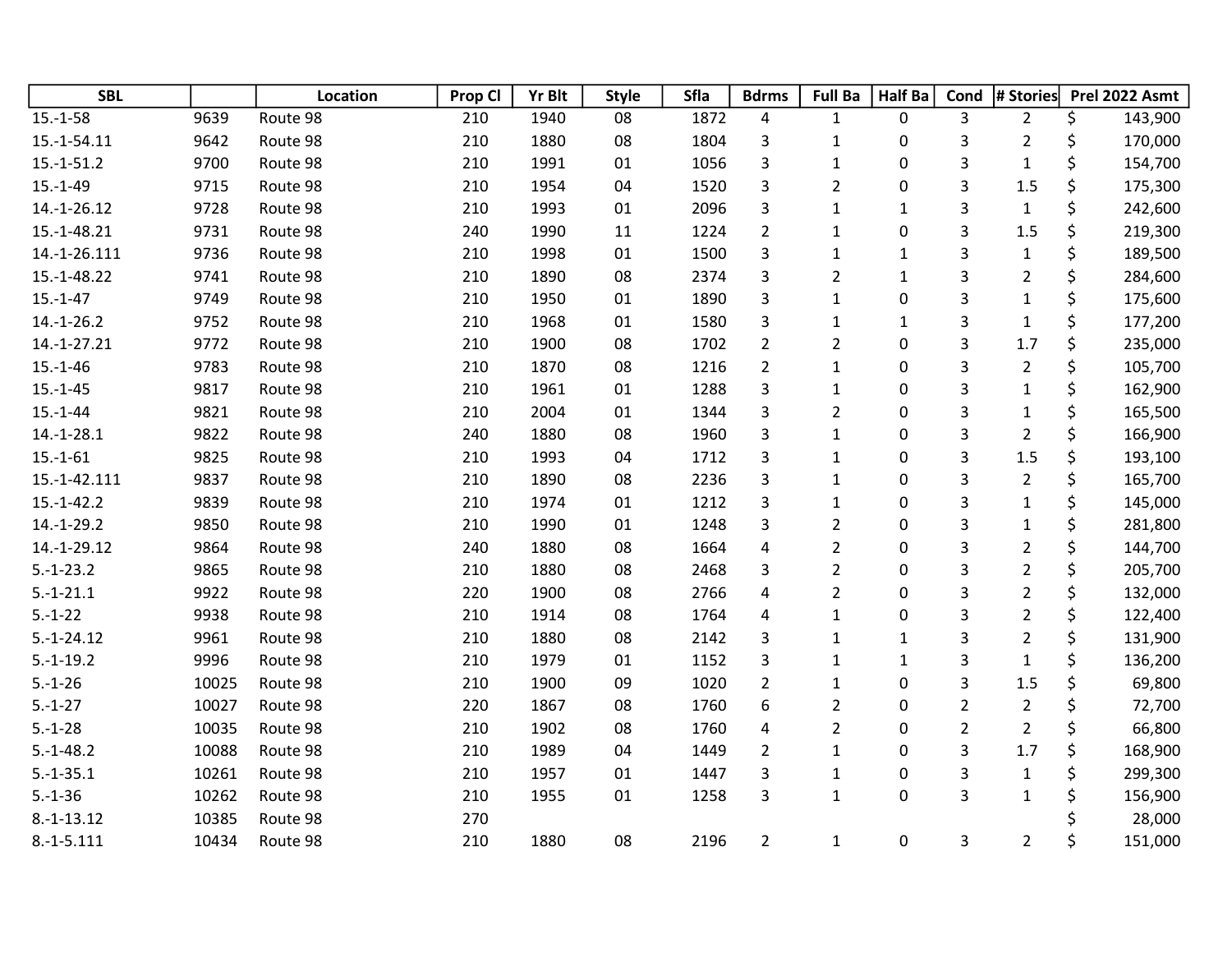| <b>SBL</b>   |       | Location | Prop Cl | <b>Yr Blt</b> | <b>Style</b> | Sfla | <b>Bdrms</b>            | <b>Full Ba</b> | Half Ba      | Cond           | # Stories      | Prel 2022 Asmt |
|--------------|-------|----------|---------|---------------|--------------|------|-------------------------|----------------|--------------|----------------|----------------|----------------|
| $8.-1-13.11$ | 10435 | Route 98 | 240     | 1973          | 01           | 1604 | 3                       | $\overline{2}$ | $\mathbf{1}$ | 3              | $\mathbf{1}$   | \$<br>215,000  |
| $8.-1-8$     | 10446 | Route 98 | 210     | 1860          | 08           | 1128 | $\overline{2}$          | $\mathbf 1$    | 0            | 3              | $\mathbf{1}$   | \$<br>70,600   |
| $8.-1-85$    | 10450 | Route 98 | 210     | 2007          | 11           | 2376 | 3                       | $\overline{2}$ | $\mathbf{1}$ | 3              | $\mathbf{1}$   | \$<br>238,200  |
| $8.-1-5.122$ | 10470 | Route 98 | 210     | 1982          | 11           | 728  | $\mathbf 1$             | $\mathbf{1}$   | 0            | 3              | $\mathbf{1}$   | \$<br>131,600  |
| $8.-1-7$     | 10476 | Route 98 | 210     | 1880          | 08           | 4127 | 5                       | $\mathbf{1}$   | 0            | 3              | 2.5            | \$<br>197,800  |
| $8.-1-6$     | 10484 | Route 98 | 210     | 1960          | 01           | 1184 | $\overline{2}$          | $\mathbf{1}$   | $\mathbf{1}$ | 3              | $\mathbf{1}$   | \$<br>118,300  |
| $8.-1-13.22$ | 10485 | Route 98 | 210     | 1999          | 04           | 2508 | $\pmb{4}$               | $\overline{c}$ | 0            | 3              | 1.5            | \$<br>258,100  |
| $8.-1-14$    | 10487 | Route 98 | 210     | 1965          | 01           | 1432 | $\overline{2}$          | $\mathbf{1}$   | 0            | 3              | $\mathbf{1}$   | \$<br>173,800  |
| $8.-1-55$    | 10681 | Route 98 | 210     | 1860          | 08           | 1384 | 3                       | $\mathbf 1$    | 0            | 3              | $\overline{2}$ | \$<br>175,400  |
| $8.-1-56$    | 10683 | Route 98 | 210     | 1960          | 01           | 1020 | 3                       | $\mathbf{1}$   | 0            | 3              | $\mathbf{1}$   | \$<br>134,000  |
| $8.-1-78$    | 10702 | Route 98 | 210     | 1890          | 08           | 2496 | 4                       | $\mathbf 1$    | 0            | 3              | 2.5            | \$<br>129,400  |
| $8.-1-57.2$  | 10705 | Route 98 | 210     | 1870          | 08           | 1400 | 3                       | $\mathbf{1}$   | 0            | $\overline{2}$ | 1.7            | \$<br>116,600  |
| $8.-1-72$    | 10724 | Route 98 | 210     | 1950          | 01           | 738  | $\overline{2}$          | $\mathbf{1}$   | 0            | 3              | $\mathbf{1}$   | \$<br>155,900  |
| $8.-1-71.11$ | 10736 | Route 98 | 210     | 1963          | 01           | 2452 | $\overline{\mathbf{4}}$ | $\mathbf 1$    | $\mathbf{1}$ | 3              | $\mathbf 1$    | \$<br>217,800  |
| $8.-1-60$    | 10739 | Route 98 | 210     | 1940          | 04           | 1528 | 3                       | $\mathbf{1}$   | 0            | 3              | 1.5            | \$<br>163,500  |
| $8.-1-61$    | 10747 | Route 98 | 210     | 1942          | 08           | 1351 | 3                       | $\mathbf{1}$   | $\mathbf{1}$ | 3              | 1.7            | \$<br>132,000  |
| 8.-1-62.113  | 10777 | Route 98 | 210     | 1998          | 01           | 1288 | 3                       | $\overline{2}$ | 0            | 3              | $\mathbf{1}$   | \$<br>200,900  |
| $8.-1-63$    | 10781 | Route 98 | 210     | 1948          | 04           | 1200 | 3                       | $\mathbf{1}$   | 0            | 3              | 1.5            | \$<br>126,100  |
| $8.-1-64$    | 10791 | Route 98 | 210     | 1955          | 01           | 1800 | $\pmb{4}$               | $\mathbf 1$    | $\mathbf{1}$ | 3              | $\mathbf{1}$   | \$<br>217,300  |
| $8.-1-68$    | 10792 | Route 98 | 240     | 1860          | 08           | 3156 | 3                       | $\mathbf{1}$   | 0            | 3              | $\overline{2}$ | \$<br>253,400  |
| $8.-1-65$    | 10799 | Route 98 | 210     | 1950          | 04           | 1326 | 3                       | $\mathbf 1$    | $\mathbf{1}$ | 3              | $1.5\,$        | \$<br>134,300  |
| $8.-1-67$    | 10803 | Route 98 | 210     | 1950          | 01           | 1754 | 3                       | $\mathbf 1$    | 0            | 3              | $\mathbf{1}$   | \$<br>181,900  |
| $11.-1-1$    | 10809 | Route 98 | 210     | 1958          | 01           | 1580 | 3                       | $\mathbf{1}$   | $\mathbf{1}$ | 3              | $\mathbf{1}$   | \$<br>183,600  |
| $11.-1-3.1$  | 10865 | Route 98 | 210     | 2002          | 05           | 2052 | 3                       | $\mathbf{1}$   | $\mathbf{1}$ | 3              | $\overline{2}$ | \$<br>295,500  |
| $11.-2-4$    | 10876 | Route 98 | 210     | 1954          | 01           | 1128 | 3                       | $\mathbf{1}$   | 0            | 3              | $\mathbf{1}$   | \$<br>131,300  |
| $11.-2-5$    | 10880 | Route 98 | 210     | 1953          | 01           | 1140 | 3                       | $\mathbf{1}$   | 0            | 3              | $\mathbf{1}$   | \$<br>162,500  |
| $11.-2-6$    | 10886 | Route 98 | 210     | 1954          | 01           | 1200 | 3                       | $\mathbf{1}$   | $\pmb{0}$    | 3              | 1              | \$<br>158,100  |
| $11.-2-7$    | 10890 | Route 98 | 210     | 1955          | 01           | 983  | 3                       | $\mathbf 1$    | 0            | 3              | $\mathbf{1}$   | \$<br>132,300  |
| $11.-1-70$   | 10891 | Route 98 | 210     | 1956          | $01\,$       | 1884 | 3                       | $\mathbf{1}$   | $\mathbf 1$  | 3              | $\mathbf 1$    | \$<br>182,400  |
| $11.-2-8$    | 10896 | Route 98 | 210     | 1952          | 04           | 1096 | 3                       | $\overline{c}$ | 0            | 3              | 1.5            | \$<br>118,500  |
| $11.-2-9$    | 10900 | Route 98 | 210     | 1951          | 04           | 1311 | 3                       | $\mathbf{1}$   | 0            | 3              | 1.5            | \$<br>164,600  |
| $11.-1-69$   | 10901 | Route 98 | 210     | 1962          | 01           | 1092 | 3                       | $\mathbf 1$    | $\mathbf{1}$ | 3              | $\mathbf{1}$   | \$<br>150,800  |
| $11.-1-68$   | 10905 | Route 98 | 210     | 1968          | 01           | 1076 | 3                       | $\mathbf{1}$   | 0            | 3              | $\mathbf{1}$   | \$<br>170,700  |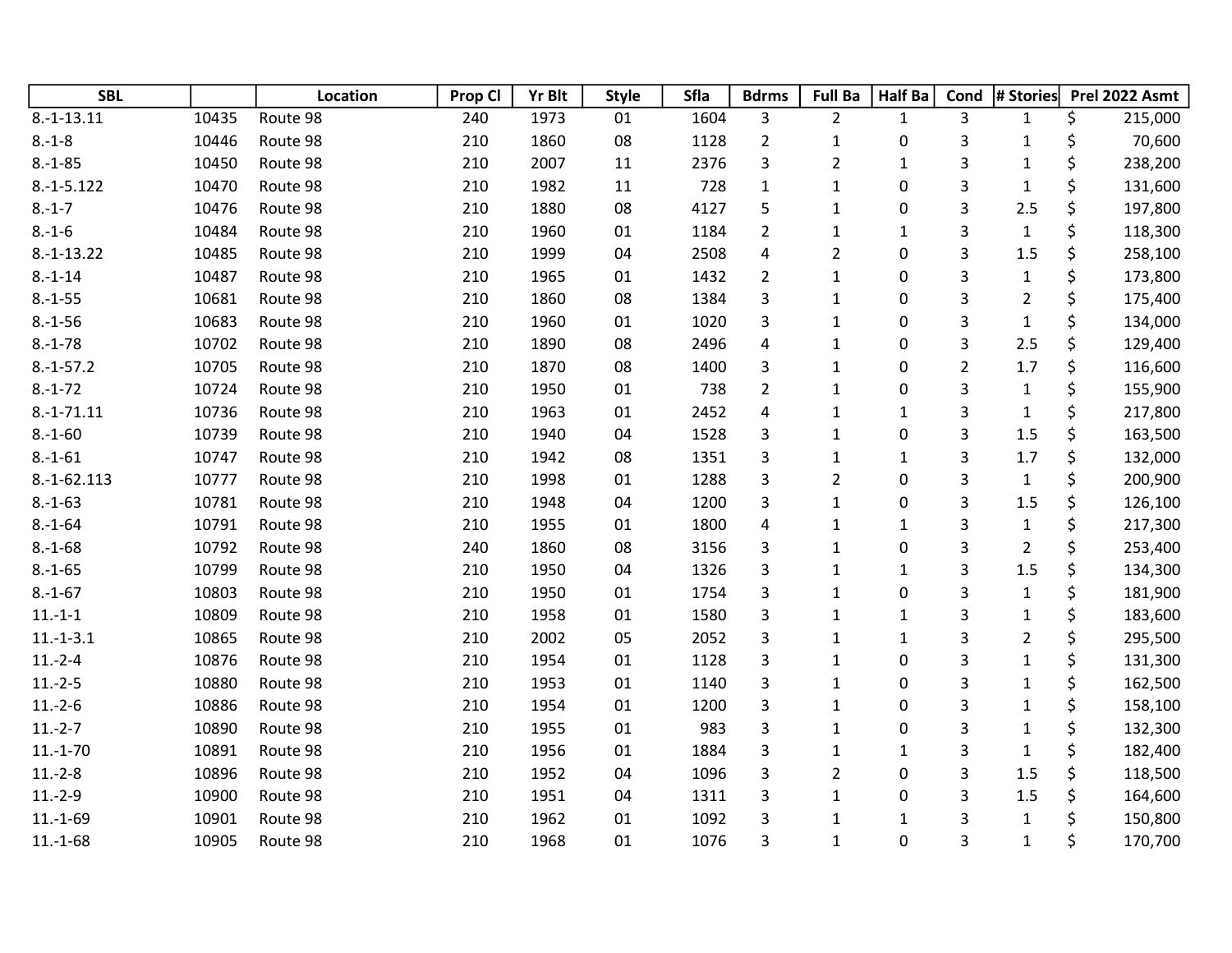| <b>SBL</b>    |       | Location | Prop Cl | Yr Blt | <b>Style</b> | <b>Sfla</b> | <b>Bdrms</b>            | <b>Full Ba</b> | Half Ba      | Cond           | # Stories      | Prel 2022 Asmt |
|---------------|-------|----------|---------|--------|--------------|-------------|-------------------------|----------------|--------------|----------------|----------------|----------------|
| $11.-2-10$    | 10906 | Route 98 | 210     | 1951   | 01           | 1128        | 3                       | $\mathbf{1}$   | 0            | 3              | $\mathbf{1}$   | \$<br>149,000  |
| $11.-2-12$    | 10918 | Route 98 | 210     | 1954   | 01           | 1504        | 3                       | $\mathbf 1$    | 0            | 3              | $\mathbf{1}$   | \$<br>183,100  |
| $11.-2-13$    | 10924 | Route 98 | 210     | 1953   | 01           | 1248        | 3                       | $\mathbf{1}$   | 0            | 3              | $\mathbf{1}$   | \$<br>144,200  |
| $11.-2-14$    | 10932 | Route 98 | 210     | 1954   | 02           | 2132        | $\overline{\mathbf{4}}$ | $\overline{c}$ | $\mathbf{1}$ | 3              | $\mathbf{1}$   | \$<br>161,500  |
| $11.-2-15$    | 10946 | Route 98 | 283     | 1953   | 14           | 1728        | 3                       | $\mathbf{1}$   | 0            | 3              | $\mathbf 1$    | \$<br>143,100  |
| $11.-2-16$    | 10956 | Route 98 | 210     | 1965   | 01           | 1056        | 3                       | $\mathbf{1}$   | $\pmb{0}$    | 3              | $\mathbf{1}$   | \$<br>134,400  |
| $11.-2-17$    | 10966 | Route 98 | 210     | 1954   | 01           | 976         | $\overline{2}$          | $\mathbf{1}$   | 0            | 3              | $\mathbf{1}$   | \$<br>136,400  |
| $11.-2-18$    | 10972 | Route 98 | 210     | 1956   | $01\,$       | 972         | $\overline{2}$          | $\mathbf{1}$   | 0            | 3              | $\mathbf 1$    | \$<br>129,300  |
| $11.-2-19$    | 10978 | Route 98 | 210     | 1953   | 01           | 1634        | 3                       | $\mathbf{1}$   | $\mathbf{1}$ | 3              | $\mathbf 1$    | \$<br>165,000  |
| $11.-2-20$    | 10986 | Route 98 | 210     | 1959   | 01           | 1200        | 3                       | $\mathbf{1}$   | 0            | 3              | $\mathbf{1}$   | \$<br>166,300  |
| $11.-2-21$    | 11018 | Route 98 | 210     | 1850   | 08           | 1282        | $\overline{2}$          | $\mathbf{1}$   | $\mathbf{1}$ | $\overline{2}$ | 1.7            | \$<br>108,200  |
| $11.-2-22$    | 11024 | Route 98 | 210     | 1950   | 09           | 952         | 3                       | $\mathbf{1}$   | 0            | 3              | $\mathbf{1}$   | \$<br>74,000   |
| $11.-1-58$    | 11025 | Route 98 | 210     | 1959   | 01           | 1384        | 3                       | $\mathbf 1$    | 0            | 3              | $\mathbf 1$    | \$<br>135,300  |
| $11.-1-57$    | 11027 | Route 98 | 210     | 1961   | 01           | 800         | 3                       | $\mathbf{1}$   | 0            | 3              | $\mathbf 1$    | \$<br>133,900  |
| $11.-2-.23.1$ | 11030 | Route 98 | 210     | 1972   | 05           | 2213        | 4                       | $\mathbf{1}$   | $\mathbf{1}$ | 3              | $\overline{2}$ | \$<br>248,300  |
| $11.-1-56$    | 11043 | Route 98 | 210     | 1960   | 03           | 2376        | 6                       | $\overline{2}$ | $\pmb{0}$    | 3              | $\mathbf{1}$   | \$<br>154,800  |
| $11.-2-25.1$  | 11046 | Route 98 | 210     | 1940   | 08           | 1098        | $\overline{2}$          | $\mathbf{1}$   | 0            | 3              | 1.7            | \$<br>131,900  |
| $11.-2-25.2$  | 11050 | Route 98 | 210     | 1870   | 08           | 1304        | 3                       | $\mathbf{1}$   | 0            | 3              | $\mathbf 1$    | \$<br>210,200  |
| $11.-1-55$    | 11053 | Route 98 | 210     | 1955   | $01\,$       | 1412        | 3                       | $\mathbf{1}$   | 0            | 3              | $\mathbf 1$    | \$<br>164,500  |
| $11.-2-26$    | 11054 | Route 98 | 210     | 1962   | 01           | 1416        | 3                       | $\mathbf{1}$   | $\mathbf{1}$ | 3              | $\mathbf{1}$   | \$<br>175,100  |
| $11.-1-53$    | 11063 | Route 98 | 270     |        |              |             |                         |                |              |                |                | 33,900         |
| $11.-2-27.1$  | 11064 | Route 98 | 210     | 1870   | 08           | 1176        | $\mathsf{3}$            | $\mathbf{1}$   | $\pmb{0}$    | $\overline{2}$ | $\overline{2}$ | \$<br>125,800  |
| $11.-2-27.2$  | 11068 | Route 98 | 210     | 2003   | 01           | 1456        | 3                       | $\overline{2}$ | $\pmb{0}$    | 3              | $\mathbf{1}$   | \$<br>184,500  |
| $11.-1-51$    | 11069 | Route 98 | 270     |        |              |             |                         |                |              |                |                | \$<br>61,700   |
| $11.-2-28$    | 11072 | Route 98 | 210     | 1949   | 04           | 1494        | 3                       | $\mathbf{1}$   | $\mathbf{1}$ | 3              | $1.7\,$        | \$<br>188,500  |
| $11.-2-29$    | 11078 | Route 98 | 210     | 1964   | 01           | 1554        | 4                       | $\mathbf 1$    | $\mathbf{1}$ | 3              | $\mathbf{1}$   | \$<br>179,800  |
| $11.-1-49$    | 11085 | Route 98 | 210     | 1940   | 04           | 1014        | 3                       | $\mathbf{1}$   | $\pmb{0}$    | 3              | 1.5            | \$<br>161,000  |
| $11.-2-30.2$  | 11090 | Route 98 | 210     | 1975   | 05           | 1942        | 4                       | $\mathbf{1}$   | $\mathbf{1}$ | 3              | $\overline{2}$ | \$<br>171,200  |
| $11.-2-31$    | 11098 | Route 98 | 210     |        |              |             |                         |                |              |                |                | 22,100         |
| $11.-2-32$    | 11104 | Route 98 | 270     |        |              |             |                         |                |              |                |                | 32,100         |
| $11.-2-33$    | 11106 | Route 98 | 210     | 1880   | 08           | 1716        | 4                       | 1              | 0            | 3              | $\overline{2}$ | \$<br>155,700  |
| $11.-2-34$    | 11108 | Route 98 | 210     | 1972   | 01           | 1012        | 3                       | $\mathbf 1$    | $\pmb{0}$    | 3              | $\mathbf 1$    | \$<br>106,800  |
| $11.-2-35$    | 11110 | Route 98 | 280     |        |              |             |                         |                |              |                |                | \$<br>101,500  |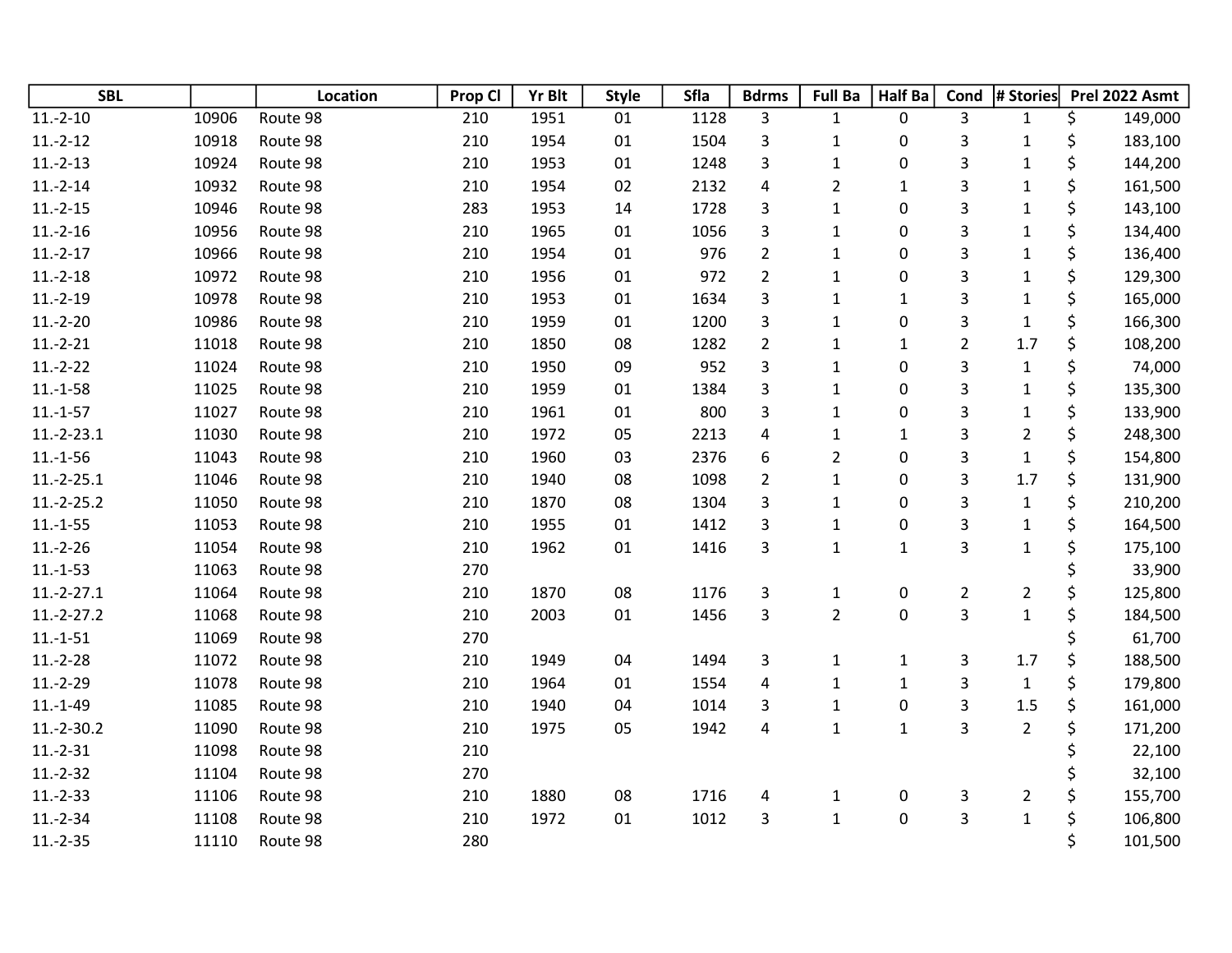| <b>SBL</b>    |       | Location | Prop Cl | <b>Yr Blt</b> | <b>Style</b> | <b>Sfla</b> | <b>Bdrms</b>   | <b>Full Ba</b> | <b>Half Ba</b> | Cond           | # Stories      |         | Prel 2022 Asmt |
|---------------|-------|----------|---------|---------------|--------------|-------------|----------------|----------------|----------------|----------------|----------------|---------|----------------|
| $11.-2-35$    | 11110 | Route 98 | 280     | 1900          | 08           | 1162        | 3              | $\mathbf{1}$   | 0              | $\overline{2}$ | 1.7            | \$      | 101,500        |
| $11.-2-36$    | 11116 | Route 98 | 210     | 1850          | 08           | 1180        | 3              | $\mathbf{1}$   | 0              | $\overline{2}$ | 1.5            | \$      | 102,300        |
| $11.-2-37$    | 11120 | Route 98 | 210     | 1820          | 08           | 1560        | $\mathbf 2$    | $\mathbf{1}$   | 0              | $\overline{2}$ | $\mathbf 1$    | \$      | 28,900         |
| $11.-2-38$    | 11124 | Route 98 | 210     | 1870          | 08           | 1354        | 3              | $\mathbf{1}$   | 0              | $\overline{2}$ | 1.5            | \$      | 95,100         |
| $11.-2-39$    | 11128 | Route 98 | 210     | 1870          | 08           | 2028        | 6              | $\overline{2}$ | 0              | $\overline{2}$ | 1.7            | \$      | 68,200         |
| $11.-1-45$    | 11131 | Route 98 | 210     | 1870          | 08           | 1115        | 3              | $\mathbf{1}$   | 0              | 3              | $1.5\,$        | \$      | 104,400        |
| $11.-2-41$    | 11136 | Route 98 | 210     | 1880          | 08           | 1443        | 5              | $\mathbf{1}$   | 0              | 3              | 1.7            | \$      | 95,700         |
| $11.-2-42$    | 11142 | Route 98 | 210     | 1880          | 08           | 1248        | 3              | $\mathbf{1}$   | 0              | $\overline{2}$ | $\overline{2}$ | \$      | 113,900        |
| $11.-1-43.1$  | 11147 | Route 98 | 210     | 1930          | 08           | 1543        | 3              | $\mathbf{1}$   | 0              | 3              | $\overline{2}$ | \$      | 158,200        |
| $11.-1-42$    | 11151 | Route 98 | 210     | 1900          | 08           | 1089        | $\overline{2}$ | $\mathbf{1}$   | 0              | 3              | $\overline{2}$ | \$      | 95,700         |
| $11.-1-42$    | 11151 | Route 98 | 210     | 1940          | 08           | 2349        | 6              | 3              | 0              | $\overline{2}$ | $\mathbf{1}$   | \$      | 95,700         |
| $3.-2-11.2$   | 11184 | Route 98 | 210     | 1920          | 08           | 1200        | $\overline{2}$ | $\mathbf{1}$   | 0              | 3              | 1.5            | \$      | 135,800        |
| $11.-2-43$    | 11188 | Route 98 | 210     | 1935          | 08           | 1392        | $\overline{2}$ | $\mathbf{1}$   | 0              | 3              | 1.5            | \$      | 152,300        |
| $11.-2-50.2$  | 11192 | Route 98 | 210     | 1985          | $01\,$       | 720         | 3              | $\mathbf 1$    | 0              | 3              | $\mathbf{1}$   | \$      | 102,600        |
| $11.-2-44.1$  | 11200 | Route 98 | 210     | 1977          | 01           | 1278        | 3              | $\mathbf{1}$   | 0              | 3              | $\mathbf{1}$   | \$      | 177,100        |
| $11.-2-46$    | 11202 | Route 98 | 210     | 1955          | 01           | 1154        | $\overline{2}$ | $\mathbf{1}$   | 0              | 3              | $\mathbf{1}$   | \$      | 144,700        |
| $10.-1-19$    | 11203 | Route 98 | 210     | 1890          | 08           | 1404        | 4              | $\mathbf{1}$   | 0              | $\overline{2}$ | 1.5            | \$      | 104,900        |
| $11.-2-47$    | 11206 | Route 98 | 210     | 1951          | 01           | 1226        | 3              | $\mathbf{1}$   | 0              | 3              | $\mathbf{1}$   | \$      | 140,600        |
| $11.-2-48$    | 11212 | Route 98 | 210     | 1900          | 08           | 1400        | 3              | $\mathbf 1$    | 0              | $\overline{2}$ | $\overline{2}$ | \$      | 106,300        |
| $11.-2-49$    | 11216 | Route 98 | 210     | 1940          | 01           | 976         | $\overline{2}$ | $\mathbf{1}$   | 0              | 3              | $\mathbf{1}$   | \$      | 95,300         |
| $10.-1-17$    | 11220 | Route 98 | 210     | 1890          | 08           | 1844        | 4              | $\mathbf{1}$   | $\mathbf{1}$   | $\overline{2}$ | $\overline{2}$ | \$      | 160,400        |
| $10.-1-18$    | 11222 | Route 98 | 210     | 1953          | 04           | 1759        | 4              | $\mathbf{1}$   | $\overline{2}$ | 3              | $1.5\,$        | \$      | 184,500        |
| $10.-1-15$    | 11234 | Route 98 | 240     | 1940          | 08           | 4688        | 3              | $\mathbf{1}$   | 0              | 3              | $\overline{2}$ | \$      | 186,100        |
| $10.-1-21$    | 11242 | Route 98 | 210     | 1942          | 01           | 1564        | $\overline{2}$ | $\mathbf{1}$   | 0              | 3              | $\mathbf{1}$   | \$      | 194,600        |
| $10.-1-22$    | 11250 | Route 98 | 210     | 1962          | 01           | 2977        | 5              | $\overline{2}$ | $\mathbf{1}$   | 3              | $\mathbf{1}$   | \$      | 250,100        |
| $10.-1-24.1$  | 11252 | Route 98 | 210     | 1956          | 01           | 1579        | 3              | $\mathbf{1}$   | 0              | 3              | $\mathbf{1}$   | \$      | 270,300        |
| $10.-1-25.21$ | 11256 | Route 98 | 270     |               |              |             |                |                |                |                |                |         | 49,200         |
| $10.-1-27$    | 11258 | Route 98 | 270     |               |              |             |                |                |                |                |                |         | 70,100         |
| $10.-1-25.22$ | 11260 | Route 98 | 270     |               |              |             |                |                |                |                |                |         | 63,700         |
| $15.-1-63$    |       | Route 98 | 210     | 1890          | 08           | 1101        | 3              | 1              | $\pmb{0}$      | 3              | $1.5\,$        | \$      | 72,200         |
| $8.-1-38$     | 10643 | Sandpit  | 210     | 1918          | 08           | 1040        | $\overline{2}$ | $\mathbf{1}$   | 0              | 3              | $\mathbf{1}$   | \$      | 77,200         |
| $8.-1-39.2$   | 10691 | Sandpit  | 210     | 1900          | 08           | 1595        | 3              | $\mathbf{1}$   | 0              | 3              | $\overline{2}$ | \$      | 113,800        |
| $8.-1-41.2$   | 10780 | Sandpit  | 210     | 1967          | 01           | 1288        | $\overline{2}$ | $\mathbf{1}$   | 0              | 3              | $\mathbf{1}$   | $\zeta$ | 153,400        |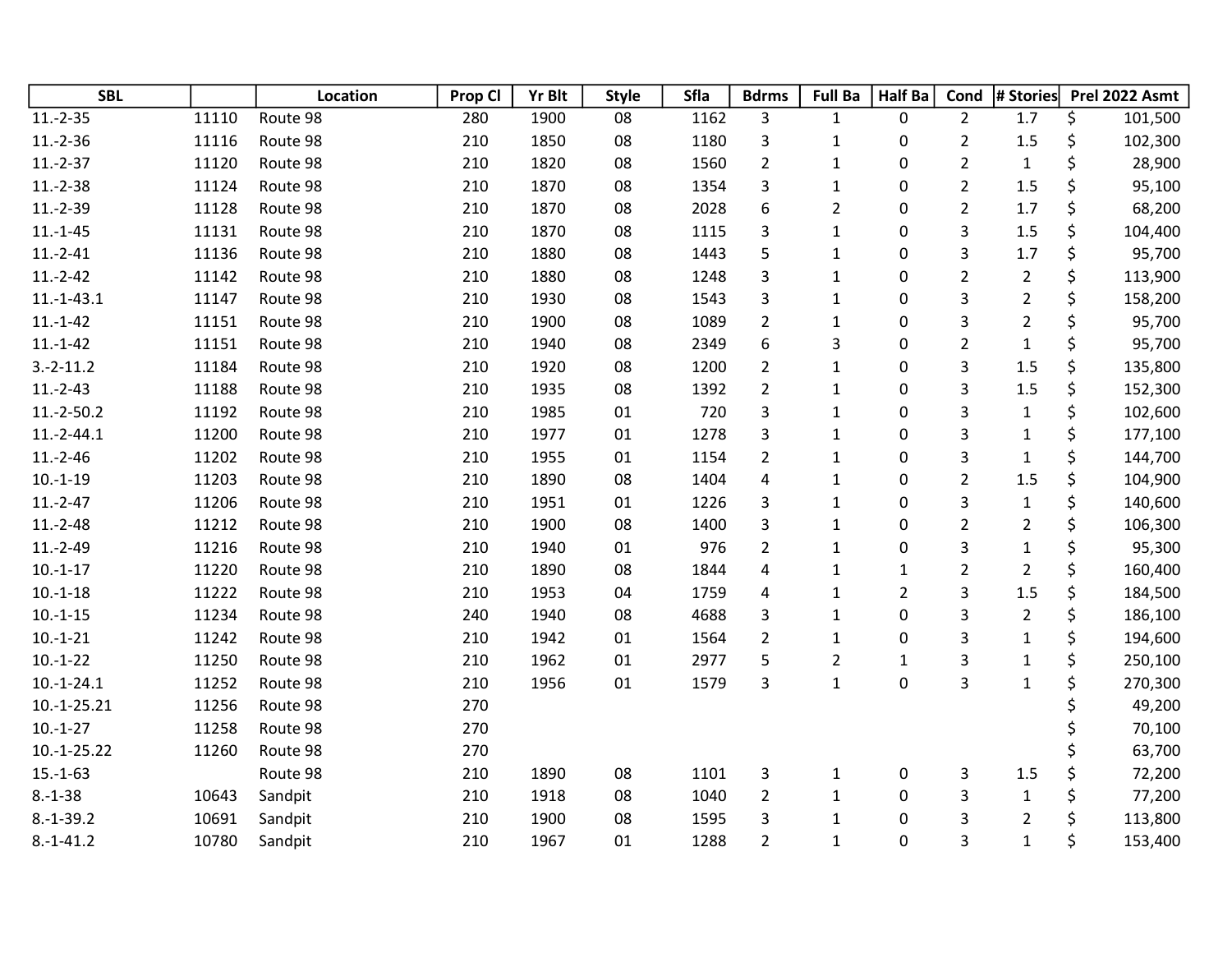| <b>SBL</b>    |       | Location | Prop Cl | <b>Yr Blt</b> | <b>Style</b> | Sfla | <b>Bdrms</b>            | <b>Full Ba</b>          | <b>Half Ba</b> | Cond           | # Stories               | Prel 2022 Asmt |
|---------------|-------|----------|---------|---------------|--------------|------|-------------------------|-------------------------|----------------|----------------|-------------------------|----------------|
| $11.-1-9$     | 10881 | Sandpit  | 210     | 1954          | 01           | 1280 | 3                       | $\mathbf{1}$            | 0              | $\overline{3}$ | $\mathbf{1}$            | \$<br>159,400  |
| 11.-1-10.211  | 10920 | Sandpit  | 210     | 1990          | 01           | 1749 | 3                       | $\mathbf{1}$            | $\mathbf{1}$   | 3              | $\mathbf 1$             | \$<br>255,600  |
| $11.-1-10.11$ | 10928 | Sandpit  | 240     | 1880          | 08           | 2256 | $\overline{2}$          | $\mathbf{1}$            | $\mathbf{1}$   | 3              | $\overline{2}$          | \$<br>179,400  |
| $11.-1-11.2$  | 10990 | Sandpit  | 210     | 1880          | 08           | 1813 | 3                       | $\mathbf{1}$            | 0              | 3              | 1.5                     | \$<br>174,800  |
| $11.-1-11.12$ | 11000 | Sandpit  | 240     | 1870          | 08           | 1842 | 4                       | $\mathbf{1}$            | 0              | 3              | 1.5                     | \$<br>215,200  |
| $11.-1-14$    | 11019 | Sandpit  | 210     | 1962          | 05           | 1872 | 4                       | $\mathbf 1$             | 0              | 3              | $\overline{2}$          | \$<br>147,300  |
| $11.-1-15.1$  | 11025 | Sandpit  | 210     | 1880          | 08           | 1731 | 3                       | $\mathbf{1}$            | $\mathbf{1}$   | $\overline{2}$ | 1.7                     | \$<br>96,600   |
| $11.-1-12$    | 11030 | Sandpit  | 210     | 1850          | 09           | 840  | $\mathbf 1$             | $\mathbf 1$             | 0              | $\overline{2}$ | $\mathbf 1$             | \$<br>67,800   |
| $11.-1-13.1$  | 11044 | Sandpit  | 210     | 1820          | 08           | 1645 | 3                       | $\mathbf{1}$            | 0              | $\overline{2}$ | 1.7                     | \$<br>70,600   |
| $4.-1-17.2$   | 9896  | Seward   | 240     | 1939          | 04           | 1816 | 3                       | $\mathbf{1}$            | 0              | 3              | 1.5                     | \$<br>203,100  |
| $4.-1-18.11$  | 9919  | Seward   | 240     | 1998          | 04           | 1716 | 3                       | $\mathbf{1}$            | $\mathbf{1}$   | 3              | 1.5                     | \$<br>214,500  |
| $4.-1-17.112$ | 9932  | Seward   | 210     | 2010          | 01           | 1650 | 3                       | $\overline{2}$          | $\mathbf 1$    | 3              | $\mathbf 1$             | \$<br>232,900  |
| $4.-1-17.12$  | 9966  | Seward   | 210     | 2005          | 01           | 1386 | 3                       | $\mathbf{1}$            | $\pmb{0}$      | 3              | $\mathbf 1$             | \$<br>154,100  |
| $4.-1-22.2$   | 9967  | Seward   | 270     |               |              |      |                         |                         |                |                |                         | \$<br>49,400   |
| $4.-1-19.2$   | 9970  | Seward   | 210     | 1860          | 08           | 1858 | $\mathsf{3}$            | $\mathbf{1}$            | 0              | 3              | 1.5                     | \$<br>78,200   |
| $4.-1-21$     | 9977  | Seward   | 210     | 1870          | 08           | 1447 | 3                       | $\overline{2}$          | 0              | 3              | 1.7                     | \$<br>208,900  |
| $4.-1-59.2$   | 10097 | Seward   | 240     | 1999          | 01           | 1176 | 3                       | $\mathbf 1$             | $\mathbf 1$    | 3              | $\mathbf 1$             | \$<br>185,400  |
| $4.-1-31$     | 10129 | Seward   | 240     | 1900          | 08           | 2184 | 4                       | $\mathbf 1$             | 0              | 3              | $\overline{2}$          | \$<br>159,600  |
| $4.-1-20.2$   | 3021  | Sprague  | 210     | 2000          | 04           | 1596 | $\overline{2}$          | $\mathbf{1}$            | 5              | 3              | 1.5                     | \$<br>150,100  |
| $4.-1-59.12$  | 3052  | Sprague  | 240     | 1999          | 02           | 1764 | 3                       | $\mathbf{1}$            | $\mathbf{1}$   | 3              | $\mathbf 1$             | \$<br>198,600  |
| $4.-1-29.1$   | 3079  | Sprague  | 240     | 1973          | 05           | 1680 | $\overline{2}$          | $\mathbf 1$             | 0              | 3              | $\overline{2}$          | \$<br>164,500  |
| $4.-1-24.2$   | 3125  | Sprague  | 270     | 2021          | 01           | 1800 | 3                       | $\overline{2}$          | 0              | 3              | $\mathbf{1}$            | \$<br>338,300  |
| $4.-1-24.1$   | 3157  | Sprague  | 240     | 1880          | 08           | 1212 | 3                       | $\mathbf 1$             | 0              | 3              | $\overline{2}$          | \$<br>142,600  |
| $4.-1-25.1$   | 3169  | Sprague  | 240     | 1900          | 08           | 1472 | $\overline{\mathbf{4}}$ | $\mathbf{1}$            | 0              | 3              | $\overline{2}$          | \$<br>154,900  |
| $4.-1-25.2$   | 3181  | Sprague  | 210     | 2016          | 01           | 1680 | $\overline{2}$          | $\overline{\mathbf{c}}$ | 0              | 3              | $\mathbf 1$             | \$<br>154,700  |
| $4.-1-26.2$   | 3191  | Sprague  | 210     | 1981          | 06           | 1740 | $\overline{2}$          | $\overline{\mathbf{c}}$ | 0              | 3              | $\overline{\mathbf{c}}$ | \$<br>198,700  |
| $5.-1-8$      | 3285  | Sprague  | 260     | 1956          | 09           | 474  | $\mathbf{1}$            | $\mathbf{1}$            | $\mathbf{1}$   | 3              | $\mathbf{1}$            | \$<br>24,500   |
| $5.-1-5.111$  | 3660  | Sprague  | 210     | 2003          | 01           | 1200 | 3                       | $\overline{2}$          | $\pmb{0}$      | 3              | $\mathbf 1$             | \$<br>165,500  |
| $5.-1-15$     |       | Sprague  | 260     | 1962          | 09           | 440  | $\pmb{0}$               | 0                       | 0              | $\overline{2}$ | $\mathbf{1}$            | \$<br>24,300   |
| $5.-1-12$     |       | Sprague  | 260     | 1961          | 09           | 440  | $\mathbf{1}$            | 0                       | 0              | $\overline{2}$ | $\mathbf 1$             | \$<br>11,700   |
| $5.-1-11$     |       | Sprague  | 260     | 1961          | 09           | 320  | 0                       | 0                       | 0              | $\overline{2}$ | $\mathbf 1$             | \$<br>14,500   |
| $5.-1-9$      |       | Sprague  | 260     | 1961          | 09           | 400  | 0                       | 0                       | 0              | $\overline{2}$ | $\mathbf{1}$            | \$<br>23,800   |
| $5.-1-7$      |       | Sprague  | 260     | 1954          | 09           | 270  | 0                       | 0                       | 0              | $\overline{2}$ | $\mathbf{1}$            | \$<br>22,200   |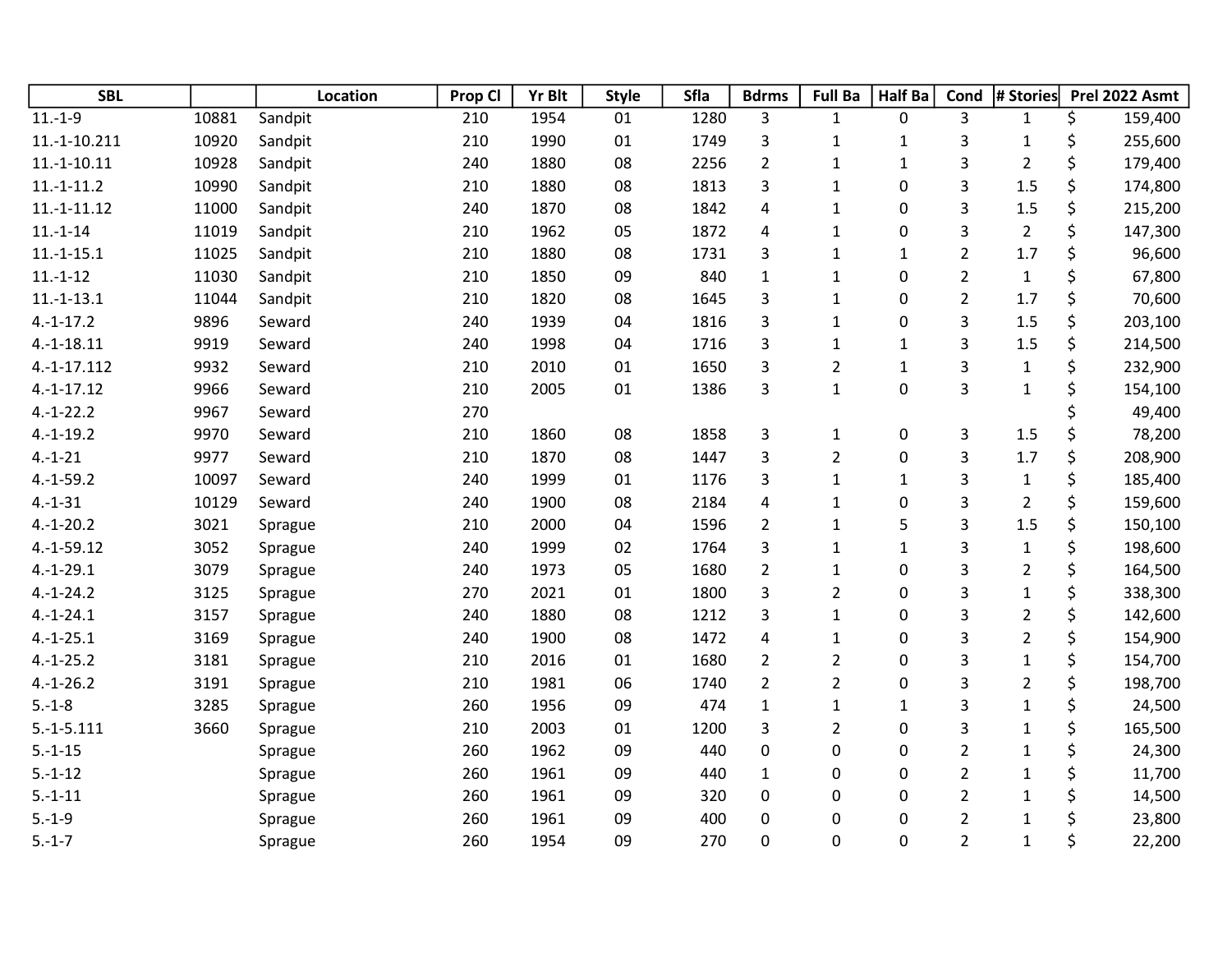| <b>SBL</b>    |      | Location | Prop Cl | <b>Yr Blt</b> | <b>Style</b> | Sfla | <b>Bdrms</b>            | <b>Full Ba</b>          | <b>Half Ba</b> | Cond                    | # Stories      | Prel 2022 Asmt |
|---------------|------|----------|---------|---------------|--------------|------|-------------------------|-------------------------|----------------|-------------------------|----------------|----------------|
| $5.-1-6.1$    |      | Sprague  | 260     |               |              |      |                         |                         |                |                         |                | 62,300         |
| $4.-1-26.1$   |      | Sprague  | 260     | 1950          | 09           | 420  | $\mathbf 1$             | 0                       | 0              | $\overline{2}$          | $\mathbf{1}$   | \$<br>36,500   |
| $11.-1-16.2$  | 3480 | Spring   | 240     | 1968          | 01           | 1400 | $\overline{2}$          | $\overline{2}$          | 0              | 3                       | $\mathbf 1$    | \$<br>167,500  |
| $11.-1-16.1$  | 3516 | Spring   | 210     | 1870          | 08           | 1728 | 3                       | $\mathbf 1$             | 0              | 3                       | 1.7            | \$<br>292,700  |
| $11.-1-17.2$  | 3534 | Spring   | 210     | 1860          | 08           | 1608 | $\overline{\mathbf{4}}$ | $\mathbf{1}$            | $\mathbf{1}$   | 3                       | 1.5            | \$<br>131,300  |
| $11.-1-17.1$  | 3538 | Spring   | 210     | 1950          | 09           | 1091 | $\overline{2}$          | $\mathbf{1}$            | 0              | $\overline{2}$          | $\mathbf{1}$   | \$<br>112,600  |
| $11.-1-18.2$  | 3601 | Spring   | 210     | 1967          | 01           | 1508 | 3                       | $\overline{2}$          | 0              | 3                       | $\mathbf{1}$   | \$<br>150,900  |
| $11.-1-18.12$ | 3603 | Spring   | 210     | 1971          | 04           | 1296 | $\overline{2}$          | $\mathbf{1}$            | 0              | 3                       | 1.5            | \$<br>151,600  |
| $12.-1-40.2$  | 3637 | Spring   | 240     | 1870          | 08           | 2064 | $\overline{\mathbf{4}}$ | $\mathbf 1$             | 0              | 3                       | 1.5            | \$<br>201,100  |
| $11.-1-18.11$ | 3643 | Spring   | 210     | 1830          | 08           | 1356 | 3                       | $\mathbf 1$             | 0              | $\overline{2}$          | $\mathbf 1$    | \$<br>104,900  |
| $12.-1-41.2$  | 3647 | Spring   | 210     |               |              |      |                         |                         |                |                         |                | 33,600         |
| $12.-1-38.2$  | 3812 | Spring   | 210     | 1986          | 02           | 1672 | 3                       | $\mathbf{1}$            | $\mathbf{1}$   | 3                       | $\mathbf{1}$   | \$<br>137,500  |
| $12.-1-45$    | 3981 | Spring   | 242     | 2009          | 05           | 2362 | 3                       | $\overline{2}$          | $\mathbf{1}$   | 3                       | $\overline{2}$ | \$<br>371,700  |
| $12.-1-43$    | 4025 | Spring   | 240     | 1993          | 01           | 1736 | $\pmb{4}$               | $\mathbf{1}$            | $\mathbf{1}$   | 3                       | $\mathbf{1}$   | \$<br>211,200  |
| $12.-1-34.2$  | 4033 | Spring   | 270     |               |              |      |                         |                         |                |                         |                | \$<br>60,200   |
| $12.-1-37.2$  | 4034 | Spring   | 210     | 1979          | 01           | 1432 | 3                       | $\mathbf{1}$            | $\mathbf{1}$   | 3                       | 1              | \$<br>188,700  |
| $4.-1-33$     | 3009 | Stannard | 210     | 1870          | 08           | 936  | 3                       | $\mathbf 1$             | 0              | $\overline{\mathbf{c}}$ | $\mathbf{1}$   | \$<br>33,600   |
| $4.-1-32.2$   | 3017 | Stannard | 210     | 1980          | 01           | 960  | 3                       | $\mathbf{1}$            | 0              | 3                       | $\mathbf 1$    | \$<br>122,600  |
| $4.-1-32.1$   | 3063 | Stannard | 240     | 1998          | 01           | 1568 | 3                       | $\overline{2}$          | 0              | 3                       | $\mathbf 1$    | \$<br>241,700  |
| $4.-1-34$     | 3101 | Stannard | 270     |               |              |      |                         |                         |                |                         |                | \$<br>57,500   |
| $4.-1-38.2$   | 3110 | Stannard | 240     | 2000          | 01           | 1327 | 3                       | $\mathbf{1}$            | 0              | 3                       | 1              | \$<br>283,100  |
| $4.-1-35.121$ | 3141 | Stannard | 210     | 1960          | 01           | 648  | $\overline{2}$          | $\mathbf{1}$            | 0              | 3                       | $\mathbf{1}$   | \$<br>108,100  |
| $4.-1-36.12$  | 3163 | Stannard | 210     | 1991          | 02           | 1908 | $\overline{2}$          | $\mathbf 1$             | 0              | 3                       | $\mathbf{1}$   | \$<br>227,900  |
| 4.-1-36.111   | 3199 | Stannard | 210     | 2003          | $01\,$       | 2016 | 3                       | $\overline{2}$          | 0              | 3                       | 1              | \$<br>242,500  |
| $4.-1-36.2$   | 3223 | Stannard | 240     | 1976          | 01           | 1672 | 3                       | $\mathbf{1}$            | $\mathbf{1}$   | 4                       | 1              | \$<br>208,100  |
| $5.-1-50.22$  | 3258 | Stannard | 240     | 1925          | 08           | 2128 | 4                       | $\mathbf{1}$            | $\mathbf{1}$   | 3                       | $\mathbf 2$    | \$<br>218,300  |
| $5.-1-50.121$ | 3322 | Stannard | 210     | 1995          | 05           | 2300 | 3                       | $\overline{2}$          | $\pmb{0}$      | 3                       | $\overline{2}$ | \$<br>226,700  |
| $5.-1-56.1$   | 3354 | Stannard | 210     | 2013          | 04           | 1620 | $\pmb{0}$               | 0                       | 0              | 3                       | $\mathbf{1}$   | \$<br>208,200  |
| $11.-1-62$    | 3337 | Stroh    | 210     | 1830          | 08           | 1731 | 3                       | $\overline{\mathbf{c}}$ | 0              | 3                       | $\overline{2}$ | \$<br>233,000  |
| $11.-1-61$    | 3341 | Stroh    | 210     | 1910          | 08           | 1320 | 3                       | $\mathbf 1$             | 0              | 3                       | 1.7            | \$<br>126,200  |
| 11.-1-23.111  | 3422 | Stroh    | 210     | 1880          | 08           | 2676 | 3                       | $\mathbf{1}$            | $\mathbf{1}$   | $\overline{2}$          | $\overline{2}$ | 93,900         |
| $11.-1-24$    | 3446 | Stroh    | 210     | 1954          | 01           | 1388 | 3                       | $\mathbf 1$             | 0              | 3                       | $\mathbf{1}$   | \$<br>143,200  |
| $11.-1-67.1$  | 3461 | Stroh    | 210     | 1966          | 01           | 1008 | $\overline{2}$          | $\mathbf{1}$            | 0              | 3                       | $\mathbf{1}$   | \$<br>135,800  |